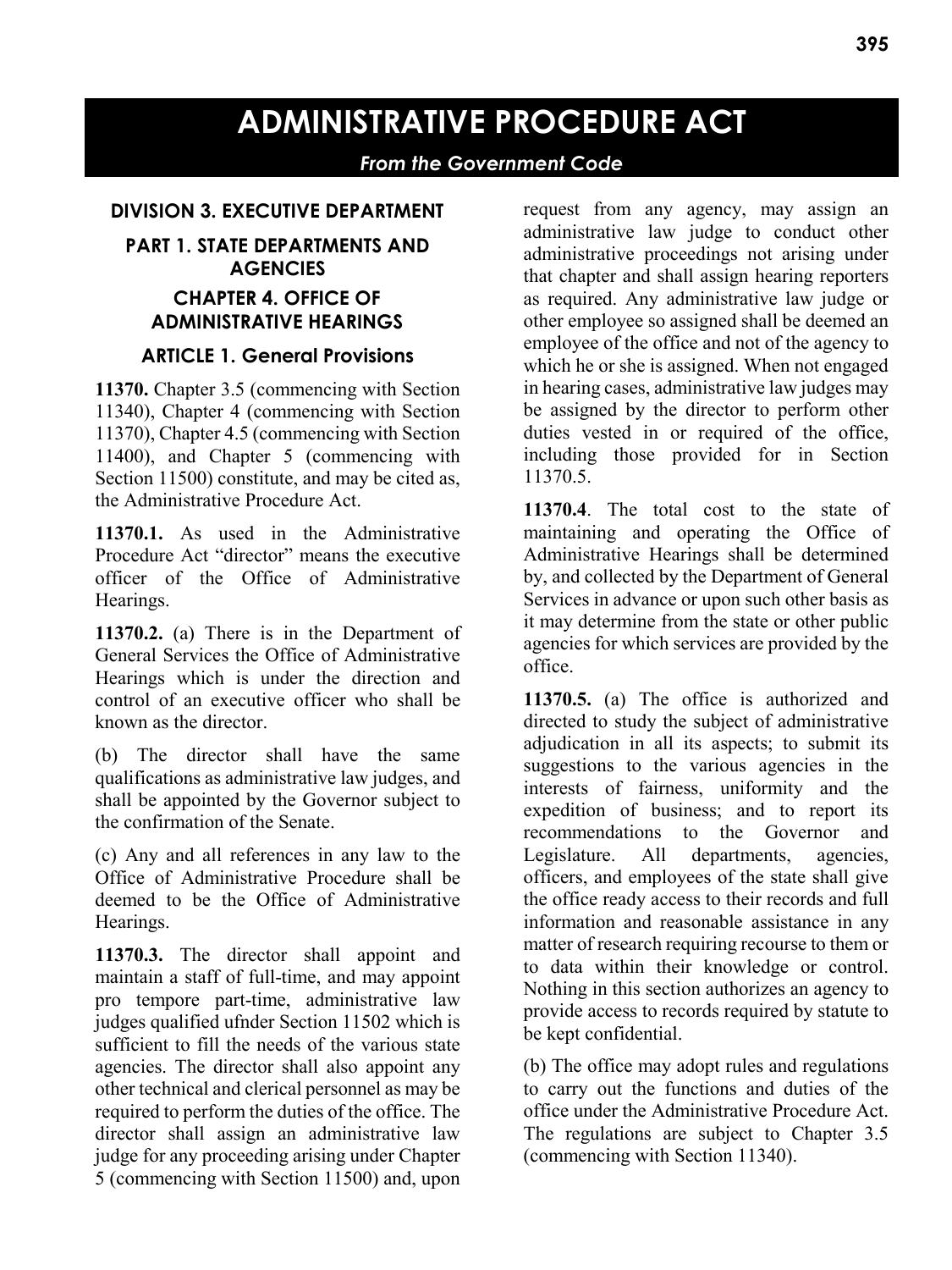# **ARTICLE 2. Medical Quality Hearing Panel**

**11371.** (a) There is within the Office of Administrative Hearings a Medical Quality Hearing Panel, consisting of no fewer than five full-time administrative law judges. The administrative law judges shall have medical training as recommended by the Division of Medical Quality of the Medical Board of California and approved by the Director of the Office of Administrative Hearings.

(b) The director shall determine the qualifications of panel members, supervise their training, and coordinate the publication of a reporter of decisions pursuant to this section. The panel shall include only those persons specifically qualified and shall at no time constitute more than 25 percent of the total number of administrative law judges within the Office of Administrative Hearings. If the members of the panel do not have a full workload, they may be assigned work by the Director of the Office of Administrative Hearings. When the medically related case workload exceeds the capacity of the members of the panel, additional judges shall be requested to be added to the panels as appropriate. When this workload overflow occurs on a temporary basis, the Director of the Office of Administrative Hearings shall supply judges from the Office of Administrative Hearings to adjudicate the cases.

(c) The administrative law judges of the panel shall have panels of experts available. The panels of experts shall be appointed by the Director of the Office of Administrative Hearings, with the advice of the Medical Board of California. These panels of experts may be called as witnesses by the administrative law judges of the panel to testify on the record about any matter relevant to a proceeding and subject to cross-examination by all parties, and Section 11430.30 does not apply in a proceeding under this section. The administrative law judge may award reasonable expert witness fees to any person or persons serving on a panel of experts, which shall be paid from the Contingent Fund of the Medical Board of California upon appropriation by the Legislature.

**11372.** (a) Except as provided in subdivision (b), all adjudicative hearings and proceedings relating to the discipline or reinstatement of licensees of the Medical Board of California, including licensees of affiliated health agencies within the jurisdiction of the Medical Board of California, that are heard pursuant to the Administrative Procedure Act, shall be conducted by an administrative law judge as designated in Section 11371, sitting alone if the case is so assigned by the agency filing the charging pleading.

(b) Proceedings relating to interim orders shall be heard in accordance with Section 11529.

**11373.** All adjudicative hearings and proceedings conducted by an administrative law judge as designated in Section 11371 shall be conducted under the terms and conditions set forth in the Administrative Procedure Act, except as provided in the Medical Practice Act (Chapter 5 (commencing with Section 2000) of Division 2 of the Business and Professions Code).

**11373.3.** The Office of Administrative Hearings shall provide facilities and support personnel for the review committee panel and shall assess the Medical Board of California for facilities and personnel, where used to adjudicate cases involving the Medical Board of California.

# **ARTICLE 3. State Agency Reports and Forms Appeals**

**11380.** (a) (1) The office shall hear and render a decision on any appeal filed by a business, pursuant to subdivision (c) of Section 14775, in the event the business contests the certification by a state agency head that reporting requirements meet established criteria and shall not be eliminated.

(2) Before a business may file an appeal with the office pursuant to subdivision  $(c)$ of Section 14775, the business shall file a challenge to a form or report required by a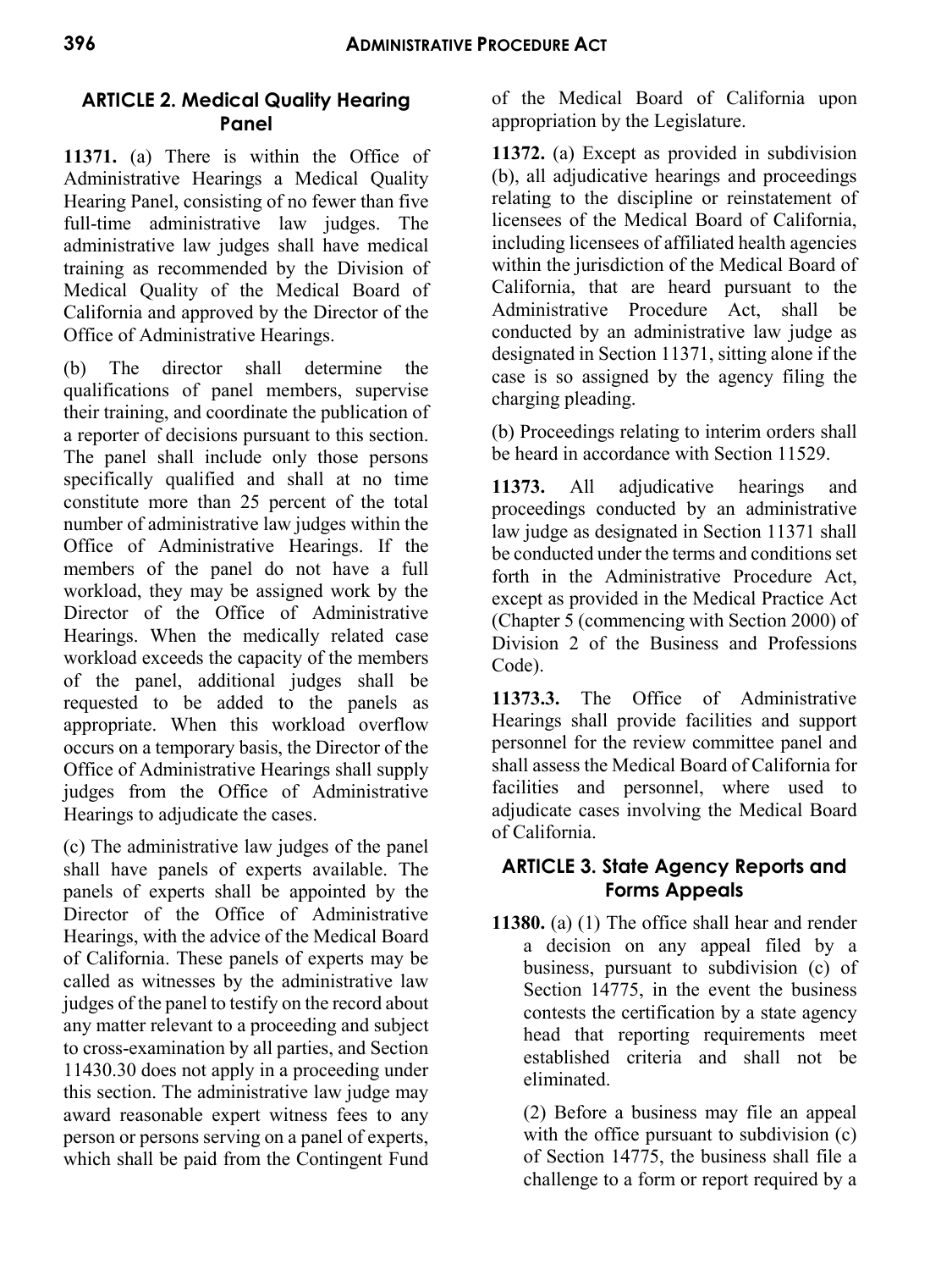state agency with that state agency. Within 60 days of filing the challenge with a state agency, the state agency shall either eliminate the form or report or provide written justification for its continued use.

(3) A business may appeal a state agency's written justification for the continued use of a form or report with the office.

(4) If a state agency fails to respond within 60 days of the filing of a challenge pursuant to paragraph (2), the business shall have an immediate right to file an appeal with the office.

(b) No later than January 1, 1996, the office shall adopt procedures governing the filing, hearing, and disposition of appeals. The procedures shall include, but shall not be limited to, provisions that assure that appeals are heard and decisions rendered by the office in a fair, impartial, and timely fashion.

(c) The office may charge appellants a reasonable fee to pay for costs it incurs in complying with this section.

## **CHAPTER 4.5. ADMINISTRATIVE ADJUDICATION: GENERAL PROVISIONS**

# **ARTICLE 1. Preliminary Provisions**

**11400.** (a) This chapter and Chapter 5 (commencing with Section 11500) constitute the administrative adjudication provisions of the Administrative Procedure Act.

(b) A reference in any other statute or in a rule of court, executive order, or regulation, to a provision formerly found in Chapter 5 (commencing with Section 11500) that is superseded by a provision of this chapter, means the applicable provision of this chapter.

**11400.10.** (a) This chapter is operative on July 1, 1997.

(b) This chapter is applicable to an adjudicative proceeding commenced on or after July 1, 1997.

(c) This chapter is not applicable to an adjudicative proceeding commenced before July 1, 1997, except an adjudicative proceeding conducted on a remand from a court or another agency on or after July 1, 1997.

**11400.20.** (a) Before, on, or after July 1, 1997, an agency may adopt interim or permanent regulations to govern an adjudicative proceeding under this chapter or Chapter 5 (commencing with Section 11500). Nothing in this section authorizes an agency to adopt regulations to govern an adjudicative proceeding required to be conducted by an administrative law judge employed by the Office of Administrative Hearings, except to the extent the regulations are otherwise authorized by statute.

(b) Except as provided in Section 11351:

(1) Interim regulations need not comply with Article 5 (commencing with Section 11346) or Article 6 (commencing with Section 11349) of Chapter 3.5, but are governed by Chapter 3.5 (commencing with Section 11340) in all other respects.

(2) Interim regulations expire on December 31, 1998, unless earlier terminated or replaced by or readopted as permanent regulations under paragraph (3). If on December 31, 1998, an agency has completed proceedings to replace or readopt interim regulations and has submitted permanent regulations for review by the Office of Administrative Law, but permanent regulations have not yet been filed with the Secretary of State, the interim regulations are extended until the date permanent regulations are filed with the Secretary of State or March 31, 1999, whichever is earlier.

(3) Permanent regulations are subject to all the provisions of Chapter 3.5 (commencing with Section 11340), except that if by December 31, 1998, an agency has submitted the regulations for review by the Office of Administrative Law, the regulations are not subject to review for necessity under Section 11349.1 or 11350.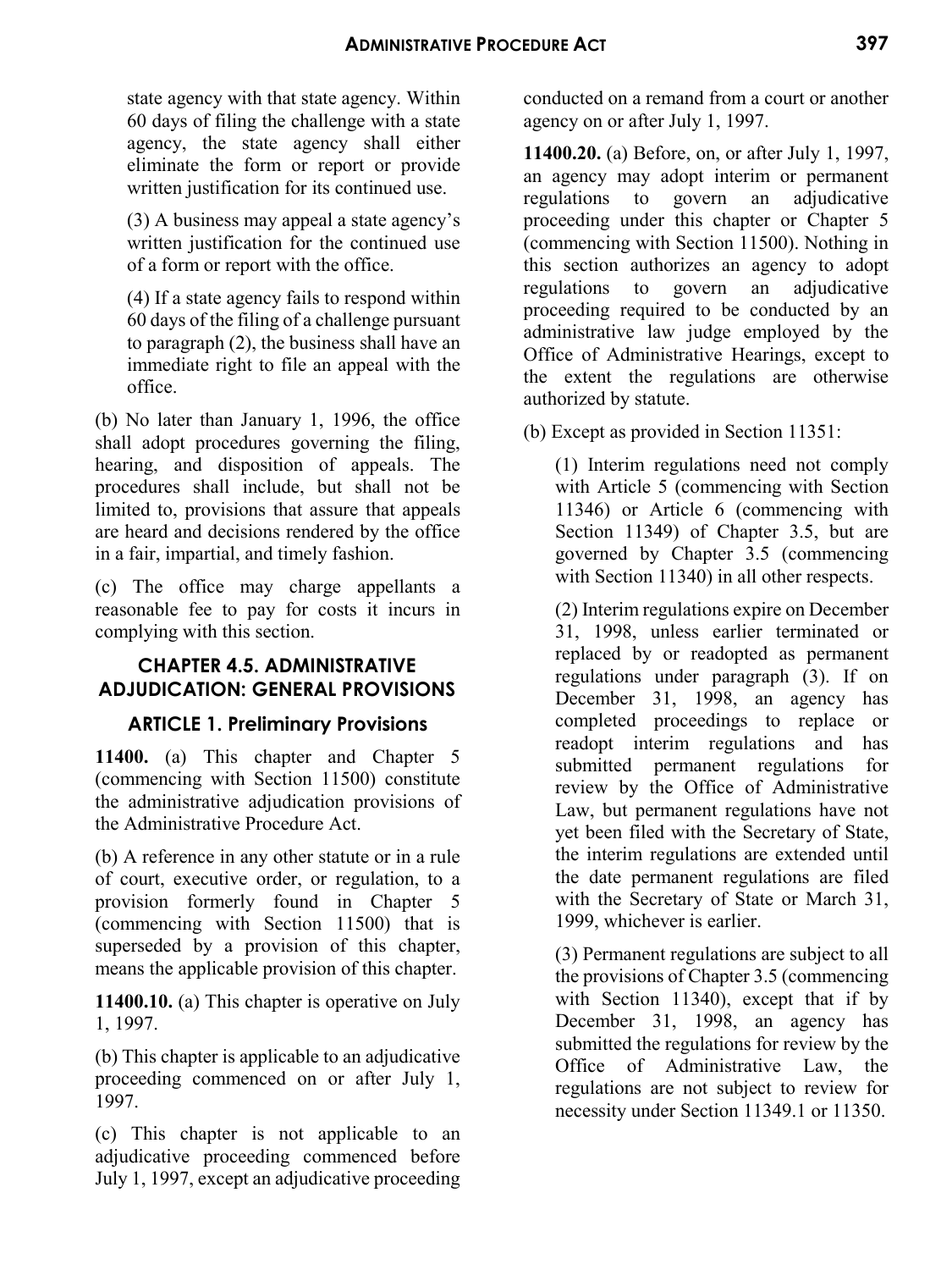# **ARTICLE 2. Definitions**

**11405.10.** Unless the provision or context requires otherwise, the definitions in this article govern the construction of this chapter.

**11405.20.** "Adjudicative proceeding" means an evidentiary hearing for determination of facts pursuant to which an agency formulates and issues a decision.

**11405.30.** "Agency" means a board, bureau, commission, department, division, office, officer, or other administrative unit, including the agency head, and one or more members of the agency head or agency employees or other persons directly or indirectly purporting to act on behalf of or under the authority of the agency head. To the extent it purports to exercise authority pursuant to this chapter, an administrative unit otherwise qualifying as an agency shall be treated as a separate agency even if the unit is located within or subordinate to another agency.

**11405.40.** "Agency head" means a person or body in which the ultimate legal authority of an agency is vested, and includes a person or body to which the power to act is delegated pursuant to authority to delegate the agency's power to hear and decide.

**11405.50.** (a) "Decision" means an agency action of specific application that determines a legal right, duty, privilege, immunity, or other legal interest of a particular person.

(b) Nothing in this section limits any of the following:

(1) The precedential effect of a decision under Section 11425.60.

(2) The authority of an agency to make a declaratory decision pursuant to Article 14 (commencing with Section 11465.10).

**11405.60.** "Party" includes the agency that is taking action, the person to which the agency action is directed, and any other person named as a party or allowed to appear or intervene in the proceeding. If the agency that is taking action and the agency that is conducting the adjudicative proceeding are separate agencies, the agency that is taking action is a party and the agency that is conducting the adjudicative proceeding is not a party.

**11405.70.** "Person" includes an individual, partnership, corporation, governmental subdivision or unit of a governmental subdivision, or public or private organization or entity of any character.

**11405.80.** Presiding officer" means the agency head, member of the agency head, administrative law judge, hearing officer, or other person who presides in an adjudicative proceeding.

# **ARTICLE 3. Application of Chapter**

**11410.10**. This chapter applies to a decision by an agency if, under the federal or state Constitution or a federal or state statute, an evidentiary hearing for determination of facts is required for formulation and issuance of the decision.

**11410.20**. Except as otherwise expressly provided by statute:

(a) This chapter applies to all agencies of the state.

(b) This chapter does not apply to the Legislature, the courts or judicial branch, or the Governor or office of the Governor.

**11410.30**. (a) As used in this section, "local agency" means a county, city, district, public authority, public agency, or other political subdivision or public corporation in the state other than the state.

(b) This chapter does not apply to a local agency except to the extent the provisions are made applicable by statute.

(c) This chapter applies to an agency created or appointed by joint or concerted action of the state and one or more local agencies.

**11410.40**. Notwithstanding any other provision of this article, by regulation, ordinance, or other appropriate action, an agency may adopt this chapter or any of its provisions for the formulation and issuance of a decision, even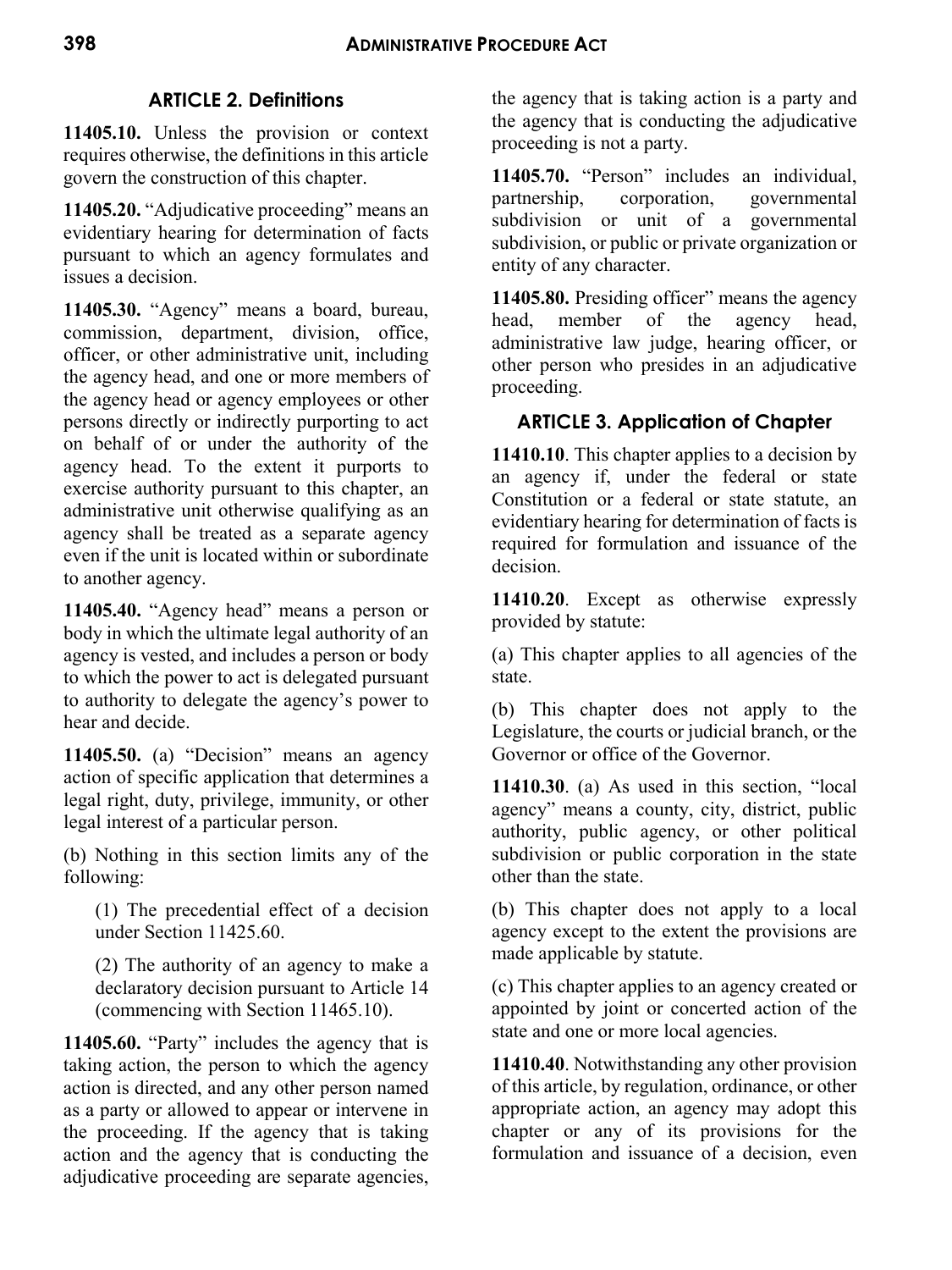though the agency or decision is exempt from application of this chapter.

**11410.50**. This chapter applies to an adjudicative proceeding required to be conducted under Chapter 5 (commencing with Section 11500) unless the statutes relating to the proceeding provide otherwise.

**11410.60**. (a) As used in this section, "quasipublic entity" means an entity, other than a governmental agency, whether characterized by statute as a public corporation, public instrumentality, or otherwise, that is expressly created by statute for the purpose of administration of a state function.

(b) This chapter applies to an adjudicative proceeding conducted by a quasi-public entity if all of the following conditions are satisfied:

(1) A statute vests the power of decision in the quasi-public entity.

(2) A statute, the United States Constitution, or the California Constitution, requires an evidentiary hearing for determination of facts for formulation and issuance of the decision. Nothing in this section is intended to create an evidentiary hearing requirement that is not otherwise statutorily or constitutionally imposed.

(3) The decision is not otherwise subject to administrative review in an adjudicative proceeding to which this chapter applies.

(c) For the purpose of application of this chapter to a decision by a quasi-public entity:

(1) "Agency," as defined in Section 11405.30, also includes the quasi-public entity.

(2) "Regulation" includes a rule promulgated by the quasi-public entity.

(3) Article 8 (commencing with Section 11435.05), requiring language assistance in an adjudicative proceeding, applies to a quasi-public entity to the same extent as a state agency under Section 11018.

(d) This section shall be strictly construed to effectuate the intent of the Legislature to apply this chapter only to a decision by a quasi-public entity that is expressly created by statute for the purpose of administration of a state function.

(e) This section shall not apply to a decision made on authority of an approved plan of operations of a quasi-public entity that is subject to the regulation or supervision of the Insurance Commissioner.

# **ARTICLE 4. Governing Procedure**

**11415.10.** (a) The governing procedure by which an agency conducts an adjudicative proceeding is determined by the statutes and regulations applicable to that proceeding. If no other governing procedure is provided by statute or regulation, an agency may conduct an adjudicative proceeding under the administrative adjudication provisions of the Administrative Procedure Act.

(b) This chapter supplements the governing procedure by which an agency conducts an adjudicative proceeding.

**11415.20.** A state statute or a federal statute or regulation applicable to a particular agency or decision prevails over a conflicting or inconsistent provision of this chapter.

**11415.30.** (a) To the extent necessary to avoid a loss or delay of funds or services from the federal government that would otherwise be available to the state, the Governor may do any of the following by executive order:

(1) Suspend, in whole or in part, any administrative adjudication provision of the Administrative Procedure Act.

(2) Adopt a rule of procedure that will avoid the loss or delay.

(b) The Governor shall rescind an executive order issued under this section as soon as it is no longer necessary to prevent the loss or delay of funds or services from the federal government.

(c) If an administrative adjudication provision is suspended or rule of procedure is adopted pursuant to this section, the Governor shall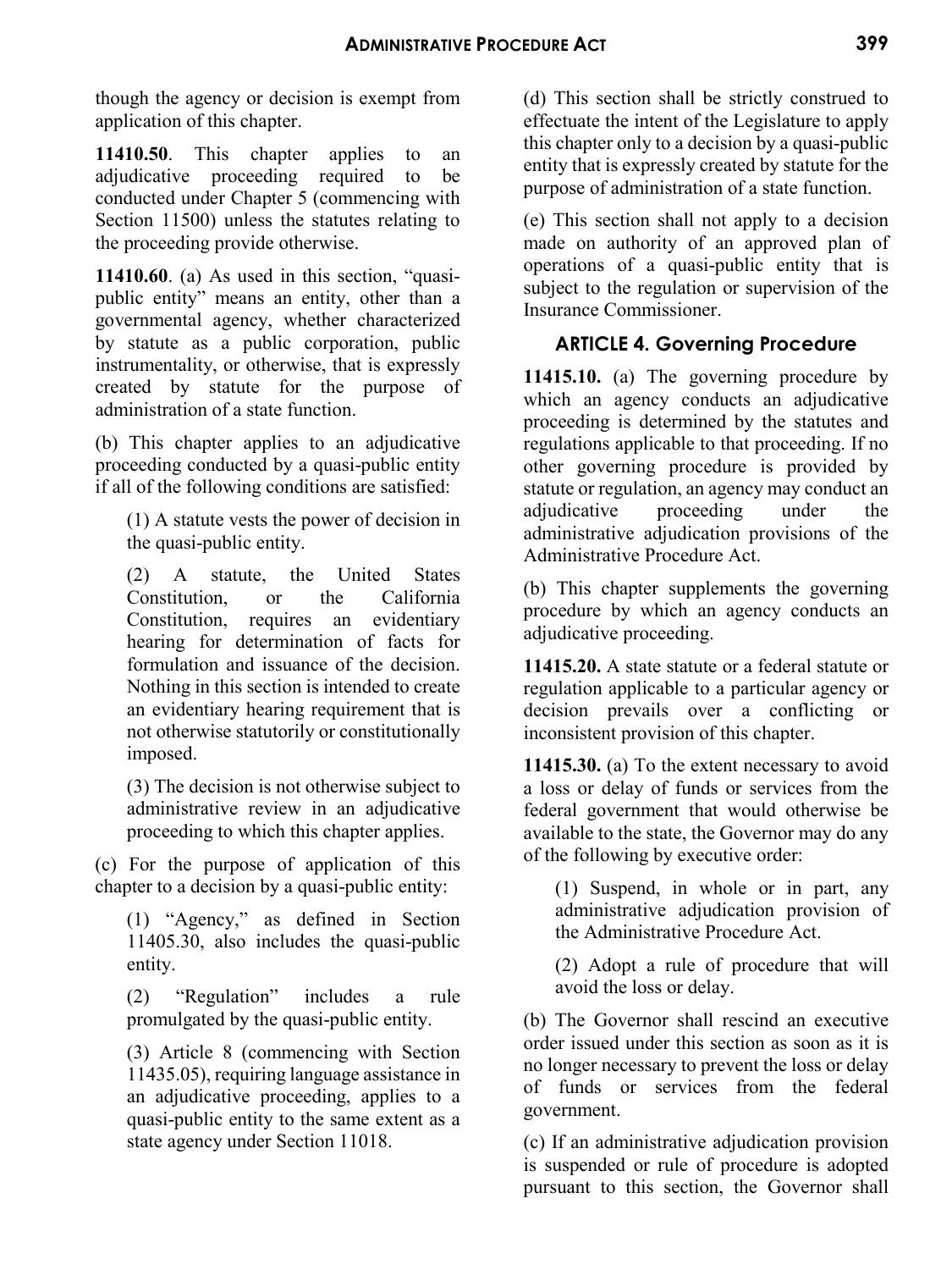promptly report the suspension or adoption to the Legislature. The report shall include recommendations concerning any legislation that may be necessary to conform the provision to federal law.

**11415.40.** Except to the extent prohibited by another statute or regulation, a person may waive a right conferred on the person by the administrative adjudication provisions of the Administrative Procedure Act.

**11415.50.** (a) An agency may provide any appropriate procedure for a decision for which an adjudicative proceeding is not required.

(b) An adjudicative proceeding is not required for informal factfinding or an informal investigatory hearing, or a decision to initiate or not to initiate an investigation, prosecution, or other proceeding before the agency, another agency, or a court, whether in response to an application for an agency decision or otherwise.

**11415.60.** (a) An agency may formulate and issue a decision by settlement, pursuant to an agreement of the parties, without conducting an adjudicative proceeding. Subject to subdivision (c), the settlement may be on any terms the parties determine are appropriate. Notwithstanding any other provision of law, no evidence of an offer of compromise or settlement made in settlement negotiations is admissible in an adjudicative proceeding or civil action, whether as affirmative evidence, by way of impeachment, or for any other purpose, and no evidence of conduct or statements made in settlement negotiations is admissible to prove liability for any loss or damage except to the extent provided in Section 1152 of the Evidence Code. Nothing in this subdivision makes inadmissible any public document created by a public agency.

(b) A settlement may be made before or after issuance of an agency pleading, except that in an adjudicative proceeding to determine whether an occupational license should be revoked, suspended, limited, or conditioned, a settlement may not be made before issuance of the agency pleading. A settlement may be made before, during, or after the hearing.

(c) A settlement is subject to any necessary agency approval. An agency head may delegate the power to approve a settlement. The terms of a settlement may not be contrary to statute or regulation, except that the settlement may include sanctions the agency would otherwise lack power to impose.

# **ARTICLE 5. Alternative Dispute Resolution**

**11420.10.** (a) An agency, with the consent of all the parties, may refer a dispute that is the subject of an adjudicative proceeding for resolution by any of the following means:

(1) Mediation by a neutral mediator.

(2) Binding arbitration by a neutral arbitrator. An award in a binding arbitration is subject to judicial review in the manner provided in Chapter 4 (commencing with Section 1285) of Title 9 of Part 3 of the Code of Civil Procedure.

(3) Nonbinding arbitration by a neutral arbitrator. The arbitrator's decision in a nonbinding arbitration is final unless within 30 days after the arbitrator delivers the award to the agency head a party requests that the agency conduct a de novo adjudicative proceeding. If the decision in the de novo proceeding is not more favorable to the party electing the de novo proceeding, the party shall pay the costs and fees specified in Section 1141.21 of the Code of Civil Procedure insofar as applicable in the adjudicative proceeding.

(b) If another statute requires mediation or arbitration in an adjudicative proceeding, that statute prevails over this section.

(c) This section does not apply in an adjudicative proceeding to the extent an agency by regulation provides that this section is not applicable in a proceeding of the agency.

**11420.20.** (a) The Office of Administrative Hearings shall adopt and promulgate model regulations for alternative dispute resolution under this article. The model regulations govern alternative dispute resolution by an agency under this article, except to the extent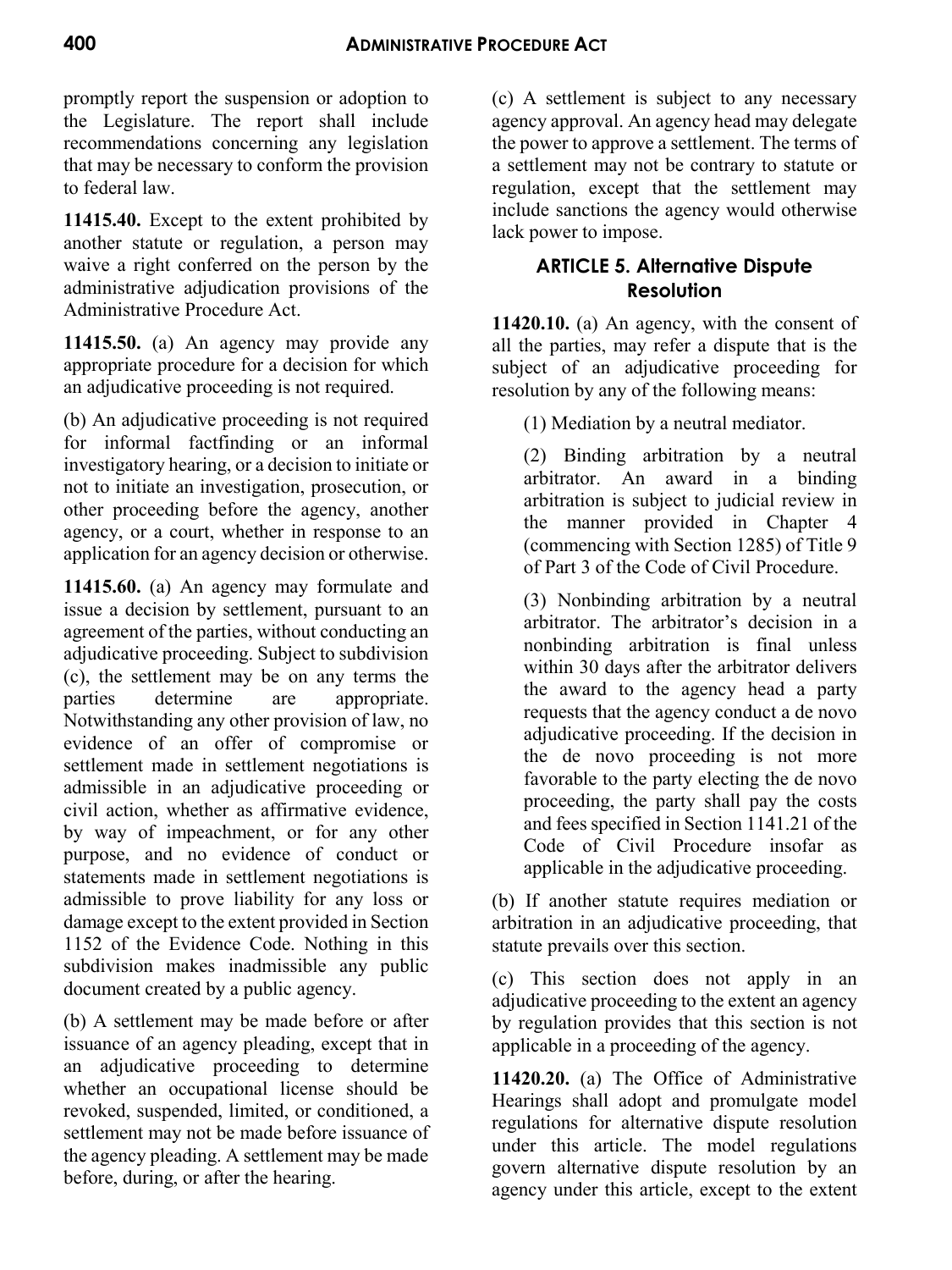the agency by regulation provides inconsistent rules or provides that the model regulations are not applicable in a proceeding of the agency.

(b) The model regulations shall include provisions for selection and compensation of a mediator or arbitrator, qualifications of a mediator or arbitrator, and confidentiality of the mediation or arbitration proceeding.

**11420.30**. Notwithstanding any other provision of law, a communication made in alternative dispute resolution under this article is protected to the following extent:

(a) Anything said, any admission made, and any document prepared in the course of, or pursuant to, mediation under this article is a confidential communication, and a party to the mediation has a privilege to refuse to disclose and to prevent another from disclosing the communication, whether in an adjudicative proceeding, civil action, or other proceeding. This subdivision does not limit the admissibility of evidence if all parties to the proceedings consent.

(b) No reference to nonbinding arbitration proceedings, a decision of the arbitrator that is rejected by a party's request for a de novo adjudicative proceeding, the evidence produced, or any other aspect of the arbitration may be made in an adjudicative proceeding or civil action, whether as affirmative evidence, by way of impeachment, or for any other purpose.

(c) No mediator or arbitrator is competent to testify in a subsequent administrative or civil proceeding as to any statement, conduct, decision, or order occurring at, or in conjunction with, the alternative dispute resolution.

(d) Evidence otherwise admissible outside of alternative dispute resolution under this article is not inadmissible or protected from disclosure solely by reason of its introduction or use in alternative dispute resolution under this article.

# **ARTICLE 6. Administrative Adjudication Bill of Rights**

**11425.10.** (a) The governing procedure by which an agency conducts an adjudicative proceeding is subject to all of the following requirements:

(1) The agency shall give the person to which the agency action is directed notice and an opportunity to be heard, including the opportunity to present and rebut evidence.

(2) The agency shall make available to the person to which the agency action is directed a copy of the governing procedure, including a statement whether Chapter 5 (commencing with Section 11500) is applicable to the proceeding.

(3) The hearing shall be open to public observation as provided in Section 11425.20.

(4) The adjudicative function shall be separated from the investigative, prosecutorial, and advocacy functions within the agency as provided in Section 11425.30.

(5) The presiding officer is subject to disqualification for bias, prejudice, or interest as provided in Section 11425.40.

(6) The decision shall be in writing, be based on the record, and include a statement of the factual and legal basis of the decision as provided in Section 11425.50.

(7) A decision may not be relied on as precedent unless the agency designates and indexes the decision as precedent as provided in Section 11425.60.

(8) Ex parte communications shall be restricted as provided in Article 7 (commencing with Section 11430.10).

(9) Language assistance shall be made available as provided in Article 8 (commencing with Section 11435.05) by an agency described in Section 11018 or 11435.15.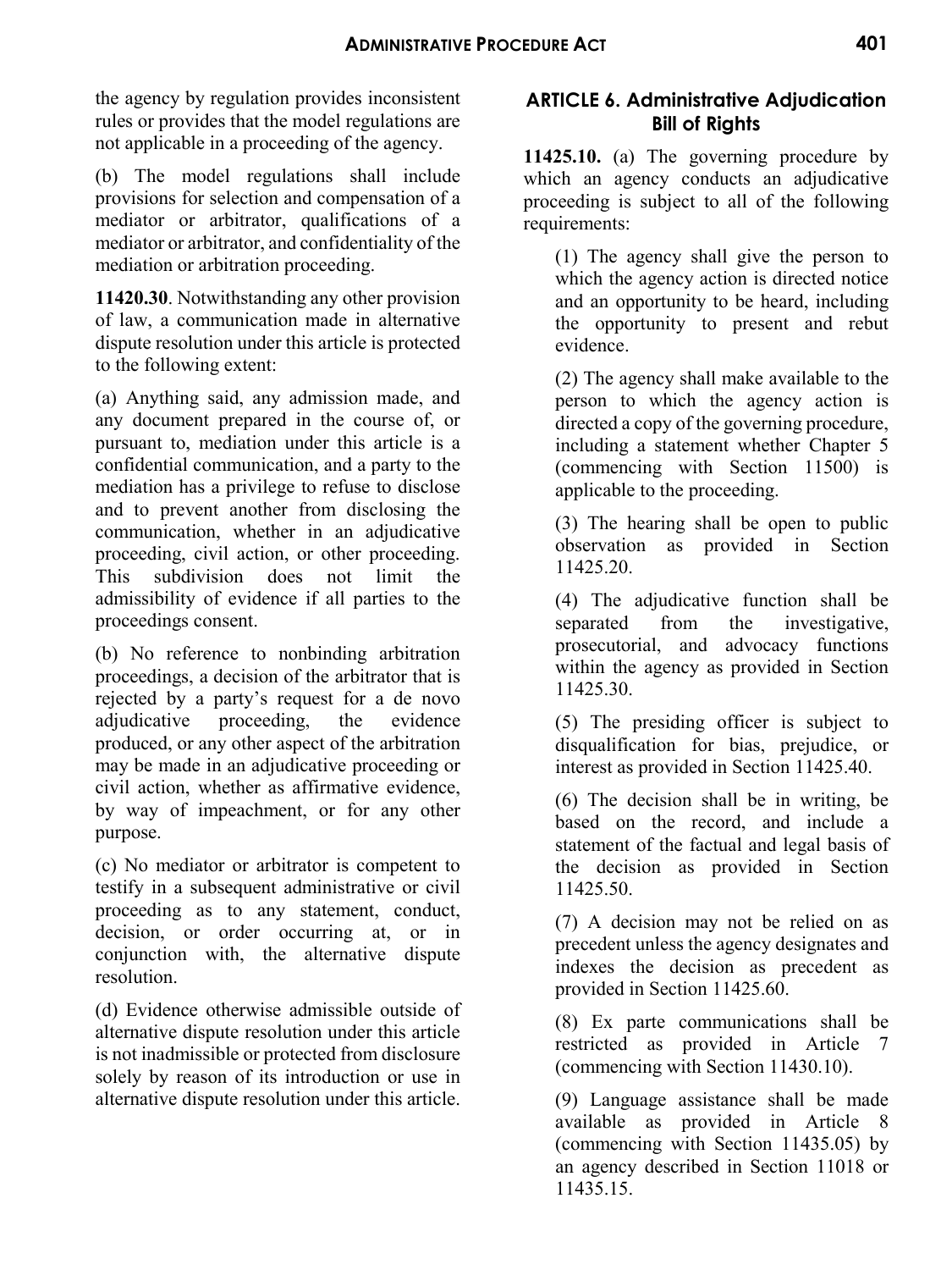(b) The requirements of this section apply to the governing procedure by which an agency conducts an adjudicative proceeding without further action by the agency, and prevail over a conflicting or inconsistent provision of the governing procedure, subject to Section 11415.20. The governing procedure by which an agency conducts an adjudicative proceeding may include provisions equivalent to, or more protective of the rights of the person to which the agency action is directed than, the requirements of this section.

**11425.20.** (a) A hearing shall be open to public observation. This subdivision shall not limit the authority of the presiding officer to order closure of a hearing or make other protective orders to the extent necessary or proper for any of the following purposes:

(1) To satisfy the United States Constitution, the California Constitution, federal or state statute, or other law, including, but not limited to, laws protecting privileged, confidential, or other protected information.

(2) To ensure a fair hearing in the circumstances of the particular case.

(3) To conduct the hearing, including the manner of examining witnesses, in a way that is appropriate to protect a minor witness or a witness with a developmental disability, as defined in Section 4512 of the Welfare and Institutions Code, from intimidation or other harm, taking into account the rights of all persons.

(b) To the extent a hearing is conducted by telephone, television, or other electronic means, and is not closed as otherwise required by law, the requirement that the meeting is open to public observation pursuant to subdivision (a) is satisfied if members of the public have an opportunity to do both of the following:

(1) At reasonable times, hear or inspect the agency's record, and inspect any transcript obtained by the agency.

(2) Be physically or virtually present at the place where the presiding officer is

conducting the hearing. For purposes of this section, the term "present" can be satisfied either by providing a designated location from which members of the public can observe the meeting via a live audio or a video feed of the hearing made available to the public on the internet or by teleconference.

(c) This section does not apply to a prehearing conference, settlement conference, or proceedings for alternative dispute resolution other than binding arbitration.

**11425.30.** (a) A person may not serve as presiding officer in an adjudicative proceeding in any of the following circumstances:

(1) The person has served as investigator, prosecutor, or advocate in the proceeding or its preadjudicative stage.

(2) The person is subject to the authority, direction, or discretion of a person who has served as investigator, prosecutor, or advocate in the proceeding or its preadjudicative stage.

(b) Notwithstanding subdivision (a):

(1) A person may serve as presiding officer at successive stages of an adjudicative proceeding.

(2) A person who has participated only as a decisionmaker or as an advisor to a decisionmaker in a determination of probable cause or other equivalent preliminary determination in an adjudicative proceeding or its preadjudicative stage may serve as presiding officer in the proceeding.

(c) The provisions of this section governing separation of functions as to the presiding officer also govern separation of functions as to the agency head or other person or body to which the power to hear or decide in the proceeding is delegated.

**11425.40**. (a) The presiding officer is subject to disqualification for bias, prejudice, or interest in the proceeding.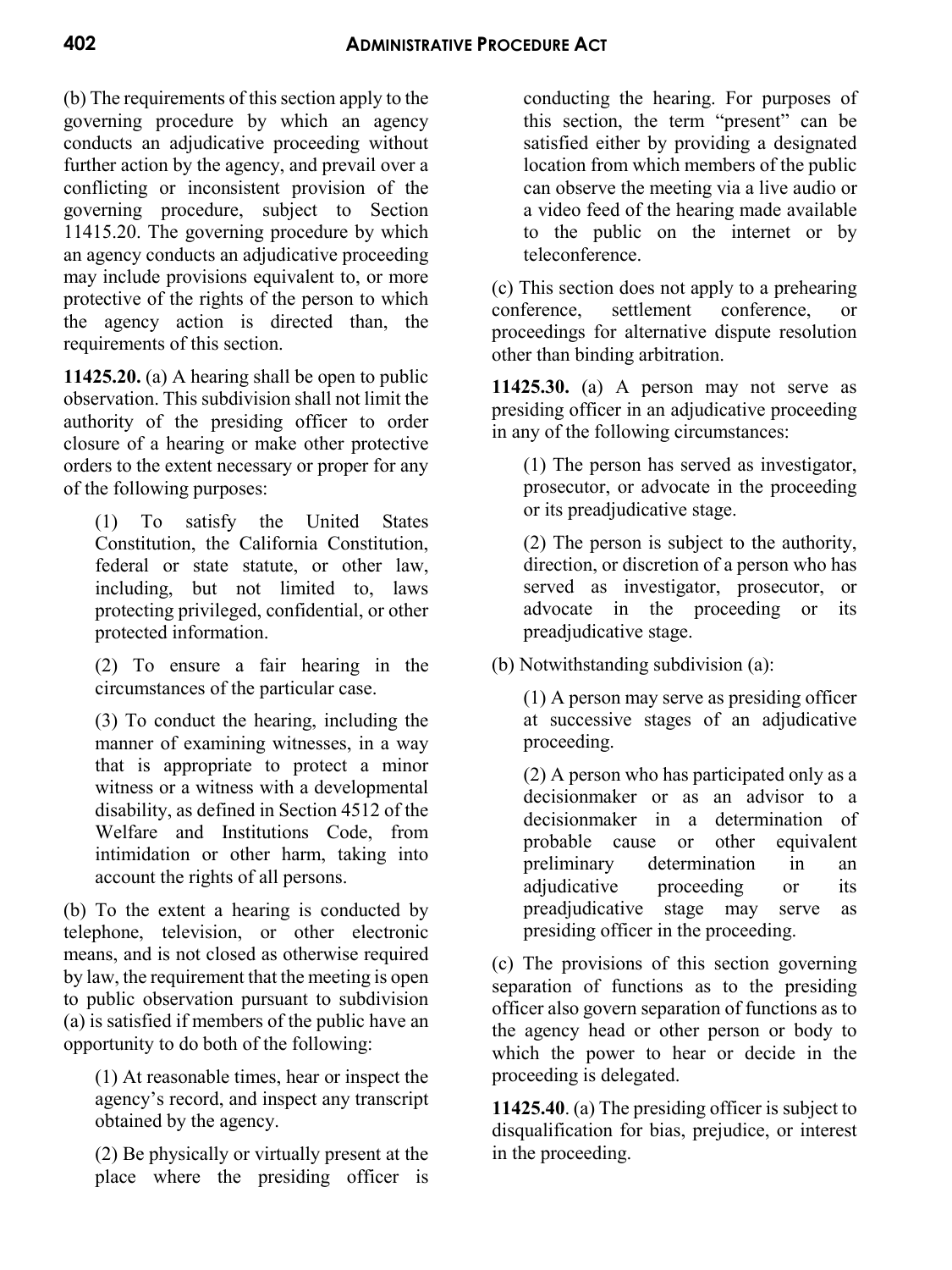(b) It is not alone or in itself grounds for disqualification, without further evidence of bias, prejudice, or interest, that the presiding officer:

(1) Is or is not a member of a racial, ethnic, religious, sexual, or similar group and the proceeding involves the rights of that group.

(2) Has experience, technical competence, or specialized knowledge of, or has in any capacity expressed a view on, a legal, factual, or policy issue presented in the proceeding.

(3) Has as a lawyer or public official participated in the drafting of laws or regulations or in the effort to pass or defeat laws or regulations, the meaning, effect, or application of which is in issue in the proceeding.

(c) The provisions of this section governing disqualification of the presiding officer also govern disqualification of the agency head or other person or body to which the power to hear or decide in the proceeding is delegated.

(d) An agency that conducts an adjudicative proceeding may provide by regulation for peremptory challenge of the presiding officer.

**11425.50.** (a) The decision shall be in writing and shall include a statement of the factual and legal basis for the decision.

(b) The statement of the factual basis for the decision may be in the language of, or by reference to, the pleadings. If the statement is no more than mere repetition or paraphrase of the relevant statute or regulation, the statement shall be accompanied by a concise and explicit statement of the underlying facts of record that support the decision. If the factual basis for the decision includes a determination based substantially on the credibility of a witness, the statement shall identify any specific evidence of the observed demeanor, manner, or attitude of the witness that supports the determination, and on judicial review the court shall give great weight to the determination to the extent the determination identifies the observed

demeanor, manner, or attitude of the witness that supports it.

(c) The statement of the factual basis for the decision shall be based exclusively on the evidence of record in the proceeding and on matters officially noticed in the proceeding. The presiding officer's experience, technical competence, and specialized knowledge may be used in evaluating evidence.

(d) Nothing in this section limits the information that may be contained in the decision, including a summary of evidence relied on.

(e) A penalty may not be based on a guideline, criterion, bulletin, manual, instruction, order, standard of general application or other rule subject to Chapter 3.5 (commencing with Section 11340) unless it has been adopted as a regulation pursuant to Chapter 3.5 (commencing with Section 11340).

**11425.60.** (a) A decision may not be expressly relied on as precedent unless it is designated as a precedent decision by the agency.

(b) An agency may designate as a precedent decision a decision or part of a decision that contains a significant legal or policy determination of general application that is likely to recur. Designation of a decision or part of a decision as a precedent decision is not rulemaking and need not be done under Chapter 3.5 (commencing with Section 11340). An agency's designation of a decision or part of a decision, or failure to designate a decision or part of a decision, as a precedent decision is not subject to judicial review.

(c) An agency shall maintain an index of significant legal and policy determinations made in precedent decisions. The index shall be updated not less frequently than annually, unless no precedent decision has been designated since the last preceding update. The index shall be made available to the public by subscription, and its availability shall be publicized annually in the California Regulatory Notice Register.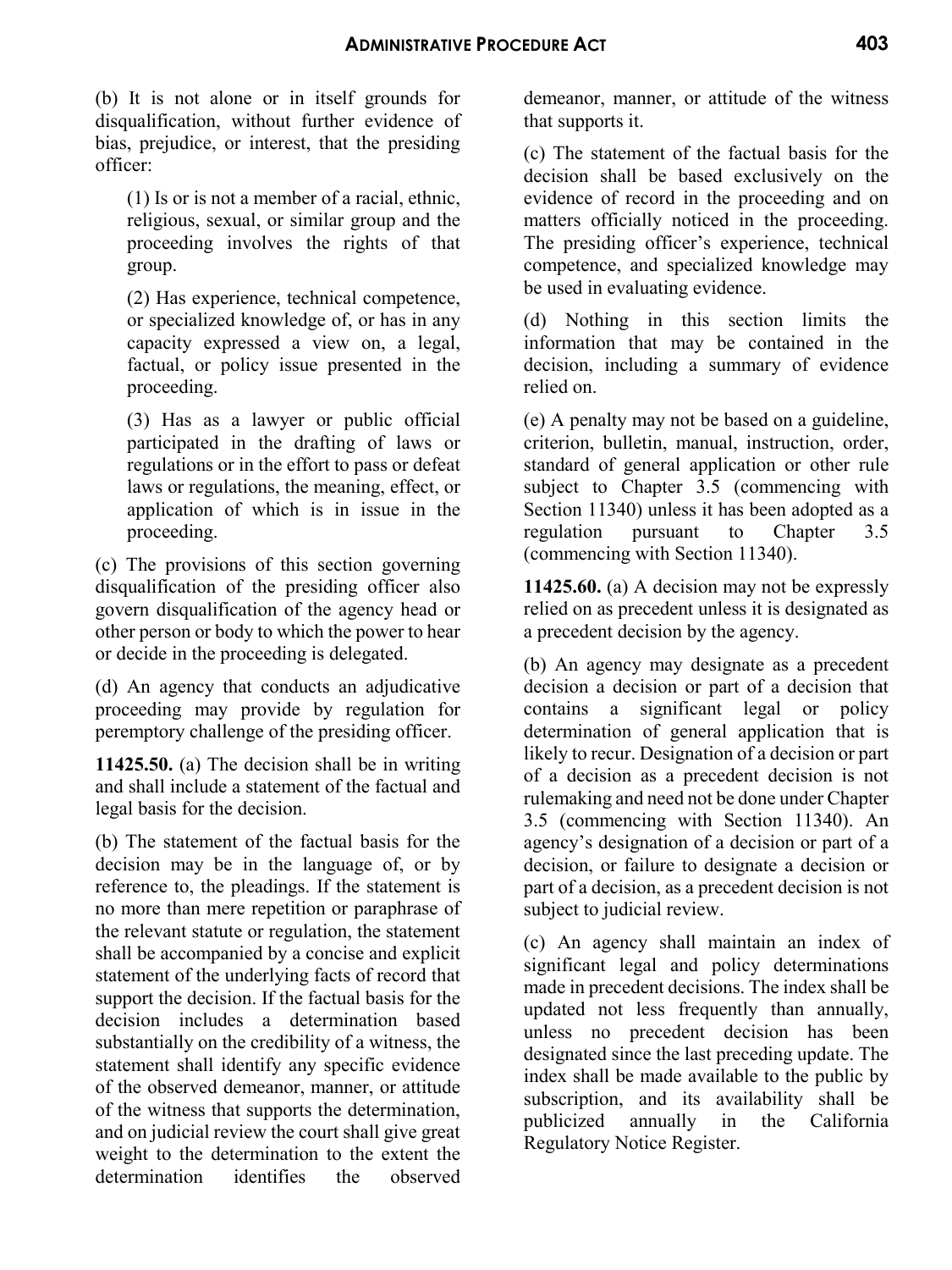(d) This section applies to decisions issued on or after July 1, 1997. Nothing in this section precludes an agency from designating and indexing as a precedent decision a decision issued before July 1, 1997.

# **ARTICLE 7. Ex Parte Communications**

**11430.10.** (a) While the proceeding is pending there shall be no communication, direct or indirect, regarding any issue in the proceeding, to the presiding officer from an employee or representative of an agency that is a party or from an interested person outside the agency, without notice and opportunity for all parties to participate in the communication.

(b) Nothing in this section precludes a communication, including a communication from an employee or representative of an agency that is a party, made on the record at the hearing.

(c) For the purpose of this section, a proceeding is pending from the issuance of the agency's pleading, or from an application for an agency decision, whichever is earlier.

**11430.20.** A communication otherwise prohibited by Section 11430.10 is permissible in any of the following circumstances:

(a) The communication is required for disposition of an ex parte matter specifically authorized by statute.

(b) The communication concerns a matter of procedure or practice, including a request for a continuance, that is not in controversy.

**11430.30.** A communication otherwise prohibited by Section 11430.10 from an employee or representative of an agency that is a party to the presiding officer is permissible in any of the following circumstances:

(a) The communication is for the purpose of assistance and advice to the presiding officer from a person who has not served as investigator, prosecutor, or advocate in the proceeding or its preadjudicative stage. An assistant or advisor may evaluate the evidence in the record but shall not furnish, augment, diminish, or modify the evidence in the record.

(b) The communication is for the purpose of advising the presiding officer concerning a settlement proposal advocated by the advisor.

(c) The communication is for the purpose of advising the presiding officer concerning any of the following matters in an adjudicative proceeding that is nonprosecutorial in character:

(1) The advice involves a technical issue in the proceeding and the advice is necessary for, and is not otherwise reasonably available to, the presiding officer, provided the content of the advice is disclosed on the record and all parties are given an opportunity to address it in the manner provided in Section 11430.50.

(2) The advice involves an issue in a proceeding of the San Francisco Bay Conservation and Development Commission, California Tahoe Regional Planning Agency, Delta Protection Commission, Water Resources Control Board, or a regional water quality control board.

**11430.40.** If, while the proceeding is pending but before serving as presiding officer, a person receives a communication of a type that would be in violation of this article if received while serving as presiding officer, the person, promptly after starting to serve, shall disclose the content of the communication on the record and give all parties an opportunity to address it in the manner provided in Section 11430.50.

**11430.50.** (a) If a presiding officer receives a communication in violation of this article, the presiding officer shall make all of the following a part of the record in the proceeding:

(1) If the communication is written, the writing and any written response of the presiding officer to the communication.

(2) If the communication is oral, a memorandum stating the substance of the communication, any response made by the presiding officer, and the identity of each person from whom the presiding officer received the communication.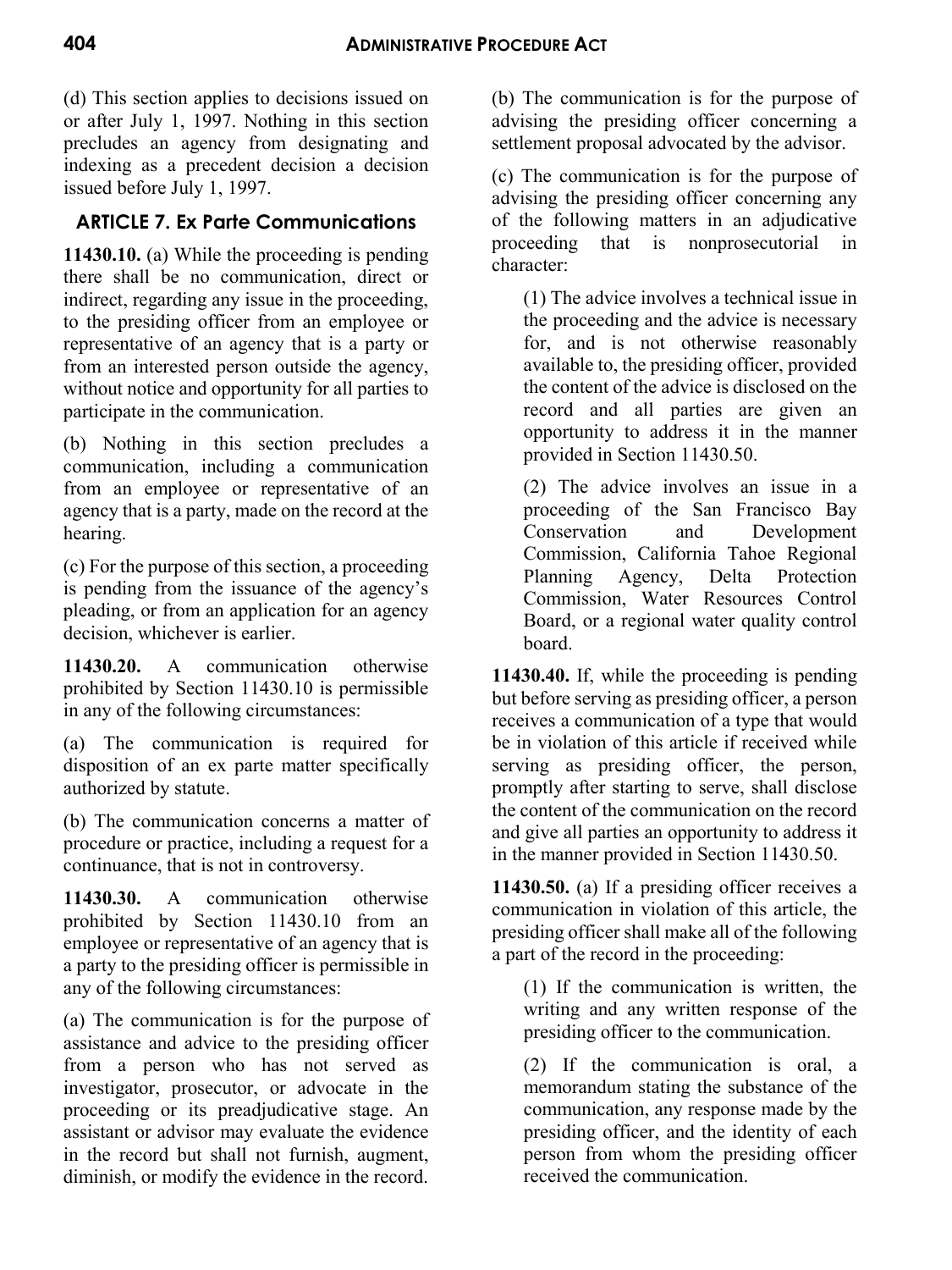(b) The presiding officer shall notify all parties that a communication described in this section has been made a part of the record.

(c) If a party requests an opportunity to address the communication within 10 days after receipt of notice of the communication:

(1) The party shall be allowed to comment on the communication.

(2) The presiding officer has discretion to allow the party to present evidence concerning the subject of the communication, including discretion to reopen a hearing that has been concluded.

**11430.60.** Receipt by the presiding officer of a communication in violation of this article may be grounds for disqualification of the presiding officer. If the presiding officer is disqualified, the portion of the record pertaining to the ex parte communication may be sealed by protective order of the disqualified presiding officer.

**11430.70.** (a) Subject to subdivisions (b) and (c), the provisions of this article governing ex parte communications to the presiding officer also govern ex parte communications in an adjudicative proceeding to the agency head or other person or body to which the power to hear or decide in the proceeding is delegated.

(b) An ex parte communication to the agency head or other person or body to which the power to hear or decide in the proceeding is delegated is permissible in an individualized ratemaking proceeding if the content of the communication is disclosed on the record and all parties are given an opportunity to address it in the manner provided in Section 11430.50.

(c) An ex parte communication to the agency head or other person or body to which the power to hear or decide in the proceeding is delegated is permissible in an individualized determination of an application for site certification pursuant to Chapter 6 (commencing with Section 25500) of Division 15 of the Public Resources Code, that is before the State Energy Resources Conservation and Development Commission, if the

communication is made by an employee of another state agency and is made for the purpose of enabling the presiding officer to effectively manage the proceeding.

**11430.80.** (a) There shall be no communication, direct or indirect, while a proceeding is pending regarding the merits of any issue in the proceeding, between the presiding officer and the agency head or other person or body to which the power to hear or decide in the proceeding is delegated.

(b) This section does not apply where the agency head or other person or body to which the power to hear or decide in the proceeding is delegated serves as both presiding officer and agency head, or where the presiding officer does not issue a decision in the proceeding.

# **ARTICLE 8. Language Assistance**

**11435.05.** As used in this article, "language assistance" means oral interpretation or written translation into English of a language other than English or of English into another language for a party or witness who cannot speak or understand English or who can do so only with difficulty.

**11435.10.** Nothing in this article limits the application or effect of Section 754 of the Evidence Code to interpretation for a deaf or hard-of-hearing party or witness in an adjudicative proceeding.

**11435.15**. (a) The following state agencies shall provide language assistance in adjudicative proceedings to the extent provided in this article:

(1) Agricultural Labor Relations Board.

(2) State Department of Alcohol and Drug Programs.

(3) State Athletic Commission.

(4) California Unemployment Insurance Appeals Board.

(5) Board of Parole Hearings.

(6) State Board of Barbering and Cosmetology.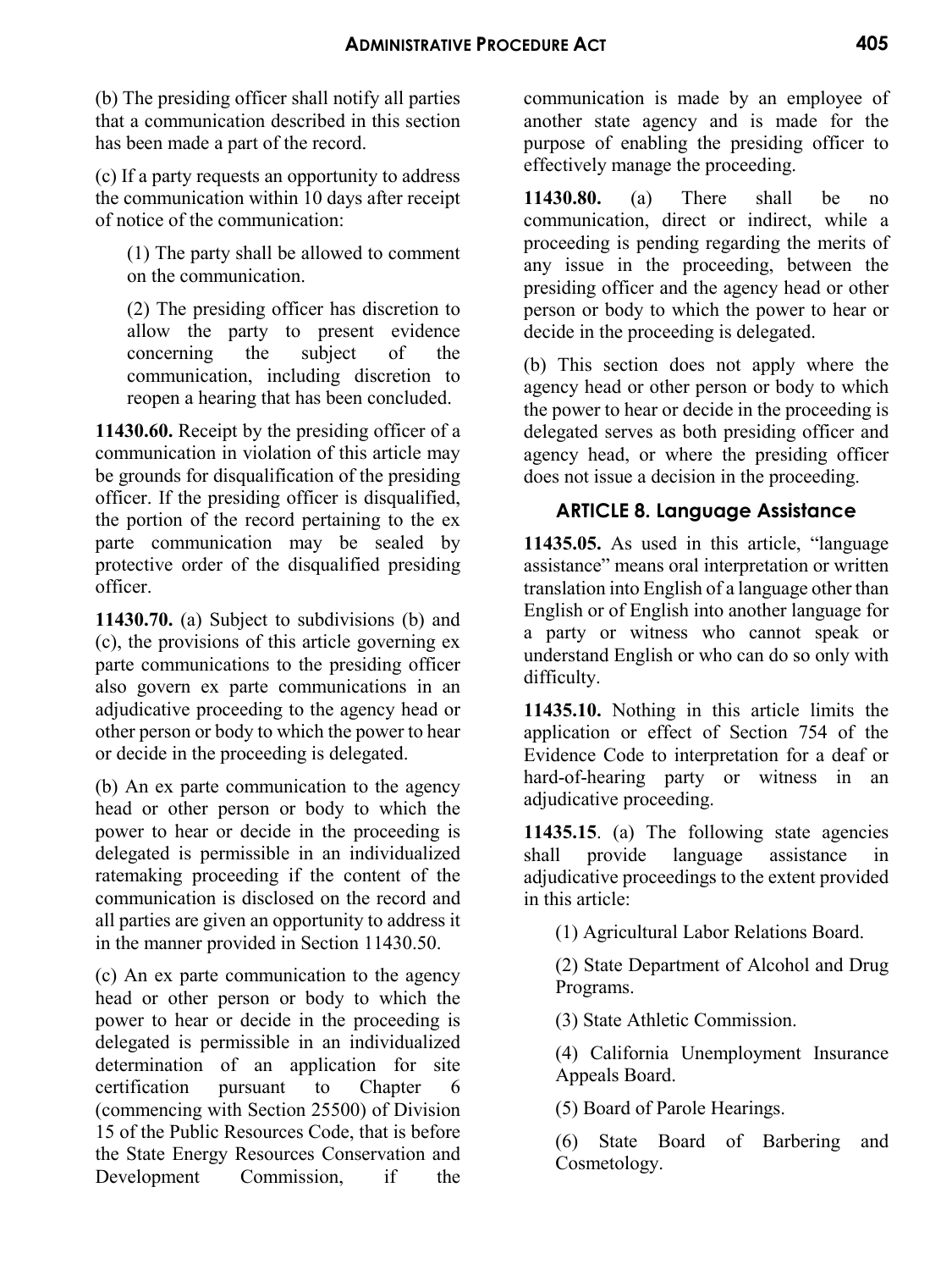(7) State Department of Developmental Services.

(8) Public Employment Relations Board.

(9) Franchise Tax Board.

(10) State Department of Health Care Services.

(11) Department of Housing and Community Development.

(12) Department of Industrial Relations.

(13) State Department of State Hospitals.

(14) Department of Motor Vehicles.

(15) Notary Public Section, Office of the Secretary of State.

(16) Public Utilities Commission.

(17) Office of Statewide Health Planning and Development.

(18) State Department of Social Services.

(19) Workers' Compensation Appeals Board.

(20) Division of Juvenile Justice.

(21) Division of Juvenile Parole Operations.

(22) Department of Insurance.

(23) State Personnel Board.

(24) California Board of Podiatric Medicine.

(25) Board of Psychology.

(b) Nothing in this section prevents an agency other than an agency listed in subdivision (a) from electing to adopt any of the procedures in this article, provided that any selection of an interpreter is subject to Section 11435.30.

(c) Nothing in this section prohibits an agency from providing an interpreter during a proceeding to which this chapter does not apply, including an informal factfinding or informal investigatory hearing.

(d) This article applies to an agency listed in subdivision (a) notwithstanding a general provision that this chapter does not apply to

some or all of an agency's adjudicative proceedings.

**11435.20.** (a) The hearing, or any medical examination conducted for the purpose of determining compensation or monetary award, shall be conducted in English.

(b) If a party or the party's witness does not proficiently speak or understand English and before commencement of the hearing or medical examination requests language assistance, an agency subject to the language assistance requirement of this article shall provide the party or witness an interpreter.

**11435.25.** (a) The cost of providing an interpreter under this article shall be paid by the agency having jurisdiction over the matter if the presiding officer so directs, otherwise by the party at whose request the interpreter is provided.

(b) The presiding officer's decision to direct payment shall be based upon an equitable consideration of all the circumstances in each case, such as the ability of the party in need of the interpreter to pay.

(c) Notwithstanding any other provision of this section, in a hearing before the Workers' Compensation Appeals Board or the Division of Workers' Compensation relating to workers' compensation claims, the payment of the costs of providing an interpreter shall be governed by the rules and regulations promulgated by the Workers' Compensation Appeals Board or the Administrative Director of the Division of Workers' Compensation, as appropriate.

**11435.30.** (a) The State Personnel Board shall establish, maintain, administer, and publish annually an updated list of certified administrative hearing interpreters it has determined meet the minimum standards in interpreting skills and linguistic abilities in languages designated pursuant to Section 11435.40. Any interpreter so listed may be examined by each employing agency to determine the interpreter's knowledge of the employing agency's technical program terminology and procedures.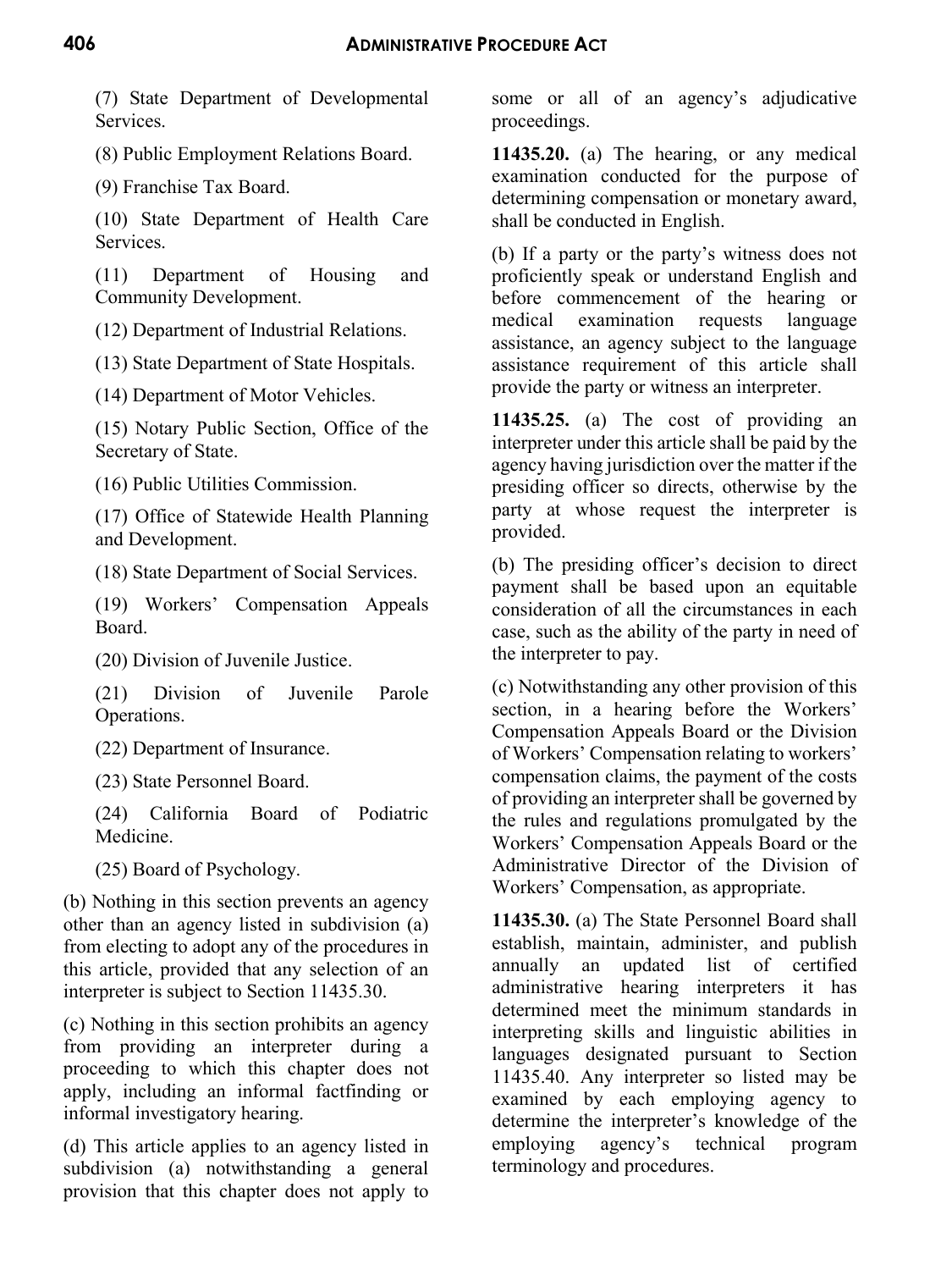(b) Court interpreters certified pursuant to Section 68562, and interpreters listed on the State Personnel Board's recommended lists of court and administrative hearing interpreters prior to July 1, 1993, shall be deemed certified for purposes of this section.

(c) (1) In addition to the certification procedure provided pursuant to subdivision (a), the Administrative Director of the Division of Workers' Compensation may establish, maintain, administer, and publish annually an updated list of certified administrative hearing interpreters who, based on testing by an independent organization designated by the administrative director, have been determined to meet the minimum standards in interpreting skills and linguistic abilities in languages designated pursuant to Section 11435.40, for purposes of administrative hearings conducted pursuant to proceedings of the Workers' Compensation Appeals Board. The independent testing organization shall have no financial interest in the training of interpreters or in the employment of interpreters for administrative hearings.

(2) (A) A fee, as determined by the administrative director, shall be collected from each interpreter seeking certification. The fee shall not exceed the reasonable regulatory costs of administering the testing and certification program and of publishing the list of certified administrative hearing interpreters on the Division of Workers' Compensation' Internet Web site.

(B) The Legislature finds and declares that the services described in this section are of such a special and unique nature that they may be contracted out pursuant to paragraph (3) of subdivision (b) of Section 19130. The Legislature further finds and declares that the services described in this section are a new state function pursuant to paragraph (2) of subdivision (b) of Section 19130.

**11435.35.** (a) The State Personnel Board shall establish, maintain, administer, and publish annually, an updated list of certified medical examination interpreters it has determined meet the minimum standards in interpreting skills and linguistic abilities in languages designated pursuant to Section 11435.40.

(b) Court interpreters certified pursuant to Section 68562 and administrative hearing interpreters certified pursuant to Section 11435.30 shall be deemed certified for purposes of this section.

- (c) (1) In addition to the certification procedure provided pursuant to subdivision (a), the Administrative Director of the Division of Workers' Compensation may establish, maintain, administer, and publish annually an updated list of certified medical examination interpreters who, based on testing by an independent organization designated by the administrative director, have been determined to meet the minimum standards in interpreting skills and linguistic abilities in languages designated pursuant to Section 11435.40, for purposes of medical examinations conducted pursuant to proceedings of the Workers' Compensation Appeals Board, and medical examinations conducted pursuant to Division 4 (commencing with Section 3200) of the Labor Code. The independent testing organization shall have no financial interest in the training of interpreters or in the employment of interpreters for medical examinations.
	- (2) (A) A fee, as determined by the administrative director, shall be collected from each interpreter seeking certification. The fee shall not exceed the reasonable regulatory costs of administering the testing and certification program and of publishing the list of certified medical examination interpreters on the Division of Workers' Compensation's Internet Web site.

(B) The Legislature finds and declares that the services described in this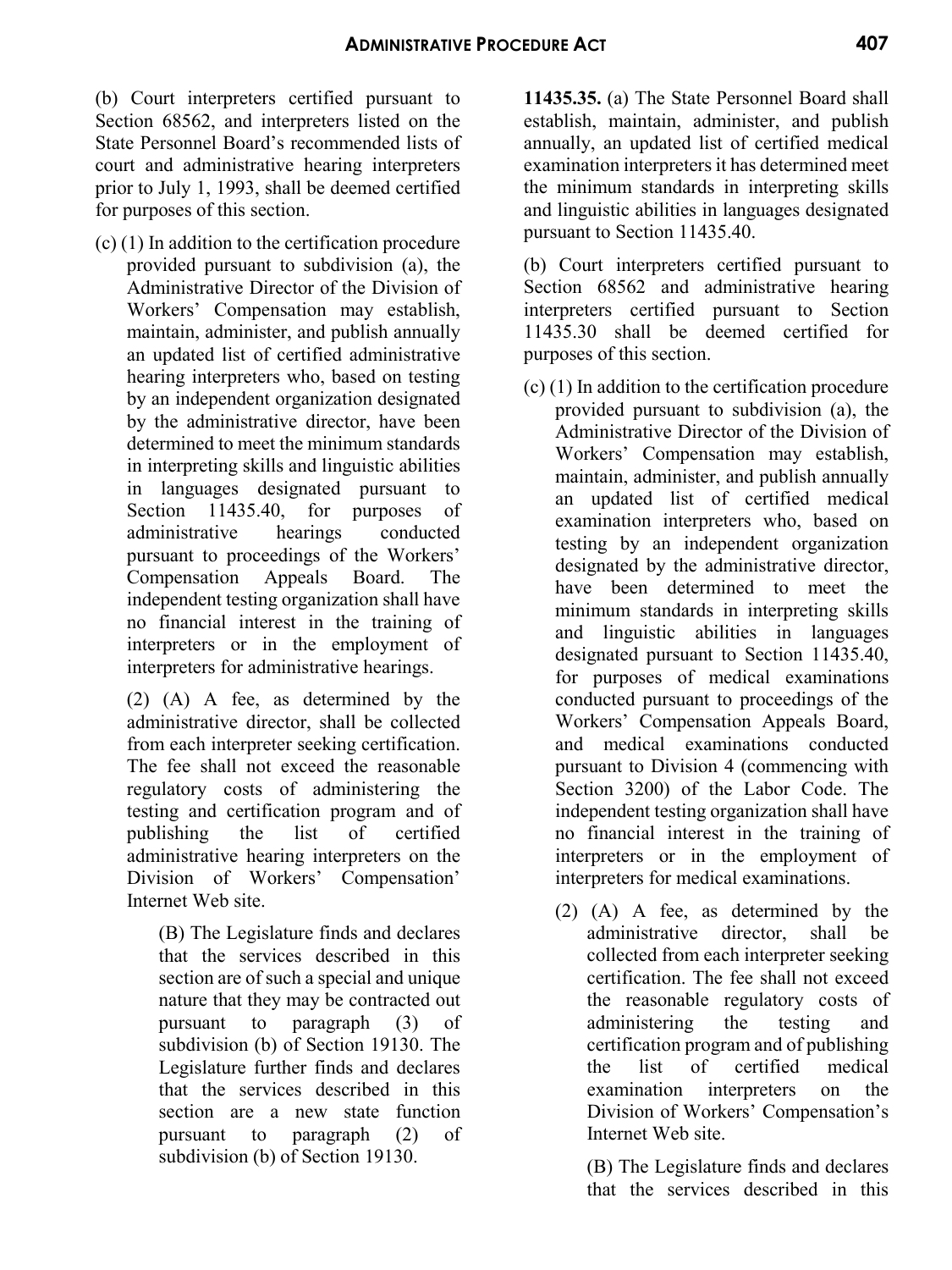section are of such a special and unique nature that they may be contracted out pursuant to paragraph (3) of subdivision (b) of Section 19130. The Legislature further finds and declares that the services described in this section are a new state function pursuant to paragraph (2) of subdivision (b) of Section 19130.

**11435.40.** (a) The Department of Human Resources shall designate the languages for which certification shall be established under Sections 11435.30 and 11435.35. The languages designated shall include, but not be limited to, Spanish, Tagalog, Arabic, Cantonese, Japanese, Korean, Portuguese, and Vietnamese until the Department of Human Resources finds that there is an insufficient need for interpreting assistance in these languages.

(b) The language designations shall be based on the following:

(1) The language needs of non-Englishspeaking persons appearing before the administrative agencies, as determined by consultation with the agencies.

(2) The cost of developing a language examination.

(3) The availability of experts needed to develop a language examination.

(4) Other information the department deems relevant.

**11435.45.** (a) The Department of Human Resources shall establish and charge fees for applications to take interpreter examinations and for renewal of certifications. The purpose of these fees is to cover the annual projected costs of carrying out this article. The fees may be adjusted each fiscal year by a percent that is equal to or less than the percent change in the California Necessities Index prepared by the Commission on State Finance.

(b) Each certified administrative hearing interpreter and each certified medical examination interpreter shall pay a fee, due on July 1 of each year, for the renewal of the certification. Court interpreters certified under Section 68562 shall not pay any fees required by this section.

(c) If the amount of money collected in fees is not sufficient to cover the costs of carrying out this article, the department shall charge and be reimbursed a pro rata share of the additional costs by the state agencies that conduct administrative hearings.

**11435.50.** The Department of Human Resources may remove the name of a person from the list of certified interpreters if any of the following conditions occurs:

(a) The person is deceased.

(b) The person notifies the department that the person is unavailable for work.

(c) The person does not submit a renewal fee as required by Section 11435.45.

**11435.55.** (a) An interpreter used in a hearing shall be certified pursuant to Section 11435.30. However, if an interpreter certified pursuant to Section 11435.30 cannot be present at the hearing, the hearing agency shall have discretionary authority to provisionally qualify and use another interpreter.

(b) An interpreter used in a medical examination shall be certified pursuant to Section 11435.35. However, if an interpreter certified pursuant to Section 11435.35 cannot be present at the medical examination, the physician provisionally may use another interpreter if that fact is noted in the record of the medical evaluation.

**11435.60.** Every agency subject to the language assistance requirement of this article shall advise each party of the right to an interpreter at the same time that each party is advised of the hearing date or medical examination. Each party in need of an interpreter shall also be encouraged to give timely notice to the agency conducting the hearing or medical examination so that appropriate arrangements can be made.

**11435.65.** (a) The rules of confidentiality of the agency, if any, that apply in an adjudicative proceeding shall apply to any interpreter in the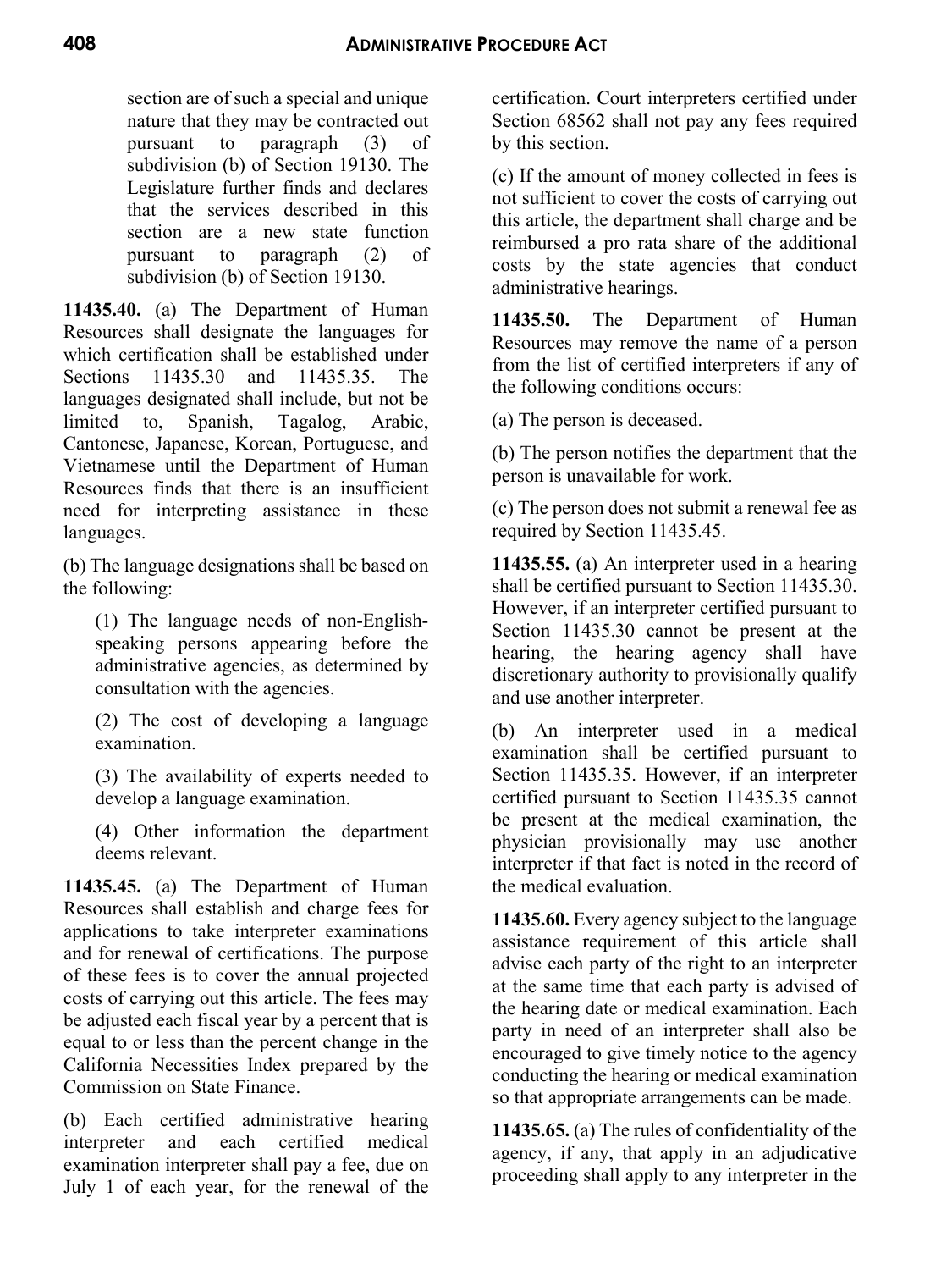hearing or medical examination, whether or not the rules so state.

(b) The interpreter shall not have had any involvement in the issues of the case prior to the hearing.

## **ARTICLE 9. General Procedural Provisions**

**11440.10.** (a) The agency head may do any of the following with respect to a decision of the presiding officer or the agency:

(1) Determine to review some but not all issues, or not to exercise any review.

(2) Delegate its review authority to one or more persons.

(3) Authorize review by one or more persons, subject to further review by the agency head.

(b) By regulation an agency may mandate review, or may preclude or limit review, of a decision of the presiding officer or the agency.

**11440.20.** Service of a writing or electronic document on, or giving of a notice to, a person in a procedure provided in this chapter is subject to the following provisions:

(a) The writing, electronic document, or notice shall be delivered personally or sent by mail, electronic, or other means to the person at the person's last known address or, if the person is a party with an attorney or other authorized representative of record in the proceeding, to the party's attorney or other authorized representative. If a party is required by statute or regulation to maintain an address with an agency, the party's last known address is the address maintained with the agency.

(b) Unless a provision specifies the form of mail, service or notice by mail may be by firstclass mail, registered mail, or certified mail, by mail delivery service, by facsimile transmission if complete and without error, or by other electronic means as provided by regulation, in the discretion of the sender.

**11440.30.** (a) The presiding officer may conduct all or part of a hearing by telephone, television, or other electronic means if each participant in the hearing has an opportunity to participate in and to hear the entire proceeding while it is taking place and to observe exhibits.

(b) (1) Except as provided in paragraph (2), the presiding officer may not conduct all of a hearing by telephone, television, or other electronic means if a party objects.

(2) If a party objects pursuant to paragraph (1) to a hearing being conducted by electronic means, the presiding officer shall consider the objections and may, in the presiding officer's discretion, structure the hearing to address the party's specific objections and may require the presiding officer, parties, and witnesses, or a subset of parties and witnesses based on the specific objections, to be present in a physical location during all or part of the hearing.

(c) Subdivision (b) is not a limitation on the presiding officer transmitting the hearing by telephone, television, or other electronic means or receiving comments via electronic means from participants who are not parties or witnesses.

**11440.40.** (a) In any proceeding under subdivision (h) or (i) of Section 12940, or Section 19572 or 19702, alleging conduct that constitutes sexual harassment, sexual assault, or sexual battery, evidence of specific instances of a complainant's sexual conduct with individuals other than the alleged perpetrator is subject to all of the following limitations:

(1) The evidence is not discoverable unless it is to be offered at a hearing to attack the credibility of the complainant as provided for under subdivision (b). This paragraph is intended only to limit the scope of discovery; it is not intended to affect the methods of discovery allowed by statute.

(2) The evidence is not admissible at the hearing unless offered to attack the credibility of the complainant as provided for under subdivision (b). Reputation or opinion evidence regarding the sexual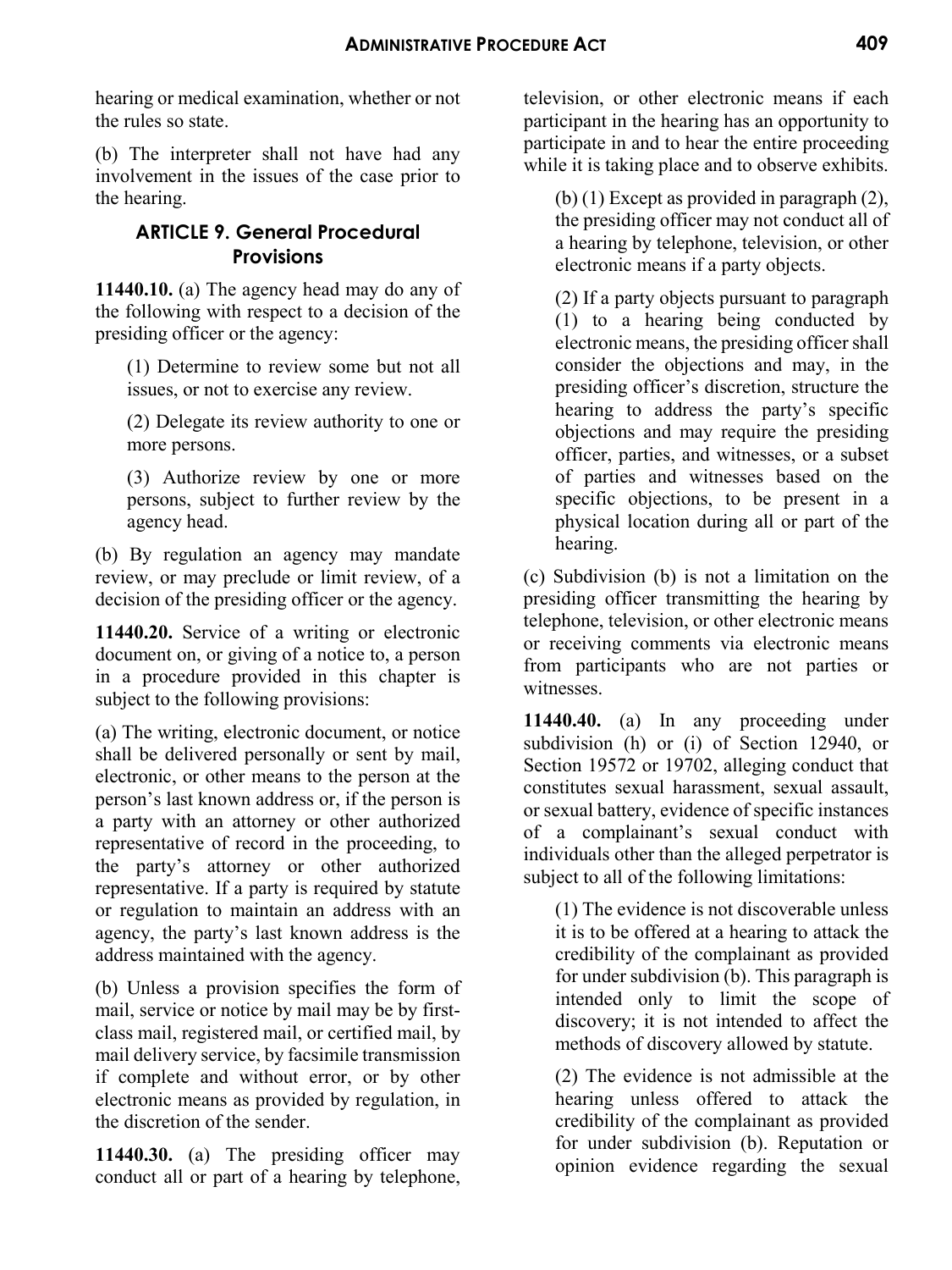behavior of the complainant is not admissible for any purpose.

(b) Evidence of specific instances of a complainant's sexual conduct with individuals other than the alleged perpetrator is presumed inadmissible absent an offer of proof establishing its relevance and reliability and that its probative value is not substantially outweighed by the probability that its admission will create substantial danger of undue prejudice or confuse the issue.

(c) As used in this section "complainant" means a person claiming to have been subjected to conduct that constitutes sexual harassment, sexual assault, or sexual battery.

**11440.45.** (a) In any proceedings pursuant to this chapter or Chapter 5 (commencing with Section 11500), the portion of statements, writings, or benevolent gestures expressing sympathy or a general sense of benevolence relating to the pain, suffering, or death of a person involved in an accident and made to that person or to the family of that person shall be inadmissible as evidence of an admission of liability. A statement of fault, however, which is part of, or in addition to, any of the above shall not be inadmissible pursuant to this section.

(b) For purposes of this section:

(1) "Accident" means an occurrence resulting in injury or death to one or more persons which is not the result of willful action by a party.

(2) "Benevolent gestures" means actions which convey a sense of compassion or commiseration emanating from humane impulses.

(3) "Family" means the spouse, parent, grandparent, stepmother, stepfather, child, grandchild, brother, sister, half brother, half sister, adopted children of parent, or spouse's parents of an injured party.

**11440.50.** (a) This section applies in adjudicative proceedings of an agency if the agency by regulation provides that this section is applicable in the proceedings.

(b) The presiding officer shall grant a motion for intervention if all of the following conditions are satisfied:

(1) The motion is submitted in writing, with copies served on all parties named in the agency's pleading.

(2) The motion is made as early as practicable in advance of the hearing. If there is a prehearing conference, the motion shall be made in advance of the prehearing conference and shall be resolved at the prehearing conference.

(3) The motion states facts demonstrating that the applicant's legal rights, duties, privileges, or immunities will be substantially affected by the proceeding or that the applicant qualifies as an intervenor under a statute or regulation.

(4) The presiding officer determines that the interests of justice and the orderly and prompt conduct of the proceeding will not be impaired by allowing the intervention.

(c) If an applicant qualifies for intervention, the presiding officer may impose conditions on the intervenor's participation in the proceeding, either at the time that intervention is granted or at a subsequent time. Conditions may include the following:

(1) Limiting the intervenor's participation to designated issues in which the intervenor has a particular interest demonstrated by the motion.

(2) Limiting or excluding the use of discovery, cross-examination, and other procedures involving the intervenor so as to promote the orderly and prompt conduct of the proceeding.

(3) Requiring two or more intervenors to combine their presentations of evidence and argument, cross-examination, discovery, and other participation in the proceeding.

(4) Limiting or excluding the intervenor's participation in settlement negotiations.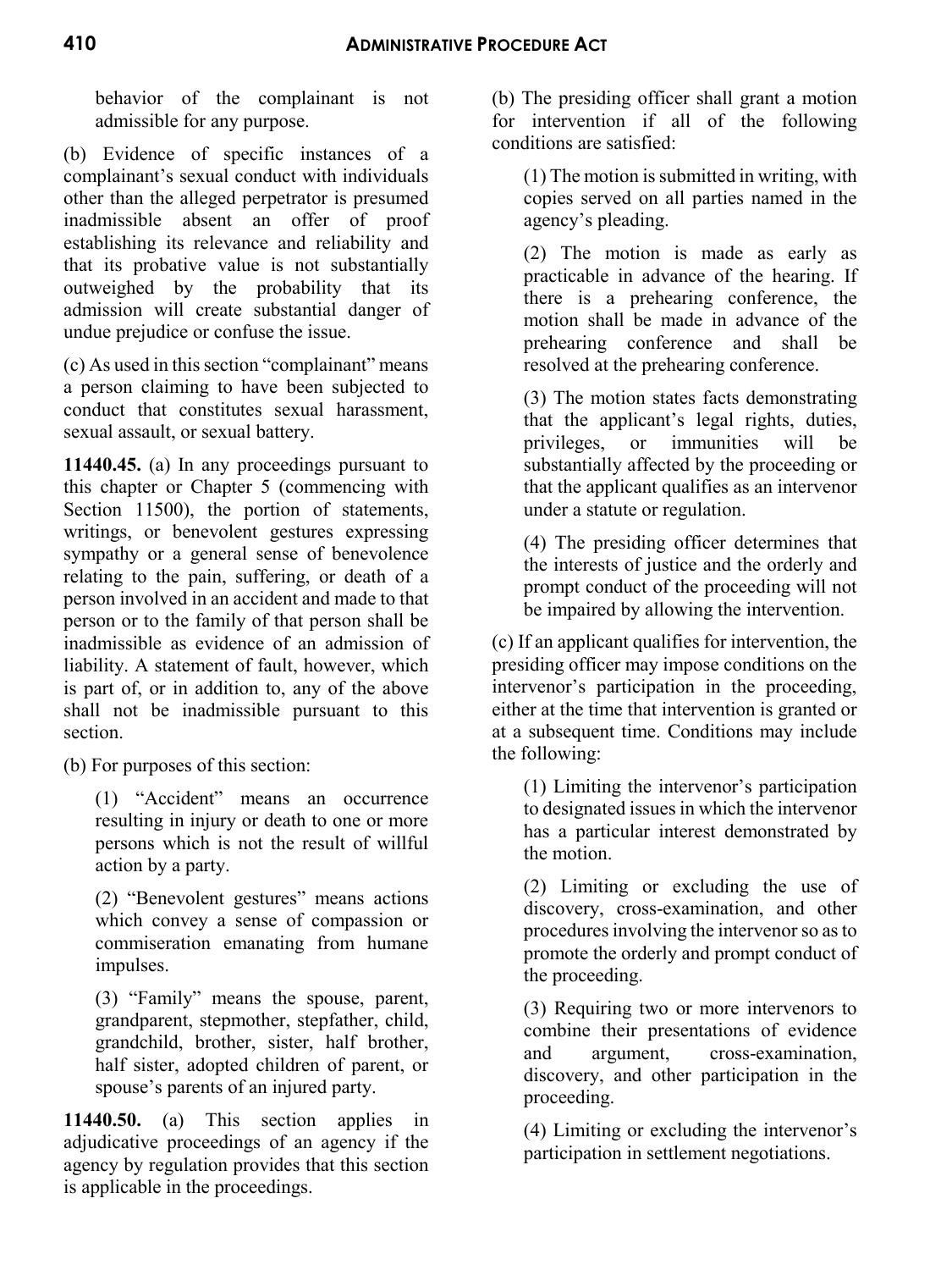(d) As early as practicable in advance of the hearing the presiding officer shall issue an order granting or denying the motion for intervention, specifying any conditions, and briefly stating the reasons for the order. The presiding officer may modify the order at any time, stating the reasons for the modification. The presiding officer shall promptly give notice of an order granting, denying, or modifying intervention to the applicant and to all parties.

(e) Whether the interests of justice and the orderly and prompt conduct of the proceedings will be impaired by allowing intervention is a determination to be made in the sole discretion, and based on the knowledge and judgment at that time, of the presiding officer. The determination is not subject to administrative or judicial review.

(f) Nothing in this section precludes an agency from adopting a regulation that permits participation by a person short of intervention as a party, subject to Article 7 (commencing with Section 11430.10) of Chapter 4.5.

**11440.60.** (a) For purposes of this section, the following terms have the following meaning:

(1) "Quasi-judicial proceeding" means any of the following:

(A) A proceeding to determine the rights or duties of a person under existing laws, regulations, or policies.

(B) A proceeding involving the issuance, amendment, or revocation of a permit or license.

(C) A proceeding to enforce compliance with existing law or to impose sanctions for violations of existing law.

(D) A proceeding at which action is taken involving the purchase or sale of property, goods, or services by an agency.

(E) A proceeding at which an action is taken awarding a grant or a contract.

(2) "Written communication" means any report, study, survey, analysis, letter, or any other written document.

(b) Any person submitting a written communication, which is specifically generated for the purpose of being presented at the agency hearing to which it is being communicated, to a state agency in a quasijudicial proceeding that is directly paid for by anyone other than the person who submitted the written communication shall clearly indicate any person who paid to produce the written communication.

(c) A state agency may refuse or ignore a written communication submitted by an attorney or any other authorized representative on behalf of a client in a quasi-judicial proceeding, unless the written communication clearly indicates the client on whose behalf the communication is submitted to the state agency.

# **ARTICLE 10. Informal Hearing**

**11445.10.** (a) Subject to the limitations in this article, an agency may conduct an adjudicative proceeding under the informal hearing procedure provided in this article.

(b) The Legislature finds and declares the following:

(1) The informal hearing procedure is intended to satisfy due process and public policy requirements in a manner that is simpler and more expeditious than hearing procedures otherwise required by statute, for use in appropriate circumstances.

(2) The informal hearing procedure provides a forum in the nature of a conference in which a party has an opportunity to be heard by the presiding officer.

(3) The informal hearing procedure provides a forum that may accommodate a hearing where by regulation or statute a member of the public may participate without appearing or intervening as a party.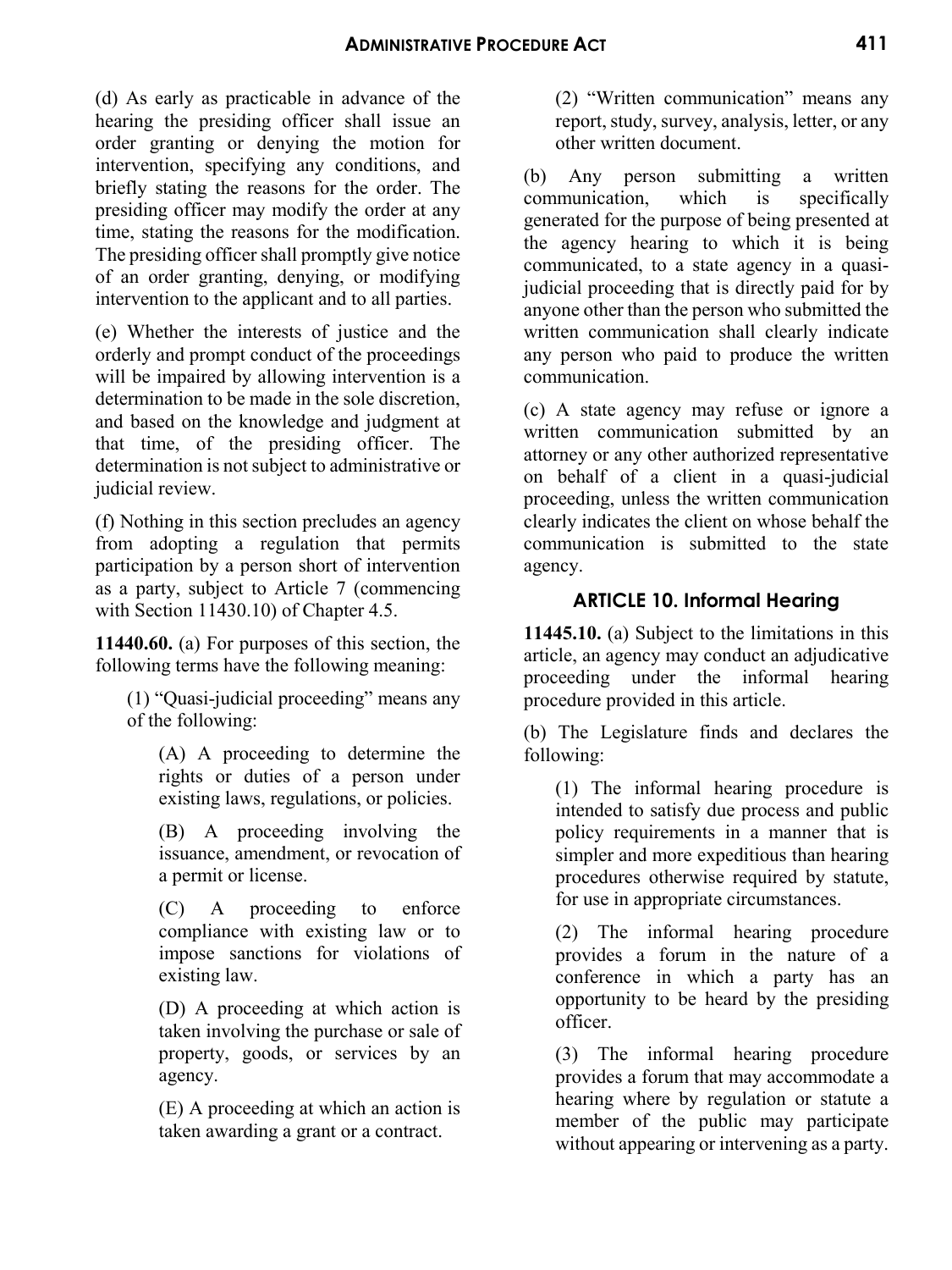**11445.20.** Subject to Section 11445.30, an agency may use an informal hearing procedure in any of the following proceedings, if in the circumstances its use does not violate another statute or the federal or state Constitution:

(a) A proceeding where there is no disputed issue of material fact.

(b) A proceeding where there is a disputed issue of material fact, if the matter is limited to any of the following:

(1) A monetary amount of not more than one thousand dollars (\$1,000).

(2) A disciplinary sanction against a student that does not involve expulsion from an academic institution or suspension for more than 10 days.

(3) A disciplinary sanction against an employee that does not involve discharge from employment, demotion, or suspension for more than 5 days.

(4) A disciplinary sanction against a licensee that does not involve an actual revocation of a license or an actual suspension of a license for more than five days. Nothing in this section precludes an agency from imposing a stayed revocation or a stayed suspension of a license in an informal hearing.

(c) A proceeding where, by regulation, the agency has authorized use of an informal hearing.

(d) A proceeding where an evidentiary hearing for determination of facts is not required by statute but where the agency determines the federal or state Constitution may require a hearing.

**11445.30.** (a) The notice of hearing shall state the agency's selection of the informal hearing procedure.

(b) Any objection of a party to use of the informal hearing procedure shall be made in the party's pleading.

(c) An objection to use of the informal hearing procedure shall be resolved by the presiding officer before the hearing on the basis of the pleadings and any written submissions in support of the pleadings. An objection to use of the informal hearing procedure in a disciplinary proceeding involving an occupational license shall be resolved in favor of the licensee.

**11445.40.** (a) Except as provided in this article, the hearing procedures otherwise required by statute for an adjudicative proceeding apply to an informal hearing.

(b) In an informal hearing the presiding officer shall regulate the course of the proceeding. The presiding officer shall permit the parties and may permit others to offer written or oral comments on the issues. The presiding officer may limit the use of witnesses, testimony, evidence, and argument, and may limit or eliminate the use of pleadings, intervention, discovery, prehearing conferences, and rebuttal.

**11445.50.** (a) The presiding officer may deny use of the informal hearing procedure, or may convert an informal hearing to a formal hearing after an informal hearing is commenced, if it appears to the presiding officer that crossexamination is necessary for proper determination of the matter and that the delay, burden, or complication due to allowing crossexamination in the informal hearing will be more than minimal.

(b) An agency, by regulation, may specify categories of cases in which cross-examination is deemed not necessary for proper determination of the matter under the informal hearing procedure. The presiding officer may allow cross-examination of witnesses in an informal hearing notwithstanding an agency regulation if it appears to the presiding officer that in the circumstances cross-examination is necessary for proper determination of the matter.

(c) The actions of the presiding officer under this section are not subject to judicial review.

**11445.60.** (a) If the presiding officer has reason to believe that material facts are in dispute, the presiding officer may require a party to state the identity of the witnesses or other sources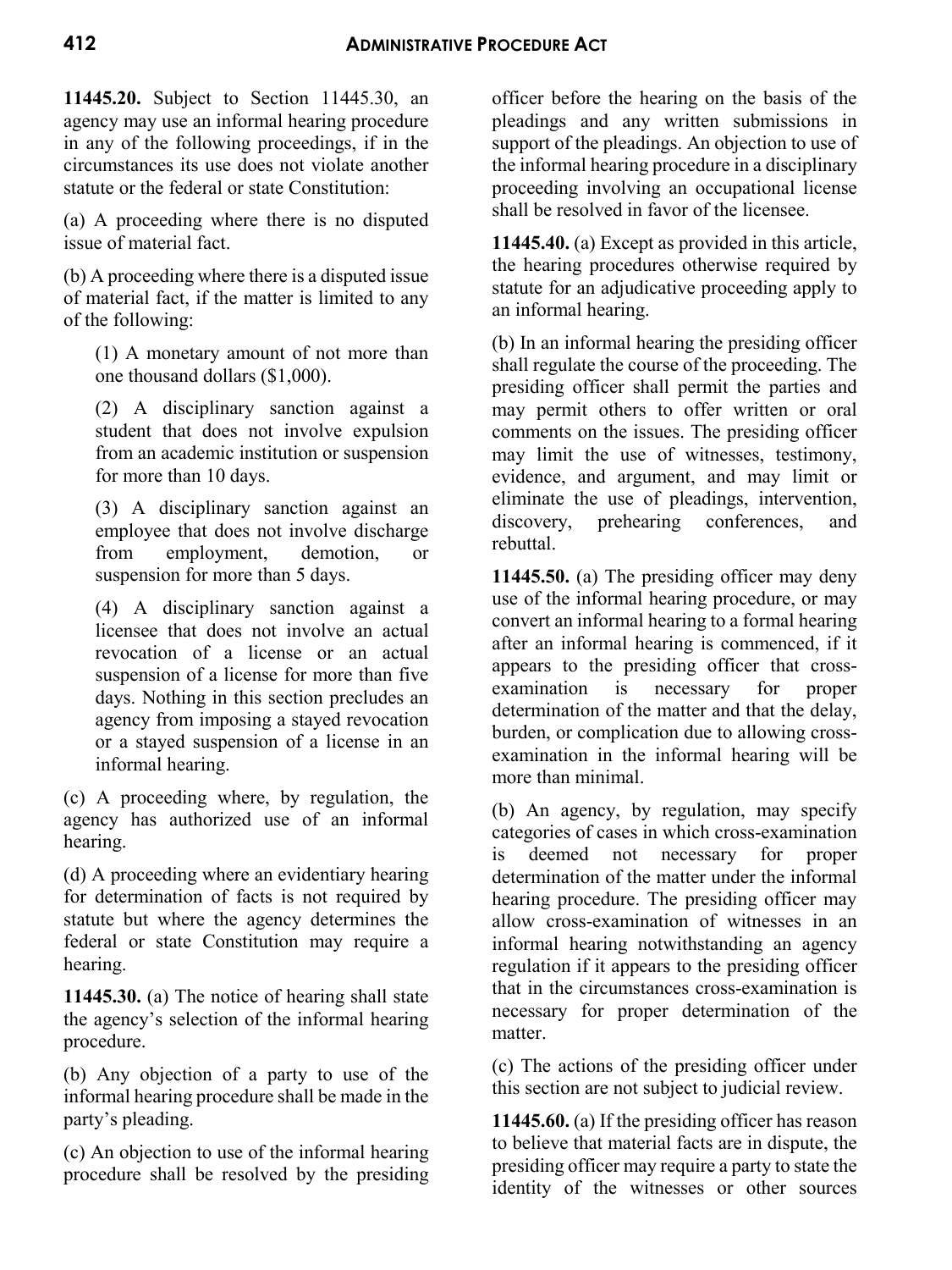through which the party would propose to present proof if the proceeding were converted to a formal or other applicable hearing procedure. If disclosure of a fact, allegation, or source is privileged or expressly prohibited by a regulation, statute, or the federal or state Constitution, the presiding officer may require the party to indicate that confidential facts, allegations, or sources are involved, but not to disclose the confidential facts, allegations, or sources.

(b) If a party has reason to believe that essential facts must be obtained in order to permit an adequate presentation of the case, the party may inform the presiding officer regarding the general nature of the facts and the sources from which the party would propose to obtain the facts if the proceeding were converted to a formal or other applicable hearing procedure.

## **ARTICLE 11. Subpoenas**

**11450.05.** (a) This article applies in an adjudicative proceeding required to be conducted under Chapter 5 (commencing with Section 11500).

(b) An agency may use the subpoena procedure provided in this article in an adjudicative proceeding not required to be conducted under Chapter 5 (commencing with Section 11500), in which case all the provisions of this article apply including, but not limited to, issuance of a subpoena at the request of a party or by the attorney of record for a party under Section 11450.20.

**11450.10.** (a) Subpoenas and subpoenas duces tecum may be issued for attendance at a hearing and for production of documents at any reasonable time and place or at a hearing.

(b) The custodian of documents that are the subject of a subpoena duces tecum may satisfy the subpoena by delivery of the documents or a copy of the documents, or by making the documents available for inspection or copying, together with an affidavit in compliance with Section 1561 of the Evidence Code.

**11450.20.** (a) Subpoenas and subpoenas duces tecum shall be issued by the agency or

presiding officer at the request of a party, or by the attorney of record for a party, in accordance with Sections 1985 to 1985.4, inclusive, of the Code of Civil Procedure.

(b) The process extends to all parts of the state and shall be served in accordance with Sections 1987 and 1988 of the Code of Civil Procedure. A subpoena or subpoena duces tecum may also be delivered by certified mail return receipt requested or by messenger. Service by messenger shall be effected when the witness acknowledges receipt of the subpoena to the sender, by telephone, by mail, or in person, and identifies himself or herself either by reference to date of birth and driver's license number or Department of Motor Vehicles identification number, or the sender may verify receipt of the subpoena by obtaining other identifying information from the recipient. The sender shall make a written notation of the acknowledgment. A subpoena issued and acknowledged pursuant to this section has the same force and effect as a subpoena personally served. Failure to comply with a subpoena issued and acknowledged pursuant to this section may be punished as a contempt and the subpoena may so state. A party requesting a continuance based upon the failure of a witness to appear at the time and place required for the appearance or testimony pursuant to a subpoena, shall prove that the party has complied with this section. The continuance shall only be granted for a period of time that would allow personal service of the subpoena and in no event longer than that allowed by law.

(c) No witness is obliged to attend unless the witness is a resident of the state at the time of service.

**11450.30.** (a) A person served with a subpoena or a subpoena duces tecum may object to its terms by a motion for a protective order, including a motion to quash.

(b) The objection shall be resolved by the presiding officer on terms and conditions that the presiding officer declares. The presiding officer may make another order that is appropriate to protect the parties or the witness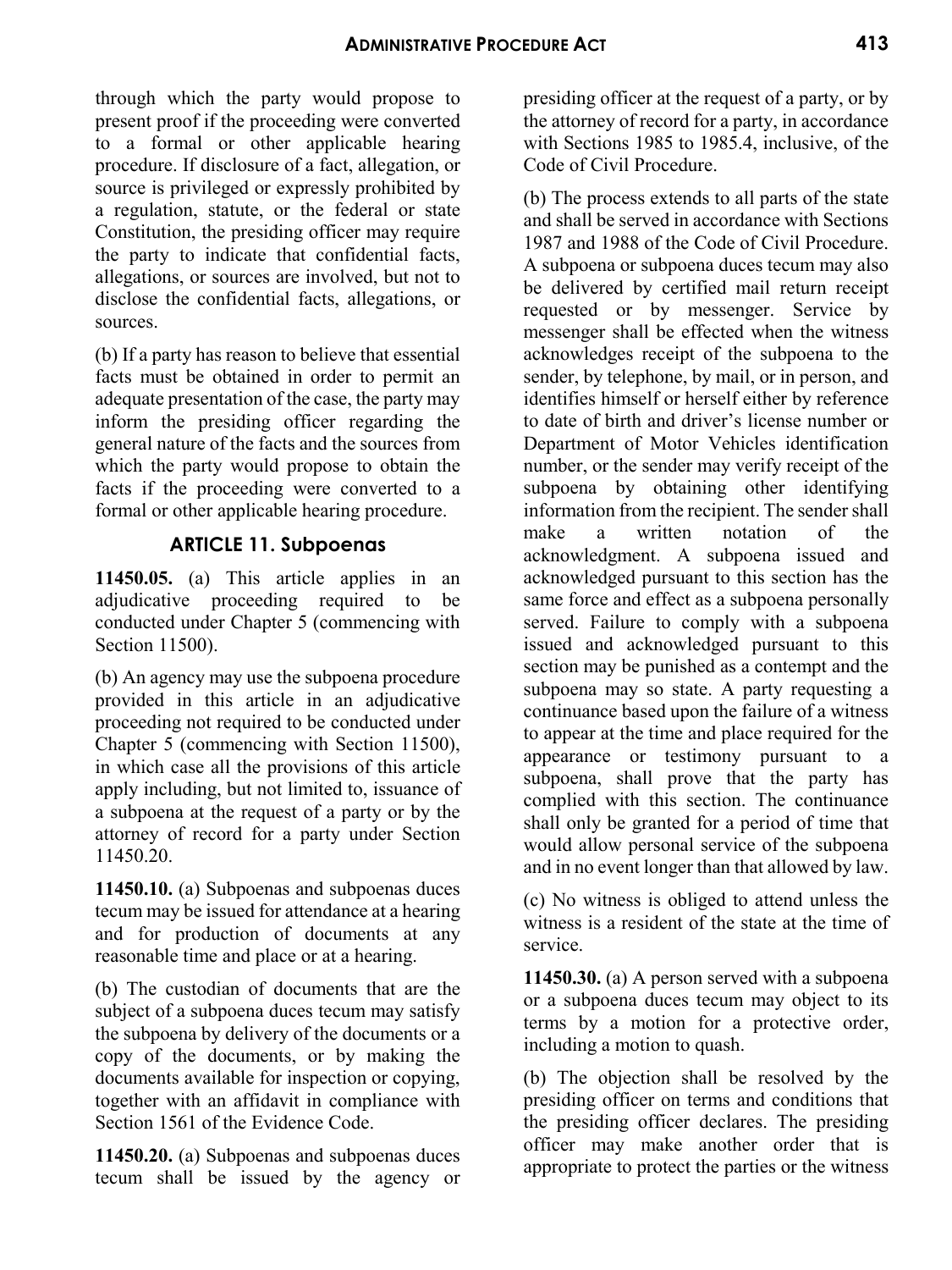from unreasonable or oppressive demands, including violations of the right to privacy.

(c) A subpoena or a subpoena duces tecum issued by the agency on its own motion may be quashed by the agency.

**11450.40.** A witness appearing pursuant to a subpoena or a subpoena duces tecum, other than a party, shall receive for the appearance the following mileage and fees, to be paid by the party at whose request the witness is subpoenaed:

(a) The same mileage allowed by law to a witness in a civil case.

(b) The same fees allowed by law to a witness in a civil case. This subdivision does not apply to an officer or employee of the state or a political subdivision of the state.

**11450.50.** (a) In the case of the production of a party to the record of a proceeding or of a person for whose benefit a proceeding is prosecuted or defended, the service of a subpoena on the witness is not required if written notice requesting the witness to attend, with the time and place of the hearing, is served on the attorney of the party or person.

(b) Service of written notice to attend under this section shall be made in the manner and is subject to the conditions provided in Section 1987 of the Code of Civil Procedure for service of written notice to attend in a civil action or proceeding.

# **ARTICLE 12. Enforcement of Orders and Sanctions**

**11455.10.** A person is subject to the contempt sanction for any of the following in an adjudicative proceeding before an agency:

(a) Disobedience of or resistance to a lawful order.

(b) Refusal to take the oath or affirmation as a witness or thereafter refusal to be examined.

(c) Obstruction or interruption of the due course of the proceeding during a hearing or near the place of the hearing by any of the following:

(1) Disorderly, contemptuous, or insolent behavior toward the presiding officer while conducting the proceeding.

(2) Breach of the peace, boisterous conduct, or violent disturbance.

(3) Other unlawful interference with the process or proceedings of the agency.

(d) Violation of the prohibition of ex parte communications under Article 7 (commencing with Section 11430.10).

(e) Failure or refusal, without substantial justification, to comply with a deposition order, discovery request, subpoena, or other order of the presiding officer, or moving, without substantial justification, to compel discovery.

**11455.20.** (a) The presiding officer or agency head may certify the facts that justify the contempt sanction against a person to the superior court in and for the county where the proceeding is conducted. The court shall thereupon issue an order directing the person to appear before the court at a specified time and place, and then and there to show cause why the person should not be punished for contempt. The order and a copy of the certified statement shall be served on the person. Upon service of the order and a copy of the certified statement, the court has jurisdiction of the matter.

(b) The same proceedings shall be had, the same penalties may be imposed, and the person charged may purge the contempt in the same way, as in the case of a person who has committed a contempt in the trial of a civil action before a superior court.

**11455.30.** (a) The presiding officer may order a party, the party's attorney or other authorized representative, or both, to pay reasonable expenses, including attorney's fees, incurred by another party as a result of bad faith actions or tactics that are frivolous or solely intended to cause unnecessary delay as defined in Section 128.5 of the Code of Civil Procedure.

(b) The order, or denial of an order, is subject to judicial review in the same manner as a decision in the proceeding. The order is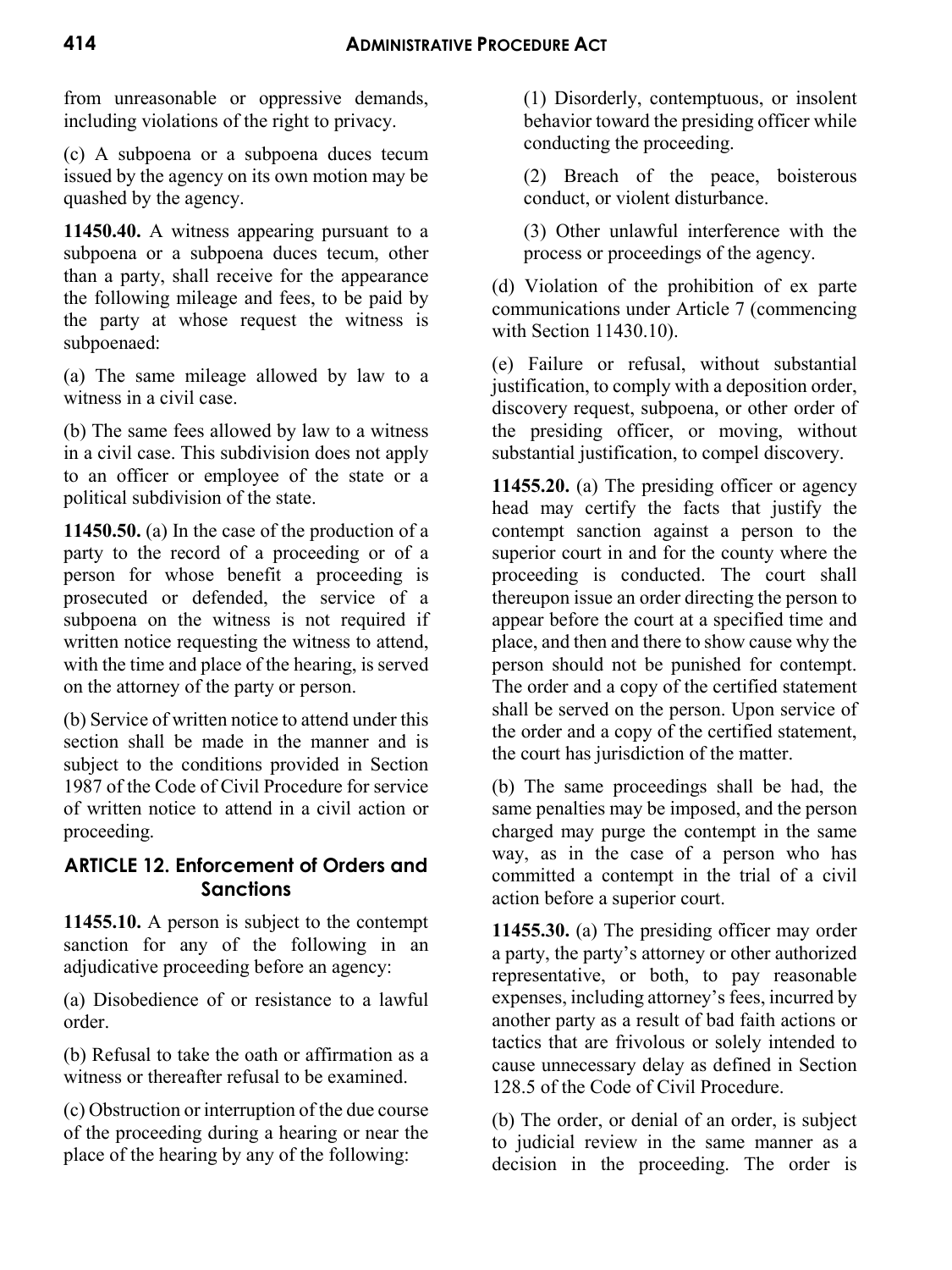enforceable in the same manner as a money judgment or by the contempt sanction.

# **ARTICLE 13. Emergency Decision**

**11460.10.** Subject to the limitations in this article, an agency may conduct an adjudicative proceeding under the emergency decision procedure provided in this article.

**11460.20.** (a) An agency may issue an emergency decision for temporary, interim relief under this article if the agency has adopted a regulation that provides that the agency may use the procedure provided in this article.

(b) The regulation shall elaborate the application of the provisions of this article to an emergency decision by the agency, including all of the following:

(1) Define the specific circumstances in which an emergency decision may be issued under this article.

(2) State the nature of the temporary, interim relief that the agency may order.

(3) Prescribe the procedures that will be available before and after issuance of an emergency decision under this article. The procedures may be more protective of the person to which the agency action is directed than those provided in this article.

(c) This article does not apply to an emergency decision, including a cease and desist order or an interim or temporary suspension order, issued pursuant to other express statutory authority.

**11460.30.** (a) An agency may only issue an emergency decision under this article in a situation involving an immediate danger to the public health, safety, or welfare that requires immediate agency action.

(b) An agency may only take action under this article that is necessary to prevent or avoid the immediate danger to the public health, safety, or welfare that justifies issuance of an emergency decision.

(c) An emergency decision issued under this article is limited to temporary, interim relief. The temporary, interim relief is subject to judicial review under Section 11460.80, and the underlying issue giving rise to the temporary, interim relief is subject to an adjudicative proceeding pursuant to Section 11460.60.

**11460.40.** (a) Before issuing an emergency decision under this article, the agency shall, if practicable, give the person to which the agency action is directed notice and an opportunity to be heard.

(b) Notice and hearing under this section may be oral or written, including notice and hearing by telephone, facsimile transmission, or other electronic means, as the circumstances permit. The hearing may be conducted in the same manner as an informal hearing.

**11460.50.** (a) The agency shall issue an emergency decision, including a brief explanation of the factual and legal basis and reasons for the emergency decision, to justify the determination of an immediate danger and the agency's emergency decision to take the specific action.

(b) The agency shall give notice to the extent practicable to the person to which the agency action is directed. The emergency decision is effective when issued or as provided in the decision.

**11460.60.** (a) After issuing an emergency decision under this article for temporary, interim relief, the agency shall conduct an adjudicative proceeding under a formal, informal, or other applicable hearing procedure to resolve the underlying issues giving rise to the temporary, interim relief.

(b) The agency shall commence an adjudicative proceeding under another procedure within 10 days after issuing an emergency decision under this article, notwithstanding the pendency of proceedings for judicial review of the emergency decision.

**11460.70.** The agency record consists of any documents concerning the matter that were considered or prepared by the agency. The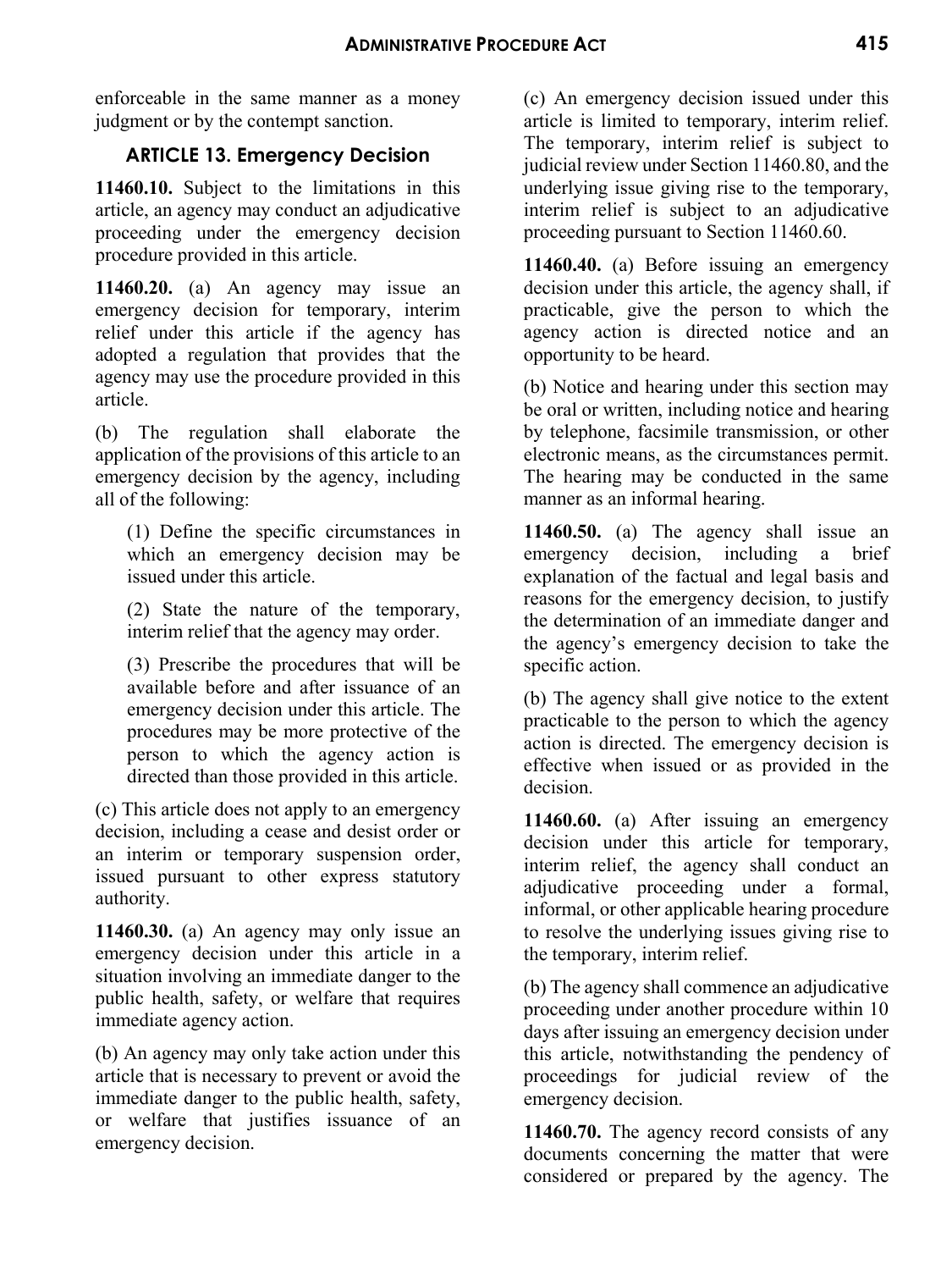agency shall maintain these documents as its official record.

**11460.80.** (a) On issuance of an emergency decision under this article, the person to which the agency action is directed may obtain judicial review of the decision in the manner provided in this section without exhaustion of administrative remedies.

(b) Judicial review under this section shall be pursuant to Section 1094.5 of the Code of Civil Procedure, subject to the following provisions:

(1) The hearing shall be on the earliest day that the business of the court will admit of, but not later than 15 days after service of the petition on the agency.

(2) Where it is claimed that the findings are not supported by the evidence, abuse of discretion is established if the court determines that the findings are not supported by substantial evidence in the light of the whole record.

(3) A party, on written request to another party, before the proceedings for review and within 10 days after issuance of the emergency decision, is entitled to appropriate discovery.

(4) The relief that may be ordered on judicial review is limited to a stay of the emergency decision.

# **ARTICLE 14. Declaratory Decision**

**11465.10.** Subject to the limitations in this article, an agency may conduct an adjudicative proceeding under the declaratory decision procedure provided in this article.

**11465.20.** (a) A person may apply to an agency for a declaratory decision as to the applicability to specified circumstances of a statute, regulation, or decision within the primary jurisdiction of the agency.

(b) The agency in its discretion may issue a declaratory decision in response to the application. The agency shall not issue a declaratory decision if any of the following applies:

(1) Issuance of the decision would be contrary to a regulation adopted under this article.

(2) The decision would substantially prejudice the rights of a person who would be a necessary party and who does not consent in writing to the determination of the matter by a declaratory decision proceeding.

(3) The decision involves a matter that is the subject of pending administrative or judicial proceedings.

(c) An application for a declaratory decision is not required for exhaustion of the applicant's administrative remedies for purposes of judicial review.

**11465.30.** Within 30 days after receipt of an application for a declaratory decision, an agency shall give notice of the application to all persons to which notice of an adjudicative proceeding is otherwise required, and may give notice to any other person.

**11465.40.** The provisions of a formal, informal, or other applicable hearing procedure do not apply to an agency proceeding for a declaratory decision except to the extent provided in this article or to the extent the agency so provides by regulation or order.

**11465.50.** (a) Within 60 days after receipt of an application for a declaratory decision, an agency shall do one of the following, in writing:

(1) Issue a decision declaring the applicability of the statute, regulation, or decision in question to the specified circumstances.

(2) Set the matter for specified proceedings.

(3) Agree to issue a declaratory decision by a specified time.

(4) Decline to issue a declaratory decision, stating in writing the reasons for its action. Agency action under this paragraph is not subject to judicial review.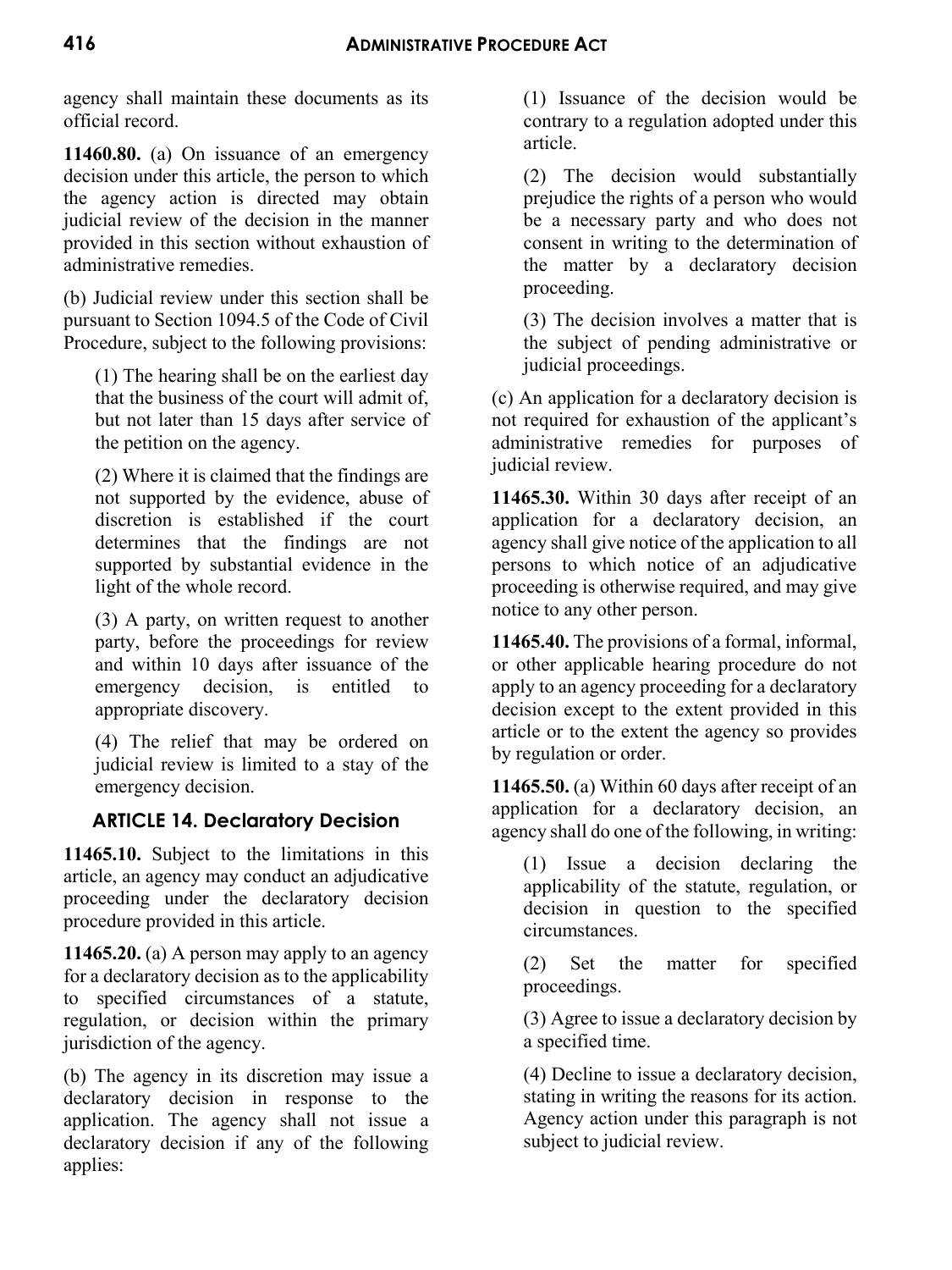(b) A copy of the agency's action under subdivision (a) shall be served promptly on the applicant and any other party.

(c) If an agency has not taken action under subdivision (a) within 60 days after receipt of an application for a declaratory decision, the agency is considered to have declined to issue a declaratory decision on the matter.

**11465.60.** (a) A declaratory decision shall contain the names of all parties to the proceeding, the particular facts on which it is based, and the reasons for its conclusion.

(b) A declaratory decision has the same status and binding effect as any other decision issued by the agency in an adjudicative proceeding.

**11465.70.** (a) The Office of Administrative Hearings shall adopt and promulgate model regulations under this article that are consistent with the public interest and with the general policy of this article to facilitate and encourage agency issuance of reliable advice. The model regulations shall provide for all of the following:

(1) A description of the classes of circumstances in which an agency will not issue a declaratory decision.

(2) The form, contents, and filing of an application for a declaratory decision.

(3) The procedural rights of a person in relation to an application.

(4) The disposition of an application.

(b) The regulations adopted by the Office of Administrative Hearings under this article apply in an adjudicative proceeding unless an agency adopts its own regulations to govern declaratory decisions of the agency.

(c) This article does not apply in an adjudicative proceeding to the extent an agency by regulation provides inconsistent rules or provides that this article is not applicable in a proceeding of the agency.

# **ARTICLE 15. Conversion of Proceeding**

**11470.10.** (a) Subject to any applicable regulation adopted under Section 11470.50, at any point in an agency proceeding the presiding officer or other agency official responsible for the proceeding:

(1) May convert the proceeding to another type of agency proceeding provided for by statute if the conversion is appropriate, is in the public interest, and does not substantially prejudice the rights of a party.

(2) Shall convert the proceeding to another type of agency proceeding provided for by statute, if required by regulation or statute.

(b) A proceeding of one type may be converted to a proceeding of another type only on notice to all parties to the original proceeding.

**11470.20.** If the presiding officer or other agency official responsible for the original proceeding would not have authority over the new proceeding to which it is to be converted, the agency head shall appoint a successor to preside over or be responsible for the new proceeding.

**11470.30.** To the extent practicable and consistent with the rights of parties and the requirements of this article relating to the new proceeding, the record of the original agency proceeding shall be used in the new agency proceeding.

**11470.40.** After a proceeding is converted from one type to another, the presiding officer or other agency official responsible for the new proceeding shall do all of the following:

(a) Give additional notice to parties or other persons necessary to satisfy the statutory requirements relating to the new proceeding.

(b) Dispose of the matters involved without further proceedings if sufficient proceedings have already been held to satisfy the statutory requirements relating to the new proceeding.

(c) Conduct or cause to be conducted any additional proceedings necessary to satisfy the statutory requirements relating to the new proceeding, and allow the parties a reasonable time to prepare for the new proceeding.

**11470.50.** An agency may adopt regulations to govern the conversion of one type of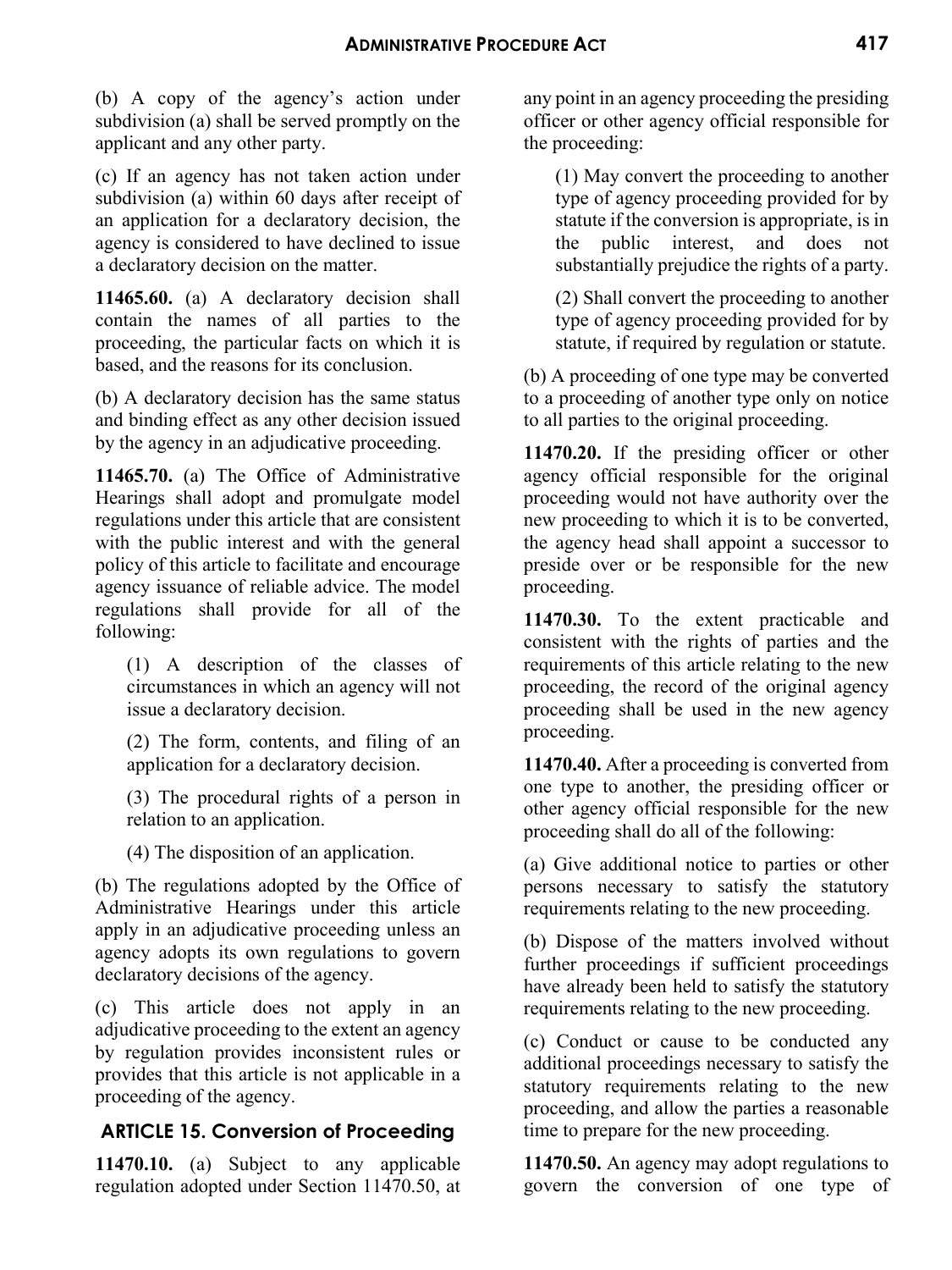proceeding to another. The regulations may include an enumeration of the factors to be considered in determining whether and under what circumstances one type of proceeding will be converted to another.

# **ARTICLE 16. Administrative Adjudication Code of Ethics**

**11475.** The rules imposed by this article may be referred to as the Administrative Adjudication Code of Ethics.

**11475.10.** (a) This article applies to the following persons:

(1) An administrative law judge. As used in this subdivision, "administrative law judge" means an incumbent of that position, as defined by the State Personnel Board, for each class specification for Administrative Law Judge.

(2) A presiding officer to which this article is made applicable by statute or regulation.

(b) This article shall apply notwithstanding any general statutory provision that this chapter does not apply to some or all of a state agency's adjudicative proceedings.

**11475.20.** Except as otherwise provided in this article, the Code of Judicial Ethics adopted by the Supreme Court pursuant to subdivision (m) of Section 18 of Article VI of the California Constitution for the conduct of judges governs the hearing and nonhearing conduct of an administrative law judge or other presiding officer to which this article applies.

**11475.30.** For the purpose of this article, the following terms used in the Code of Judicial Ethics have the meanings provided in this section:

(a) "Appeal" means administrative review.

(b) "Court" means the agency conducting an adjudicative proceeding.

(c) "Judge" means administrative law judge or other presiding officer to which this article applies. Related terms, including "judicial," "judiciary," and "justice," mean comparable concepts in administrative adjudication.

(d) "Law" includes regulation and precedent decision.

**11475.40.** The following provisions of the Code of Judicial Ethics do not apply under this article:

(a) Canon  $3B(7)$ , to the extent it relates to ex parte communications.

(b) Canon 3B(10).

(c) Canon 3D(3).

(d) Canon 4C.

 $(e)$  Canons  $4E(1)$ ,  $4F$ , and  $4G$ .

(f) Canons 5A–5D. However, the introductory paragraph of Canon 5 applies to persons subject to this article notwithstanding Chapter 9.5 (commencing with Section 3201) of Division 4 of Title 1, relating to political activities of public employees.

 $(g)$  Canon 6.

**11475.50.** A violation of an applicable provision of the Code of Judicial Ethics, or a violation of the restrictions and prohibitions on accepting honoraria, gifts, or travel that otherwise apply to elected state officers pursuant to Chapter 9.5 (commencing with Section 89500) of Title 9, by an administrative law judge or other presiding officer to which this article applies is cause for discipline by the employing agency pursuant to Section 19572.

**11475.60.** (a) Except as provided in subdivision (b), a person to whom this article applies shall comply immediately with all applicable provisions of the Code of Judicial Ethics.

(b) A person to whom this article applies shall comply with Canon 4D(2) of the Code of Judicial Ethics as soon as reasonably possible and shall do so in any event within a period of one year after the article becomes applicable.

**11475.70.** Nothing in this article shall be construed or is intended to limit or affect the rights of an administrative law judge or other presiding officer under Chapter 10.3 (commencing with Section 3512) of Division 4 of Title 1.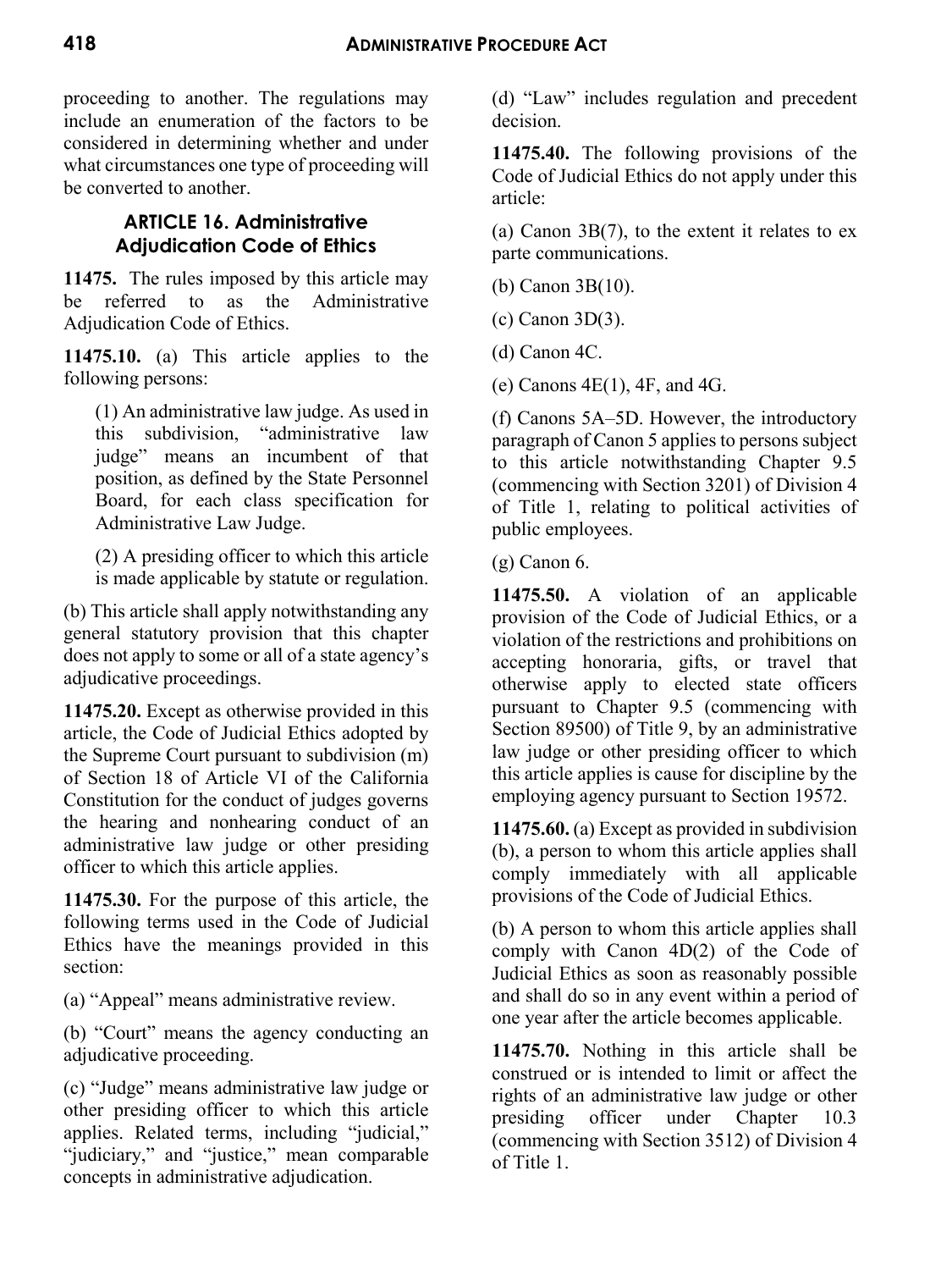#### **CHAPTER 5. ADMINISTRATIVE ADJUDICATION: FORMAL HEARING**

## *Definitions*

**11500.** In this chapter unless the context or subject matter otherwise requires:

(a) "Agency" includes the state boards, commissions, and officers to which this chapter is made applicable by law, except that wherever the word "agency" alone is used the power to act may be delegated by the agency, and wherever the words "agency itself" are used the power to act shall not be delegated unless the statutes relating to the particular agency authorize the delegation of the agency's power to hear and decide.

(b) "Party" includes the agency, the respondent, and any person, other than an officer or an employee of the agency in his or her official capacity, who has been allowed to appear or participate in the proceeding.

(c) "Respondent" means any person against whom an accusation or District Statement of Reduction in Force is filed pursuant to Section 11503 or against whom a statement of issues is filed pursuant to Section 11504.

(d) "Administrative law judge" means an individual qualified under Section 11502.

(e) "Agency member" means any person who is a member of any agency to which this chapter is applicable and includes any person who himself or herself constitutes an agency.

#### *Applicability of Chapter*

**11501**. (a) This chapter applies to any agency as determined by the statutes relating to that agency.

(b) This chapter applies to an adjudicative proceeding of an agency created on or after July 1, 1997, unless the statutes relating to the proceeding provide otherwise.

(c) Chapter 4.5 (commencing with Section 11400) applies to an adjudicative proceeding required to be conducted under this chapter, unless the statutes relating to the proceeding provide otherwise.

#### *Hearings - Requirements*

**11502**. (a) All hearings of state agencies required to be conducted under this chapter shall be conducted by administrative law judges on the staff of the Office of Administrative Hearings. This subdivision applies to a hearing required to be conducted under this chapter that is conducted under the informal hearing or emergency decision procedure provided in Chapter 4.5 (commencing with Section 11400).

(b) The Director of the Office of Administrative Hearings has power to appoint a staff of administrative law judges for the office as provided in Section 11370.3. Each administrative law judge shall have been admitted to practice law in this state for at least five years immediately preceding his or her appointment and shall possess any additional qualifications established by the State Personnel Board for the particular class of position involved.

#### *Accusation*

**11503.** (a) A hearing to determine whether a right, authority, license, or privilege should be revoked, suspended, limited, or conditioned shall be initiated by filing an accusation or District Statement of Reduction in Force. The accusation or District Statement of Reduction in Force shall be a written statement of charges that shall set forth in ordinary and concise language the acts or omissions with which the respondent is charged, to the end that the respondent will be able to prepare their defense. It shall specify the statutes and rules that the respondent is alleged to have violated, but shall not consist merely of charges phrased in the language of those statutes and rules. The accusation or District Statement of Reduction in Force shall be verified unless made by a public officer acting in their official capacity or by an employee of the agency before which the proceeding is to be held. The verification may be on information and belief.

(b) In a hearing involving a reduction in force that is conducted pursuant to Section 44949, 45117, or 88017 of the Education Code, the hearing shall be initiated by filing a "District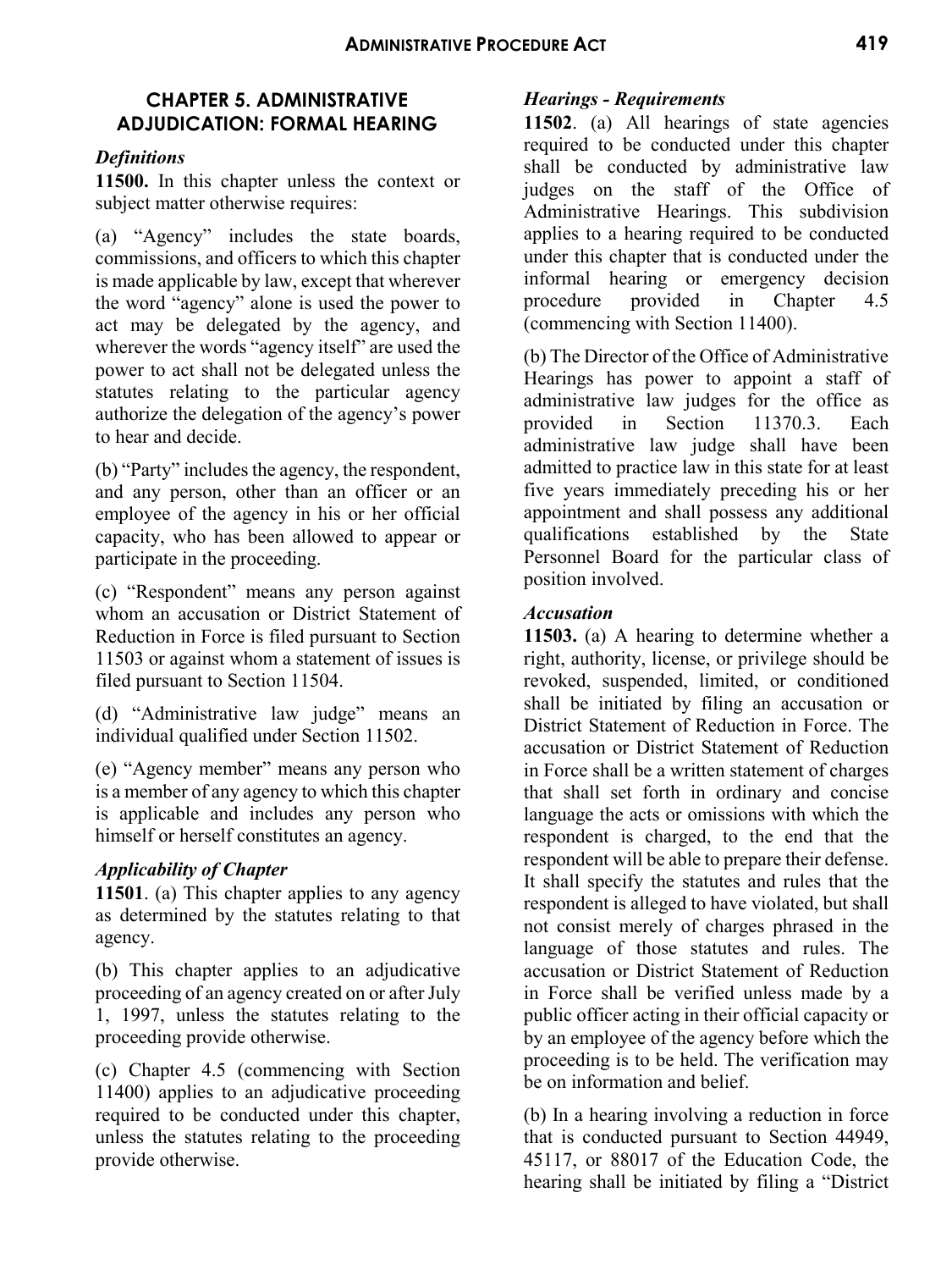Statement of Reduction in Force." For purposes of this chapter, a "District Statement of Reduction in Force" shall have the same meaning as an "accusation." Respondent's responsive pleading shall be entitled "Notice of Participation in Reduction in Force Hearing."

#### *Statement of Issues*

**11504**. A hearing to determine whether a right, authority, license, or privilege should be granted, issued, or renewed shall be initiated by filing a statement of issues. The statement of issues shall be a written statement specifying the statutes and rules with which the respondent must show compliance by producing proof at the hearing and, in addition, any particular matters that have come to the attention of the initiating party and that would authorize a denial of the agency action sought. The statement of issues shall be verified unless made by a public officer acting in his or her official capacity or by an employee of the agency before which the proceeding is to be held. The verification may be on information and belief. The statement of issues shall be served in the same manner as an accusation, except that, if the hearing is held at the request of the respondent, Sections 11505 and 11506 shall not apply and the statement of issues together with the notice of hearing shall be delivered or mailed to the parties as provided in Section 11509. Unless a statement to respondent is served pursuant to Section 11505, a copy of Sections 11507.5, 11507.6, and 11507.7, and the name and address of the person to whom requests permitted by Section 11505 may be made, shall be served with the statement of issues.

## *References to Accusations Include Statements of Issue*

**11504.5**. In the following sections of this chapter, all references to accusations shall be deemed to be applicable to statements of issues except in those cases mentioned in subdivision (a) of Section 11505 and Section 11506 where compliance is not required.

# *Service of Accusation – What is Included*

**11505.** (a) Upon the filing of the accusation or District Statement of Reduction in Force the

agency shall serve a copy thereof on the respondent as provided in subdivision (c). The agency may include with the accusation or District Statement of Reduction in Force any information that it deems appropriate, but it shall include a postcard or other form entitled Notice of Defense, or, as applicable, Notice of Participation, that, when signed by or on behalf of the respondent and returned to the agency, will acknowledge service of the accusation or District Statement of Reduction in Force and constitute a notice of defense, or, as applicable, notice of participation, under Section 11506. The copy of the accusation or District Statement of Reduction in Force shall include or be accompanied by (1) a statement that respondent may request a hearing by filing a notice of defense, or, as applicable, notice of participation, as provided in Section 11506 within 15 days after service upon the respondent of the accusation or District Statement of Reduction in Force, and that failure to do so will constitute a waiver of the respondent's right to a hearing, and (2) copies of Sections 11507.5, 11507.6, and 11507.7.

(b) The statement to respondent shall be substantially in the following form:

Unless a written request for a hearing signed by or on behalf of the person named as respondent in the accompanying accusation or District Statement of Reduction in Force is delivered or mailed to the agency within 15 days after the accusation or District Statement of Reduction in Force was personally served on you or mailed to you, (here insert name of agency) may proceed upon the accusation or District Statement of Reduction in Force without a hearing. The request for a hearing may be made by delivering or mailing the enclosed form entitled Notice of Defense, or, as applicable, Notice of Participation, or by delivering or mailing a notice of defense, or, as applicable, notice of participation, as provided by Section 11506 of the Government Code to: (here insert name and address of agency). You may, but need not, be represented by counsel at any or all stages of these proceedings.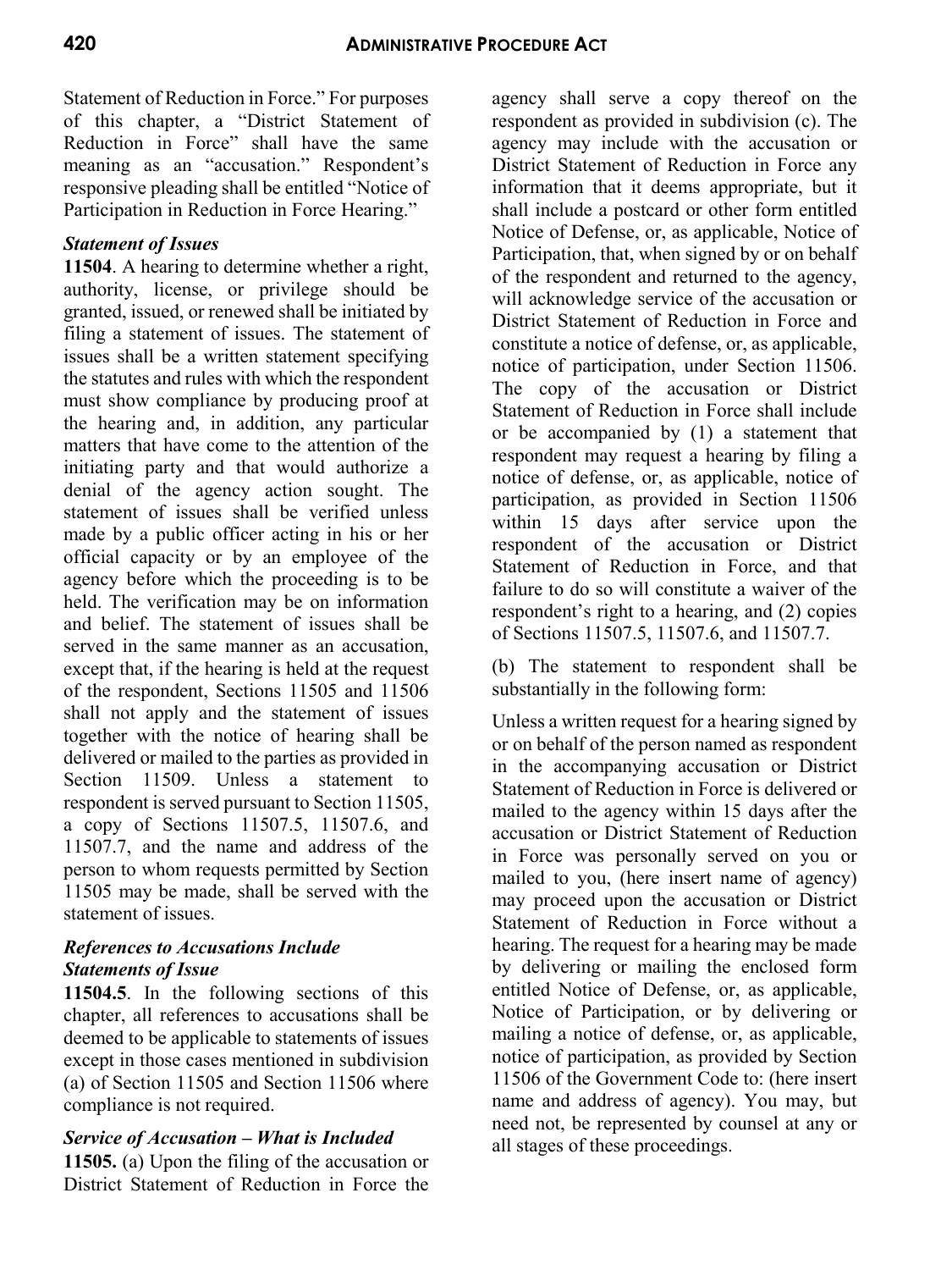If you desire the names and addresses of witnesses or an opportunity to inspect and copy the items mentioned in Section 11507.6 of the Government Code in the possession, custody, or control of the agency, you may contact: (here insert name and address of appropriate person).

The hearing may be postponed for good cause. If you have good cause, you are obliged to notify the agency or, if an administrative law judge has been assigned to the hearing, the Office of Administrative Hearings, within 10 working days after you discover the good cause. Failure to give notice within 10 days will deprive you of a postponement.

(c) The accusation or District Statement of Reduction in Force and all accompanying information may be sent to the respondent by any means selected by the agency, but no order adversely affecting the rights of the respondent shall be made by the agency in any case unless the respondent has been served personally or by registered mail as provided herein, or has filed a notice of defense, or, as applicable, notice of participation, or otherwise appeared. Service may be proved in the manner authorized in civil actions. Service by registered mail shall be effective if a statute or agency rule requires the respondent to file the respondent's address with the agency and to notify the agency of any change, and if a registered letter containing the accusation or District Statement of Reduction in Force and accompanying material is mailed, addressed to the respondent at the latest address on file with the agency.

(d) For purposes of this chapter, for hearings involving a reduction in force that are conducted pursuant to Section 44949, 45117, or 88017 of the Education Code, a "Notice of Participation" shall have the same meaning as a "Notice of Defense."

#### *Notice of Defense*

**11506.** (a) Within 15 days after service of the accusation or District Statement of Reduction in Force the respondent may file with the agency a notice of defense, or, as applicable, notice of participation, in which the respondent may:

(1) Request a hearing.

(2) Object to the accusation or District Statement of Reduction in Force upon the ground that it does not state acts or omissions upon which the agency may proceed.

(3) Object to the form of the accusation or District Statement of Reduction in Force on the ground that it is so indefinite or uncertain that the respondent cannot identify the transaction or prepare a defense.

(4) Admit the accusation or District Statement of Reduction in Force in whole or in part.

(5) Present new matter by way of defense.

(6) Object to the accusation or District Statement of Reduction in Force upon the ground that, under the circumstances, compliance with the requirements of a regulation would result in a material violation of another regulation enacted by another department affecting substantive rights.

(b) Within the time specified the respondent may file one or more notices of defense, or, as applicable, notices of participation, upon any or all of these grounds but all of these notices shall be filed within that period unless the agency in its discretion authorizes the filing of a later notice.

(c) The respondent shall be entitled to a hearing on the merits if the respondent files a notice of defense or notice of participation, and the notice shall be deemed a specific denial of all parts of the accusation or District Statement of Reduction in Force not expressly admitted. Failure to file a notice of defense or notice of participation shall constitute a waiver of respondent's right to a hearing, but the agency in its discretion may nevertheless grant a hearing. Unless objection is taken as provided in paragraph (3) of subdivision (a), all objections to the form of the accusation or District Statement of Reduction in Force shall be deemed waived.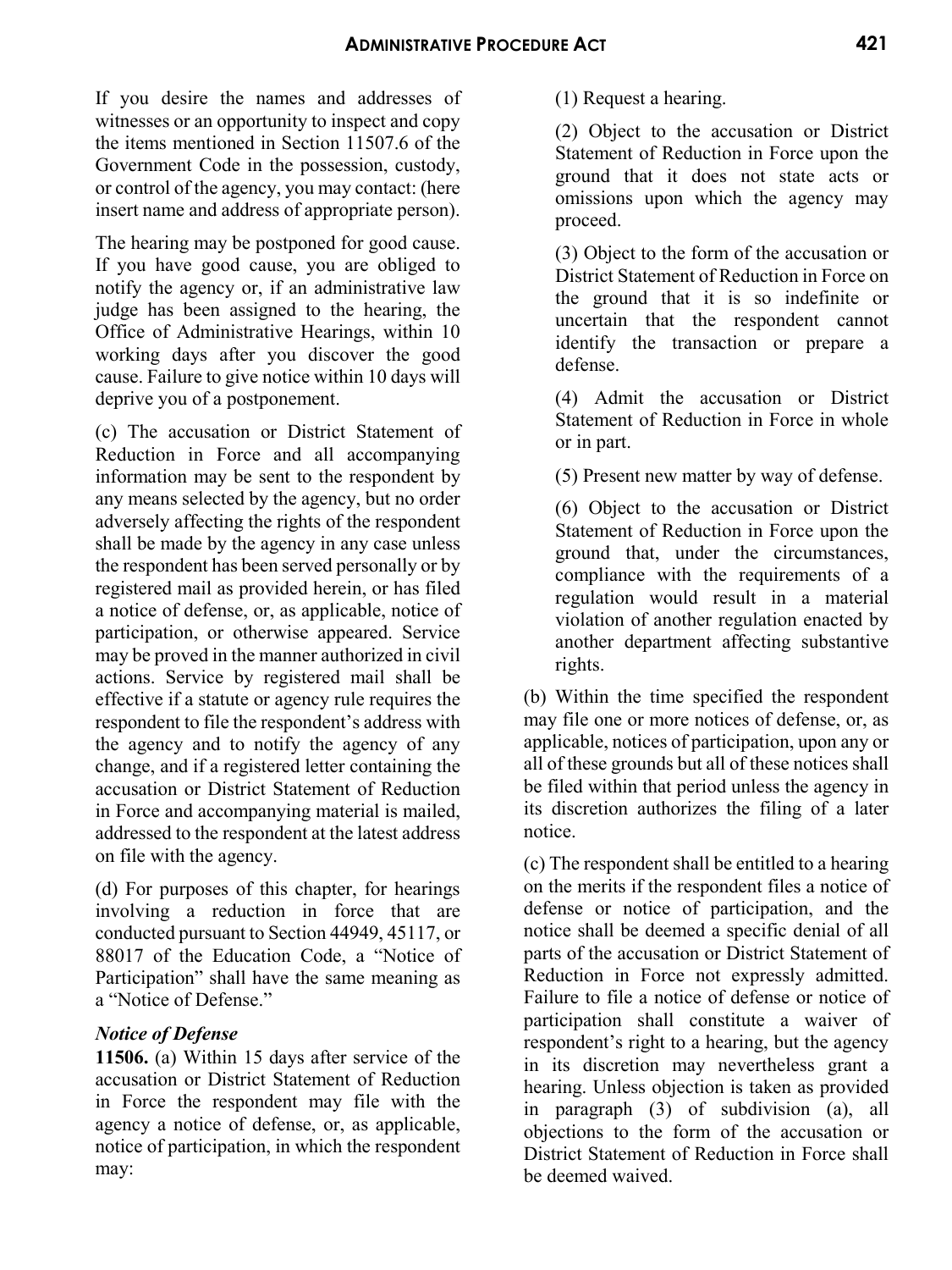(d) The notice of defense or notice of participation shall be in writing signed by or on behalf of the respondent and shall state the respondent's mailing address. It need not be verified or follow any particular form.

(e) As used in this section, "file," "files," "filed," or "filing" means "delivered or mailed" to the agency as provided in Section 11505.

#### *Amended or Supplemental Accusation*

**11507.** At any time before the matter is submitted for decision, the agency may file, or permit the filing of, an amended or supplemental accusation or District Statement of Reduction in Force. All parties shall be notified of the filing. If the amended or supplemental accusation or District Statement of Reduction in Force presents new charges, the agency shall afford the respondent a reasonable opportunity to prepare his or her defense to the new charges, but he or she shall not be entitled to file a further pleading unless the agency in its discretion so orders. Any new charges shall be deemed controverted, and any objections to the amended or supplemental accusation or District Statement of Reduction in Force may be made orally and shall be noted in the record.

#### *Consolidation of Proceedings*

**11507.3.** (a) When proceedings that involve a common question of law or fact are pending, the administrative law judge on the judge's own motion or on motion of a party may order a joint hearing of any or all the matters at issue in the proceedings. The administrative law judge may order all the proceedings consolidated and may make orders concerning the procedure that may tend to avoid unnecessary costs or delay.

(b) The administrative law judge on the judge's own motion or on motion of a party, in furtherance of convenience or to avoid prejudice or when separate hearings will be conducive to expedition and economy, may order a separate hearing of any issue, including an issue raised in the notice of defense or notice of participation, or of any number of issues.

#### *Discovery; Exclusive Provisions*

**11507.5**. The provisions of Section 11507.6 provide the exclusive right to and method of discovery as to any proceeding governed by this chapter.

#### *Request for Discovery*

**11507.6.** After initiation of a proceeding in which a respondent or other party is entitled to a hearing on the merits, a party, upon written request made to another party, prior to the hearing and within 30 days after service by the agency of the initial pleading or within 15 days after the service of an additional pleading, is entitled to (1) obtain the names and addresses of witnesses to the extent known to the other party, including, but not limited to, those intended to be called to testify at the hearing, and (2) inspect and make a copy of any of the following in the possession or custody or under the control of the other party:

(a) A statement of a person, other than the respondent, named in the initial administrative pleading, or in any additional pleading, when it is claimed that the act or omission of the respondent as to this person is the basis for the administrative proceeding;

(b) A statement pertaining to the subject matter of the proceeding made by any party to another party or person;

(c) Statements of witnesses then proposed to be called by the party and of other persons having personal knowledge of the acts, omissions, or events which are the basis for the proceeding, not included in subdivision (a) or (b) above;

(d) All writings, including, but not limited to, reports of mental, physical, and blood examinations and things which the party then proposes to offer in evidence;

(e) Any other writing or thing which is relevant and which would be admissible in evidence;

(f) Investigative reports made by or on behalf of the agency or other party pertaining to the subject matter of the proceeding, to the extent that these reports (1) contain the names and addresses of witnesses or of persons having personal knowledge of the acts, omissions, or events which are the basis for the proceeding, or (2) reflect matters perceived by the investigator in the course of their investigation,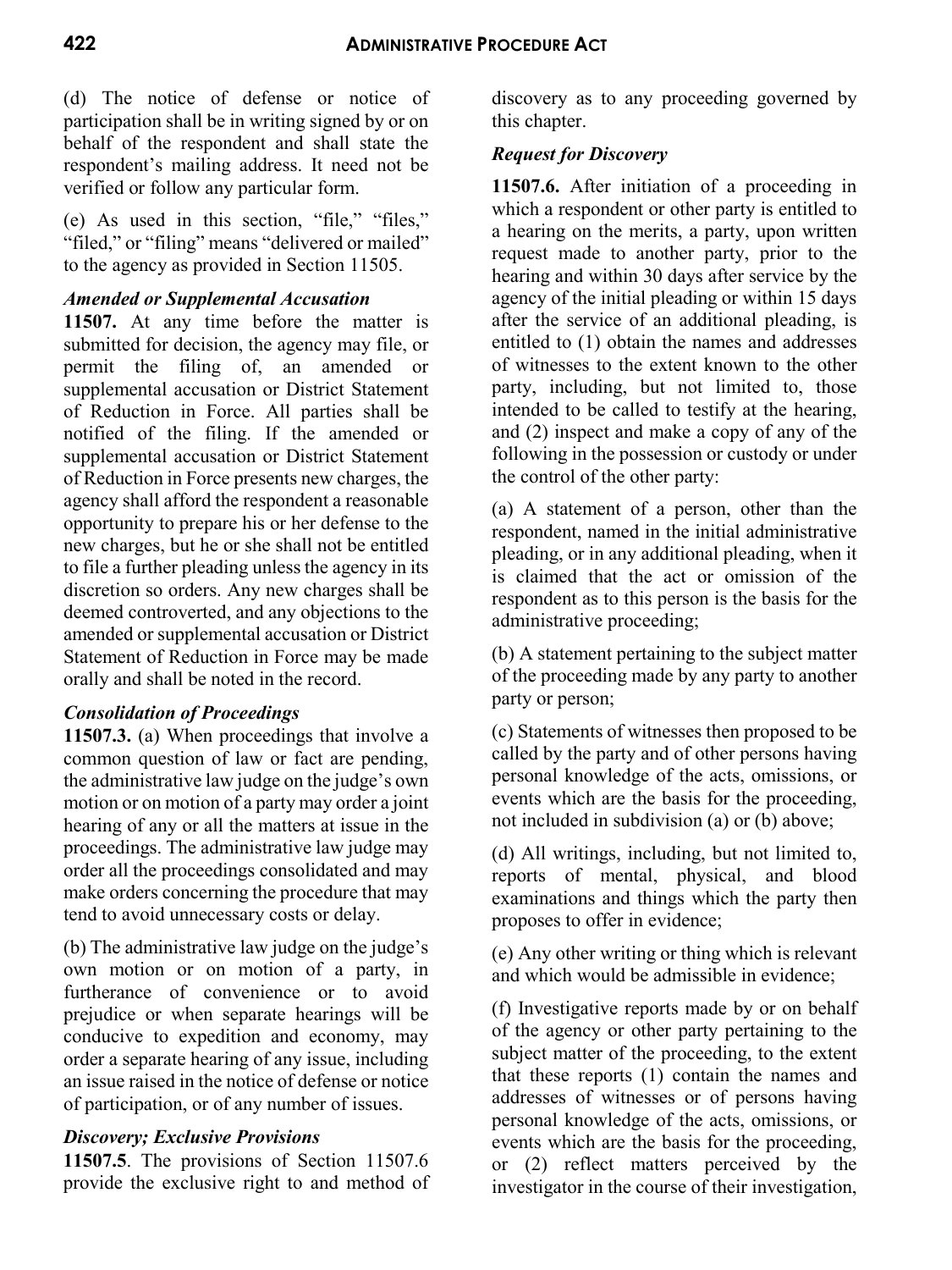or (3) contain or include by attachment any statement or writing described in subdivisions (a) to (e), inclusive, or summary thereof.

For the purpose of this section, "statements" include written statements by the person signed or otherwise authenticated by the person, stenographic, mechanical, electrical, or other recordings, or transcripts thereof, of oral statements by the person, and written reports or summaries of these oral statements.

Nothing in this section shall authorize the inspection or copying of any writing or thing which is privileged from disclosure by law or otherwise made confidential or protected as the attorney's work product.

Discovery of all categories of evidence specified in this section may be conducted electronically by means prescribed by an administrative law judge.

## *Motion to Compel Discovery*

**11507.7**. (a) Any party claiming the party's request for discovery pursuant to Section 11507.6 has not been complied with may serve and file with the administrative law judge a motion to compel discovery, naming as respondent the party refusing or failing to comply with Section 11507.6. The motion shall state facts showing the respondent party failed or refused to comply with Section 11507.6, a description of the matters sought to be discovered, the reason or reasons why the matter is discoverable under that section, that a reasonable and good faith attempt to contact the respondent for an informal resolution of the issue has been made, and the ground or grounds of respondent's refusal so far as known to the moving party.

(b) The motion shall be served upon respondent party and filed within 15 days after the respondent party first evidenced failure or refusal to comply with Section 11507.6 or within 30 days after request was made and the party has failed to reply to the request, or within another time provided by stipulation, whichever period is longer.

(c) The hearing on the motion to compel discovery shall be held within 15 days after the

motion is made, or a later time that the administrative law judge may on the judge's own motion for good cause determine. The respondent party shall have the right to serve and file a written answer or other response to the motion before or at the time of the hearing.

(d) Where the matter sought to be discovered is under the custody or control of the respondent party and the respondent party asserts that the matter is not a discoverable matter under the provisions of Section 11507.6, or is privileged against disclosure under those provisions, the administrative law judge may order lodged with it matters provided in subdivision (b) of Section 915 of the Evidence Code and examine the matters in accordance with its provisions.

(e) The administrative law judge shall decide the case on the matters examined in camera, the papers filed by the parties, and such oral argument and additional evidence as the administrative law judge may allow.

(f) Unless otherwise stipulated by the parties, the administrative law judge shall no later than 15 days after the hearing make its order denying or granting the motion. The order shall be in writing setting forth the matters the moving party is entitled to discover under Section 11507.6. A copy of the order shall forthwith be served by mail by the administrative law judge upon the parties. Where the order grants the motion in whole or in part, the order shall not become effective until 10 days after the date the order is served. Where the order denies relief to the moving party, the order shall be effective on the date it is served.

#### *Time and Place of Hearing – Notice to All Parties*

**11508.** (a) The agency shall consult the office, and subject to the availability of its staff, shall determine the time and place of the hearing. The hearing shall be held at a hearing facility maintained by the office in Sacramento, Oakland, Los Angeles, or San Diego and shall be held at the facility that is closest to the location where the transaction occurred or the respondent resides.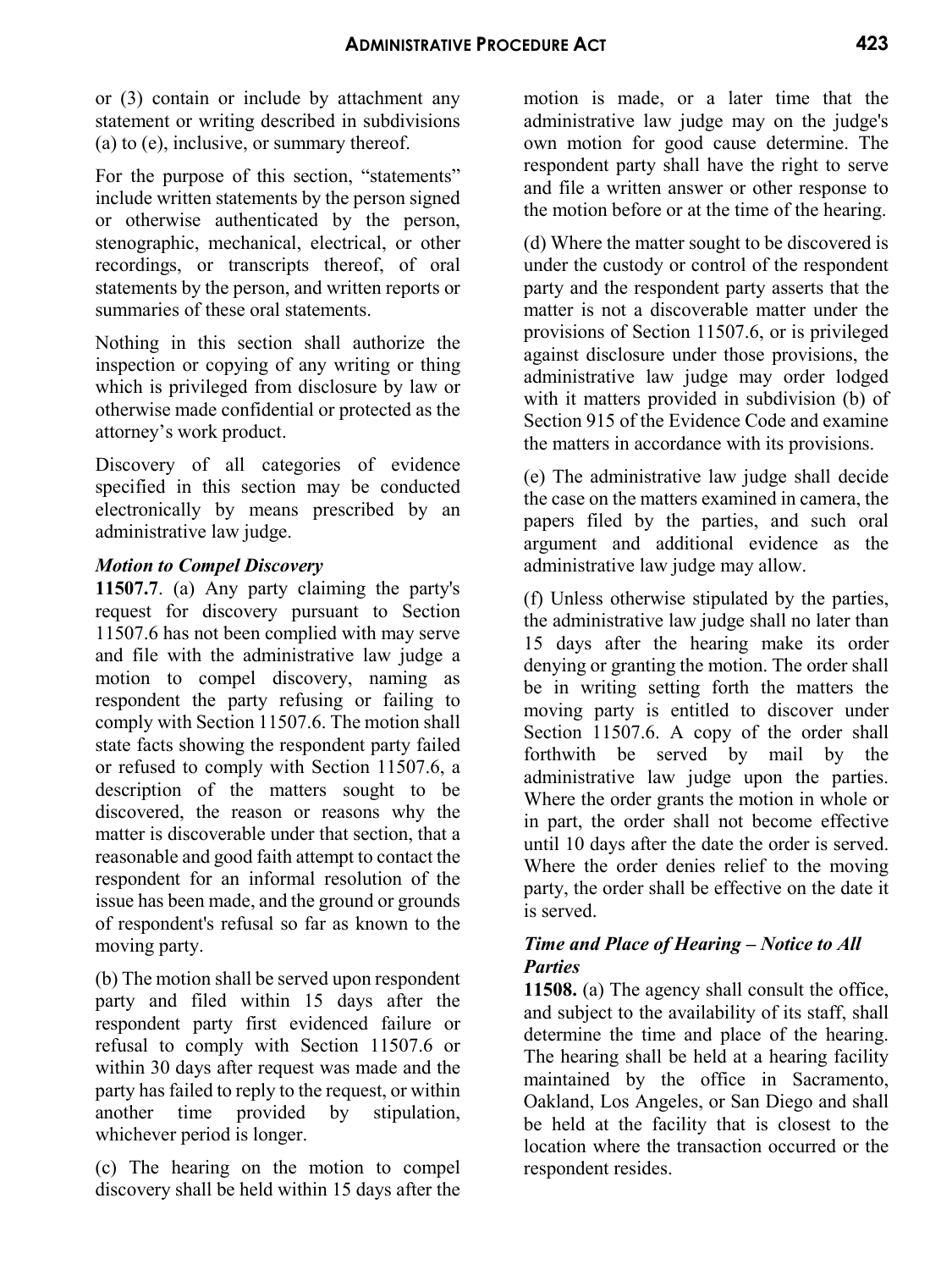(b) Notwithstanding subdivision (a), the hearing may be held at any of the following places:

(1) A place selected by the agency that is closer to the location where the transaction occurred or the respondent resides.

(2) A place within the state selected by agreement of the parties.

(3) Virtually by telephone, videoconference, or other electronic means.

(c) The respondent may move for, and the administrative law judge has discretion to grant or deny, a change in the place of the hearing. A motion for a change in the place of the hearing shall be made within 10 days after service of the notice of hearing on the respondent.

(d) Unless good cause is identified in writing by the administrative law judge, hearings shall be held in a facility maintained by the office.

# *Form of Notice of Hearing*

**11509.** The agency shall deliver or mail a notice of hearing to all parties at least 10 days prior to the hearing. The hearing shall not be prior to the expiration of the time within which the respondent is entitled to file a notice of defense, or, as applicable, notice of participation.

The notice to respondent shall be substantially in the following form but may include other information:

You are hereby notified that a hearing will be held before [here insert name of agency] at [here insert place of hearing] on the day of  $\frac{1}{\sqrt{2}}$ , at the hour of  $\frac{1}{\sqrt{2}}$ , upon the charges made in the accusation or District Statement of Reduction in Force served upon you. If you object to the place of hearing, you must notify the presiding officer within 10 days after this notice is served on you. Failure to notify the presiding officer within 10 days will deprive you of a change in the place of the hearing. You may be present at the hearing. You have the right to be represented by an attorney at your own expense. You are not entitled to the appointment of an attorney to represent you at public expense. You are entitled to represent yourself without legal counsel. You may present any relevant evidence, and will be given full opportunity to cross-examine all witnesses testifying against you. You are entitled to the issuance of subpoenas to compel the attendance of witnesses and the production of books, documents or other things by applying to [here insert appropriate office of agency].

#### *Depositions*

**11511**. On verified petition of any party, an administrative law judge or, if an administrative law judge has not been appointed, an agency may order that the testimony of any material witness residing within or without the state be taken by deposition in the manner prescribed by law for depositions in civil actions under Title 4 (commencing with Section 2016.010) of Part 4 of the Code of Civil Procedure. The petition shall set forth the nature of the pending proceeding; the name and address of the witness whose testimony is desired; a showing of the materiality of the testimony; a showing that the witness will be unable or cannot be compelled to attend; and shall request an order requiring the witness to appear and testify before an officer named in the petition for that purpose. The petitioner shall serve notice of hearing and a copy of the petition on the other parties at least 10 days before the hearing. Where the witness resides outside the state and where the administrative law judge or agency has ordered the taking of the testimony by deposition, the agency shall obtain an order of court to that effect by filing a petition therefor in the superior court in Sacramento County. The proceedings thereon shall be in accordance with the provisions of Section 11189.

#### *Prehearing Conference*

**11511.5**. (a) On motion of a party or by order of an administrative law judge, administrative law judge may conduct a prehearing conference. The administrative law judge shall set the time and place for the prehearing conference, and shall give reasonable written notice to all parties.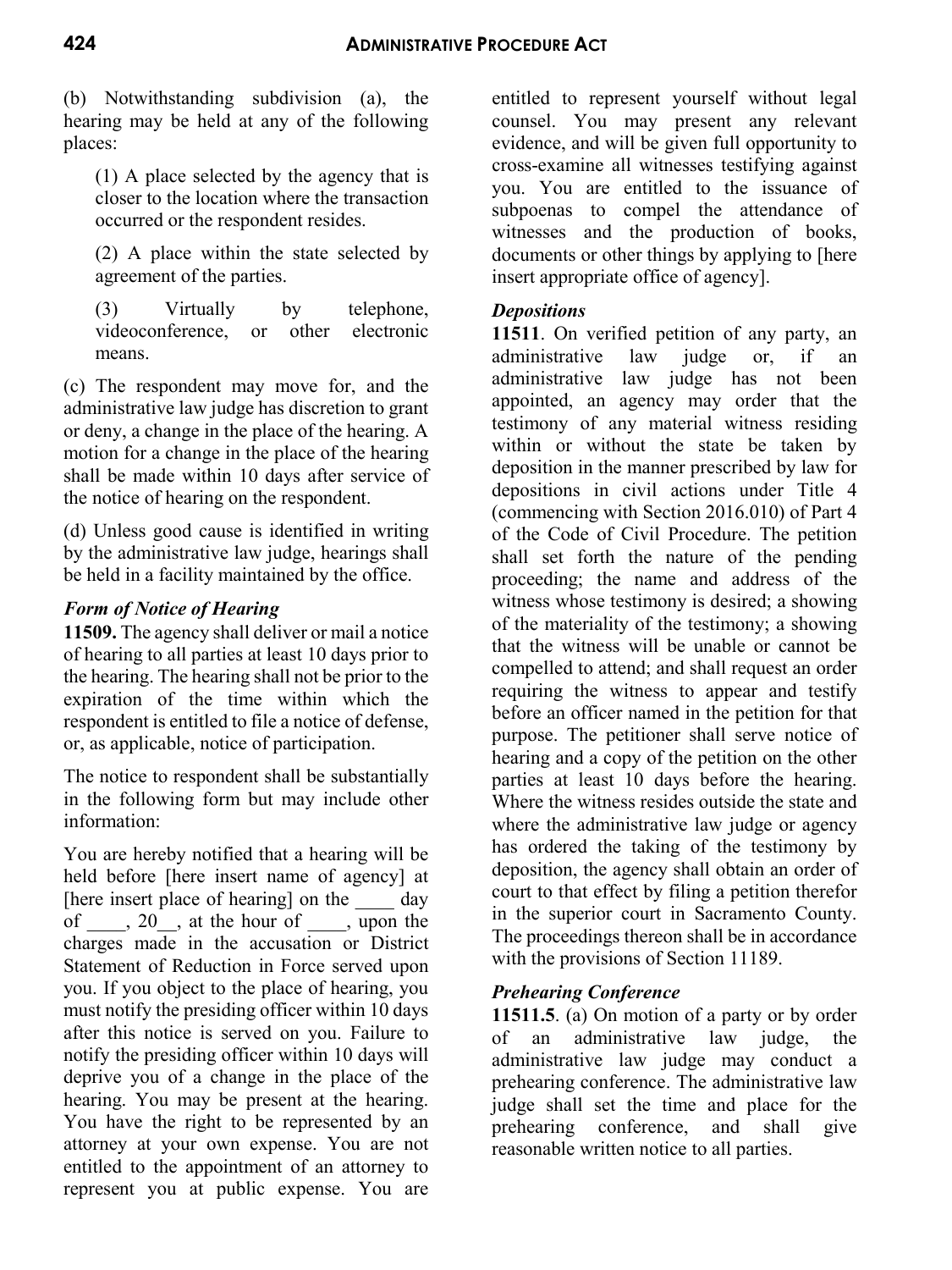(b) The prehearing conference may deal with one or more of the following matters:

(1) Exploration of settlement possibilities.

(2) Preparation of stipulations.

(3) Clarification of issues.

(4) Rulings on identity and limitation of the number of witnesses.

(5) Objections to proffers of evidence.

(6) Order of presentation of evidence and cross-examination.

(7) Rulings regarding issuance of subpoenas and protective orders.

(8) Schedules for the submission of written briefs and schedules for the commencement and conduct of the hearing.

(9) Exchange of witness lists and of exhibits or documents to be offered in evidence at the hearing.

(10) Motions for intervention.

(11) Exploration of the possibility of using alternative dispute resolution provided in Article 5 (commencing with Section 11420.10) of, or the informal hearing procedure provided in Article 10 (commencing with Section 11445.10) of, Chapter 4.5, and objections to use of the informal hearing procedure. Use of alternative dispute resolution or of the informal hearing procedure is subject to subdivision (d).

(12) Any other matters as shall promote the orderly and prompt conduct of the hearing.

(c) The administrative law judge may conduct all or part of the prehearing conference by telephone, television, or other electronic means if each participant in the conference has an opportunity to participate in and to hear the entire proceeding while it is taking place.

(d) With the consent of the parties, the prehearing conference may be converted immediately into alternative dispute resolution or an informal hearing. With the consent of the parties, the proceeding may be converted into

alternative dispute resolution to be conducted at another time. With the consent of the agency, the proceeding may be converted into an informal hearing to be conducted at another time subject to the right of a party to object to use of the informal hearing procedure as provided in Section 11445.30.

(e) The administrative law judge shall issue a prehearing order incorporating the matters determined at the prehearing conference. The administrative law judge may direct one or more of the parties to prepare a prehearing order.

# *Settlement Conference*

**11511.7**. (a) The administrative law judge may order the parties to attend and participate in a settlement conference. The administrative law judge shall set the time and place for the settlement conference, and shall give reasonable written notice to all parties.

(b) The administrative law judge at the settlement conference shall not preside as administrative law judge at the hearing unless otherwise stipulated by the parties. The administrative law judge may conduct all or part of the settlement conference by telephone, television, or other electronic means if each participant in the conference has an opportunity to participate in and to hear the entire proceeding while it is taking place.

# *Administrative Law Judge to Preside*

**11512**. (a) Every hearing in a contested case shall be presided over by an administrative law judge. The agency itself shall determine whether the administrative law judge is to hear the case alone or whether the agency itself is to hear the case with the administrative law judge.

# *Powers of Administrative Law Judge*

(b) When the agency itself hears the case, the administrative law judge shall preside at the hearing, rule on the admission and exclusion of evidence, and advise the agency on matters of law; the agency itself shall exercise all other powers relating to the conduct of the hearing but may delegate any or all of them to the administrative law judge. When the administrative law judge alone hears a case, he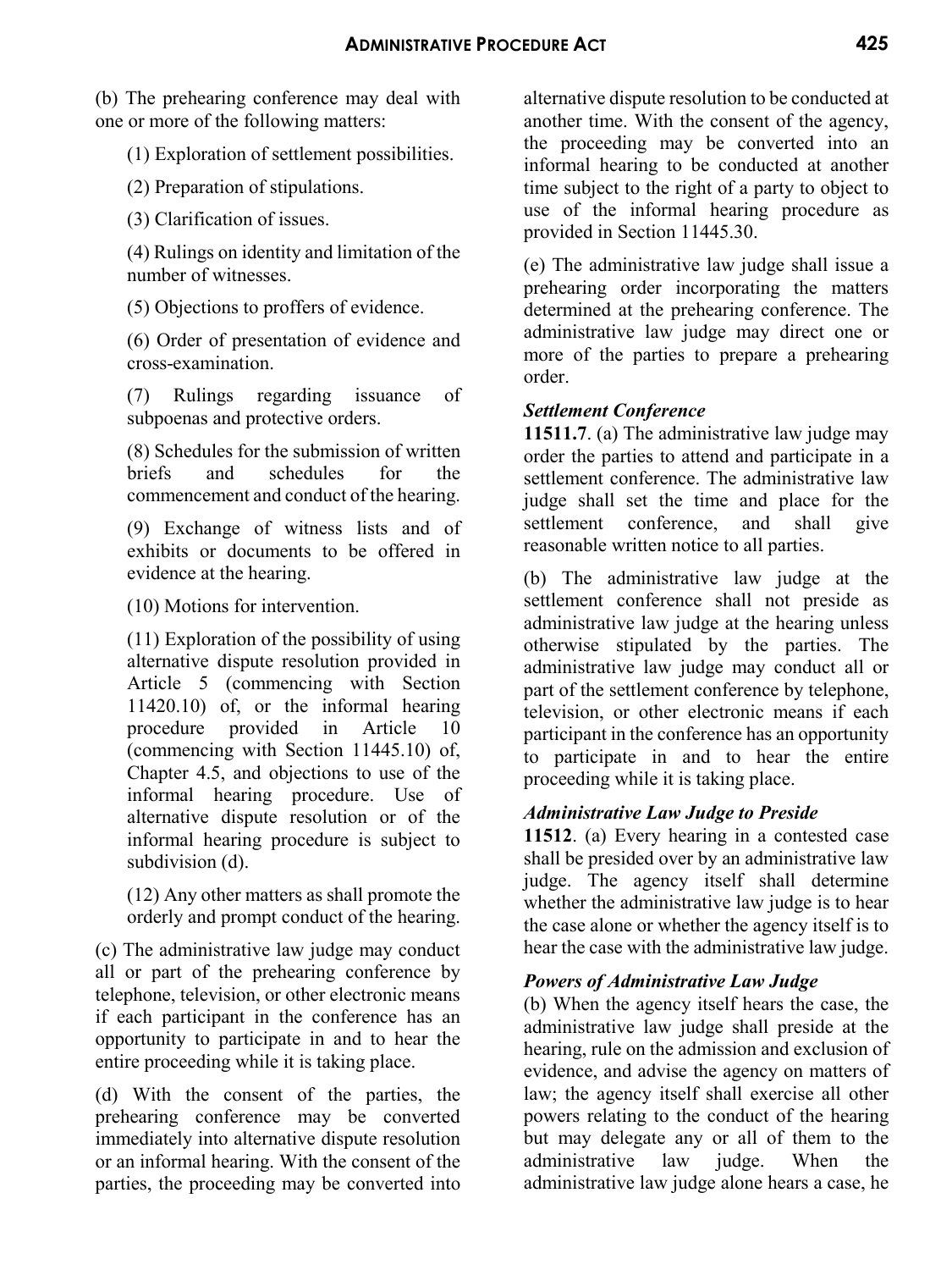or she shall exercise all powers relating to the conduct of the hearing. A ruling of the administrative law judge admitting or excluding evidence is subject to review in the same manner and to the same extent as the administrative law judge's proposed decision in the proceeding.

## *Disqualification of an Administrative Law Judge and Agency Members*

(c) An administrative law judge or agency member shall voluntarily disqualify himself or herself and withdraw from any case in which there are grounds for disqualification, including disqualification under Section 11425.40. The parties may waive the disqualification by a writing that recites the grounds for disqualification. A waiver is effective only when signed by all parties, accepted by the administrative law judge or agency member, and included in the record. Any party may request the disqualification of any administrative law judge or agency member by filing an affidavit, prior to the taking of evidence at a hearing, stating with particularity the grounds upon which it is claimed that the administrative law judge or agency member is disqualified. Where the request concerns an agency member, the issue shall be determined by the other members of the agency. Where the request concerns the administrative law judge, the issue shall be determined by the agency itself if the agency itself hears the case with the administrative law judge, otherwise the issue shall be determined by the administrative law judge. No agency member shall withdraw voluntarily or be subject to disqualification if his or her disqualification would prevent the existence of a quorum qualified to act in the particular case, except that a substitute qualified to act may be appointed by the appointing authority.

(d) The proceedings at the hearing shall be reported by a stenographic reporter. However, upon the consent of all the parties, the proceedings may be reported electronically.

(e) Whenever, after the agency itself has commenced to hear the case with an administrative law judge presiding, a quorum no longer exists, the administrative law judge who is presiding shall complete the hearing as if sitting alone and shall render a proposed decision in accordance with subdivision (b) of Section 11517.

# *Evidence Rules*

**11513**. (a) Oral evidence shall be taken only on oath or affirmation.

(b) Each party shall have these rights: to call and examine witnesses, to introduce exhibits; to cross-examine opposing witnesses on any matter relevant to the issues even though that matter was not covered in the direct examination; to impeach any witness regardless of which party first called him or her to testify; and to rebut the evidence against him or her. If respondent does not testify in his or her own behalf he or she may be called and examined as if under cross-examination.

(c) The hearing need not be conducted according to technical rules relating to evidence and witnesses, except as hereinafter provided. Any relevant evidence shall be admitted if it is the sort of evidence on which responsible persons are accustomed to rely in the conduct of serious affairs, regardless of the existence of any common law or statutory rule which might make improper the admission of the evidence over objection in civil actions.

(d) Hearsay evidence may be used for the purpose of supplementing or explaining other evidence but over timely objection shall not be sufficient in itself to support a finding unless it would be admissible over objection in civil actions. An objection is timely if made before submission of the case or on reconsideration.

(e) The rules of privilege shall be effective to the extent that they are otherwise required by statute to be recognized at the hearing.

(f) The presiding officer has discretion to exclude evidence if its probative value is substantially outweighed by the probability that its admission will necessitate undue consumption of time.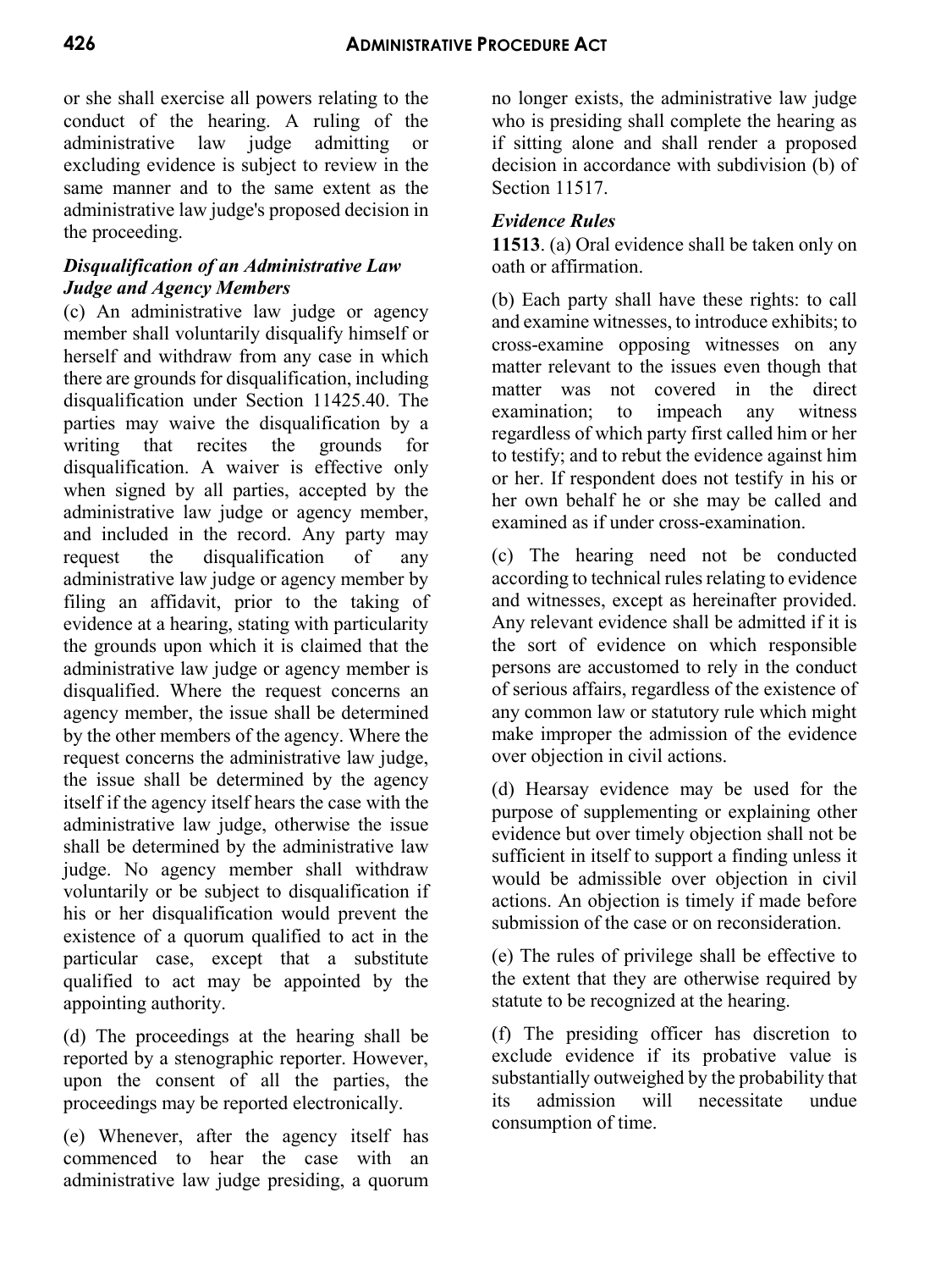## *Evidence by Affidavit*

**11514**. (a) At any time 10 or more days prior to a hearing or a continued hearing, any party may mail or deliver to the opposing party a copy of any affidavit which he proposes to introduce in evidence, together with a notice as provided in subdivision (b). Unless the opposing party, within seven days after such mailing or delivery, mails or delivers to the proponent a request to cross-examine an affiant, his right to cross-examine such affiant is waived and the affidavit, if introduced in evidence, shall be given the same effect as if the affiant had testified orally. If an opportunity to crossexamine an affiant is not afforded after request therefor is made as herein provided, the affidavit may be introduced in evidence, but shall be given only the same effect as other hearsay evidence.

(b) The notice referred to in subdivision (a) shall be substantially in the following form:

The accompanying affidavit of (here insert name of affiant) will be introduced as evidence at the hearing in (here insert title of proceeding). (Here insert name of affiant) will not be called to testify orally and you will not be entitled to question him unless you notify (here insert name of proponent or his attorney) at (here insert address) that you wish to crossexamine him. To be effective your request must be mailed or delivered to (here insert name of proponent or his attorney) on or before (here insert a date seven days after the date of mailing or delivering the affidavit to the opposing party).

#### *Official Notice*

**11515**. In reaching a decision official notice may be taken, either before or after submission of the case for decision, of any generally accepted technical or scientific matter within the agency's special field, and of any fact which may be judicially noticed by the courts of this State. Parties present at the hearing shall be informed of the matters to be noticed, and those matters shall be noted in the record, referred to therein, or appended thereto. Any such party shall be given a reasonable opportunity on request to refute the officially noticed matters

by evidence or by written or oral presentation of authority, the matter of such refutation to be determined by the agency.

*Amendment of Accusation After Submission*

**11516**. The agency may order amendment of the accusation or District Statement of Reduction in Force after submission of the case for decision. Each party shall be given notice of the intended amendment and opportunity to show that he or she will be prejudiced thereby unless the case is reopened to permit the introduction of additional evidence on his or her behalf. If such prejudice is shown, the agency shall reopen the case to permit the introduction of additional evidence.

#### *Decision*

**11517**. (a) A contested case may be originally heard by the agency itself and subdivision (b) shall apply. Alternatively, at the discretion of the agency, an administrative law judge may originally hear the case alone and subdivision (c) shall apply.

(b) If a contested case is originally heard before an agency itself, all of the following provisions apply:

(1) An administrative law judge shall be present during the consideration of the case and, if requested, shall assist and advise the agency in the conduct of the hearing.

(2) No member of the agency who did not hear the evidence shall vote on the decision.

(3) The agency shall issue its decision within 100 days of submission of the case.

(c) (1) If a contested case is originally heard by an administrative law judge alone, he or she shall prepare within 30 days after the case is submitted to him or her a proposed decision in a form that may be adopted by the agency as the final decision in the case. Failure of the administrative law judge to deliver a proposed decision within the time required does not prejudice the rights of the agency in the case. Thirty days after the receipt by the agency of the proposed decision, a copy of the proposed decision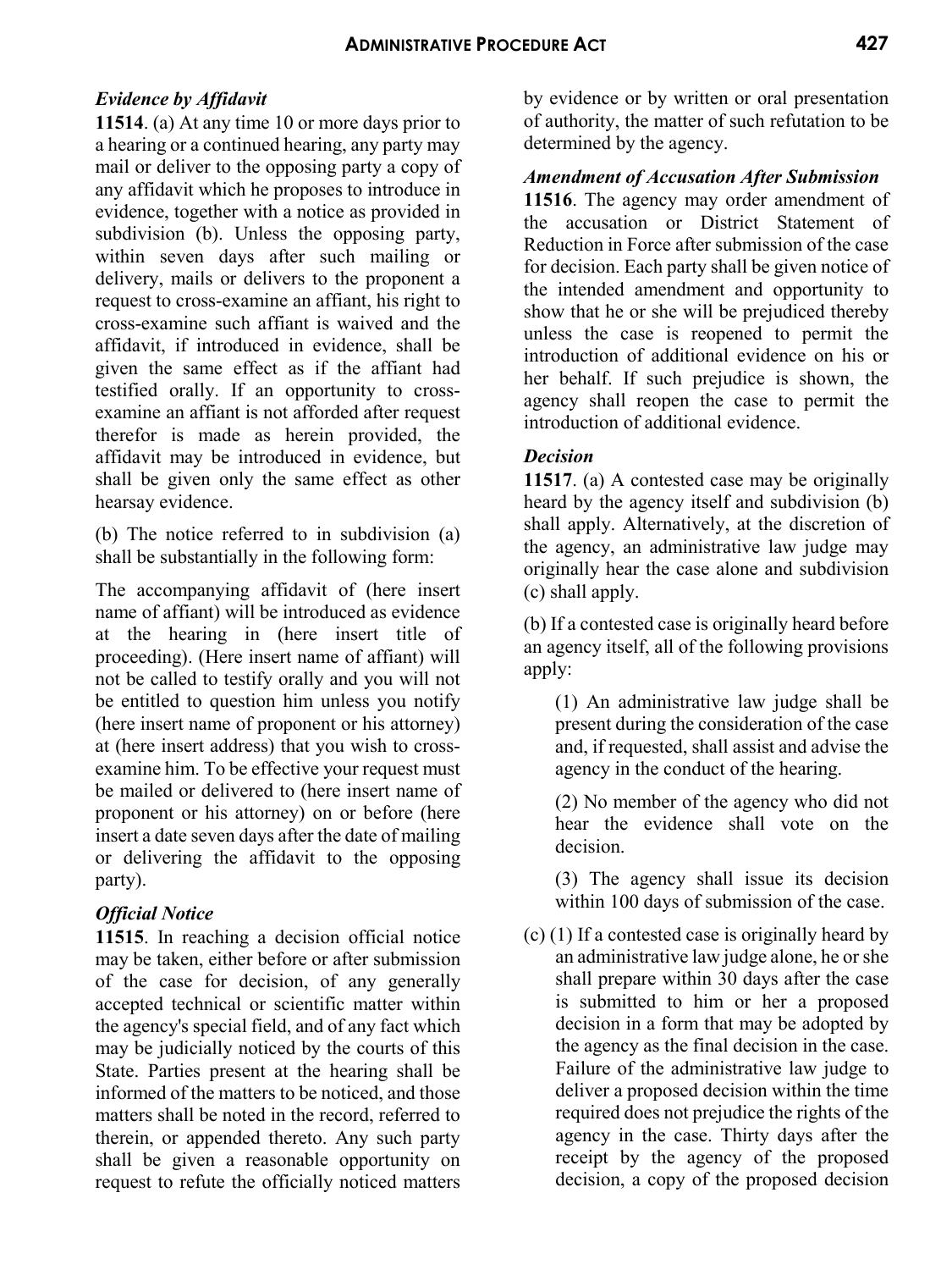shall be filed by the agency as a public record and a copy shall be served by the agency on each party and his or her attorney. The filing and service is not an adoption of a proposed decision by the agency.

(2) Within 100 days of receipt by the agency of the administrative law judge's proposed decision, the agency may act as prescribed in subparagraphs (A) to (E), inclusive. If the agency fails to act as prescribed in subparagraphs (A) to (E), inclusive, within 100 days of receipt of the proposed decision, the proposed decision shall be deemed adopted by the agency. The agency may do any of the following:

(A) Adopt the proposed decision in its entirety.

(B) Reduce or otherwise mitigate the proposed penalty and adopt the balance of the proposed decision.

(C) Make technical or other minor changes in the proposed decision and adopt it as the decision. Action by the agency under this paragraph is limited to a clarifying change or a change of a similar nature that does not affect the factual or legal basis of the proposed decision.

(D) Reject the proposed decision and refer the case to the same administrative law judge if reasonably available, otherwise to another administrative law judge, to take additional evidence. If the case is referred to an administrative law judge pursuant to this subparagraph, he or she shall prepare a revised proposed decision, as provided in paragraph (1), based upon the additional evidence and the transcript and other papers that are part of the record of the prior hearing. A copy of the revised proposed decision shall be furnished to each party and his or her attorney as prescribed in this subdivision.

(E) Reject the proposed decision, and decide the case upon the record, including the transcript, or upon an agreed statement of the parties, with or without taking additional evidence. By stipulation of the parties, the agency may decide the case upon the record without including the transcript. If the agency acts pursuant to this subparagraph, all of the following provisions apply:

(i) A copy of the record shall be made available to the parties. The agency may require payment of fees covering direct costs of making the copy.

(ii) The agency itself shall not decide any case provided for in this subdivision without affording the parties the opportunity to present either oral or written argument before the agency itself. If additional oral evidence is introduced before the agency itself, no agency member may vote unless the member heard the additional oral evidence.

(iii) The authority of the agency itself to decide the case under this subdivision includes authority to decide some but not all issues in the case.

(iv) If the agency elects to proceed under this subparagraph, the agency shall issue its final decision not later than 100 days after rejection of the proposed decision. If the agency elects to proceed under this subparagraph, and has ordered a transcript of the proceedings before the administrative law judge, the agency shall issue its final decision not later than 100 days after receipt of the transcript. If the agency finds that a further delay is required by special circumstance, it shall issue an order delaying the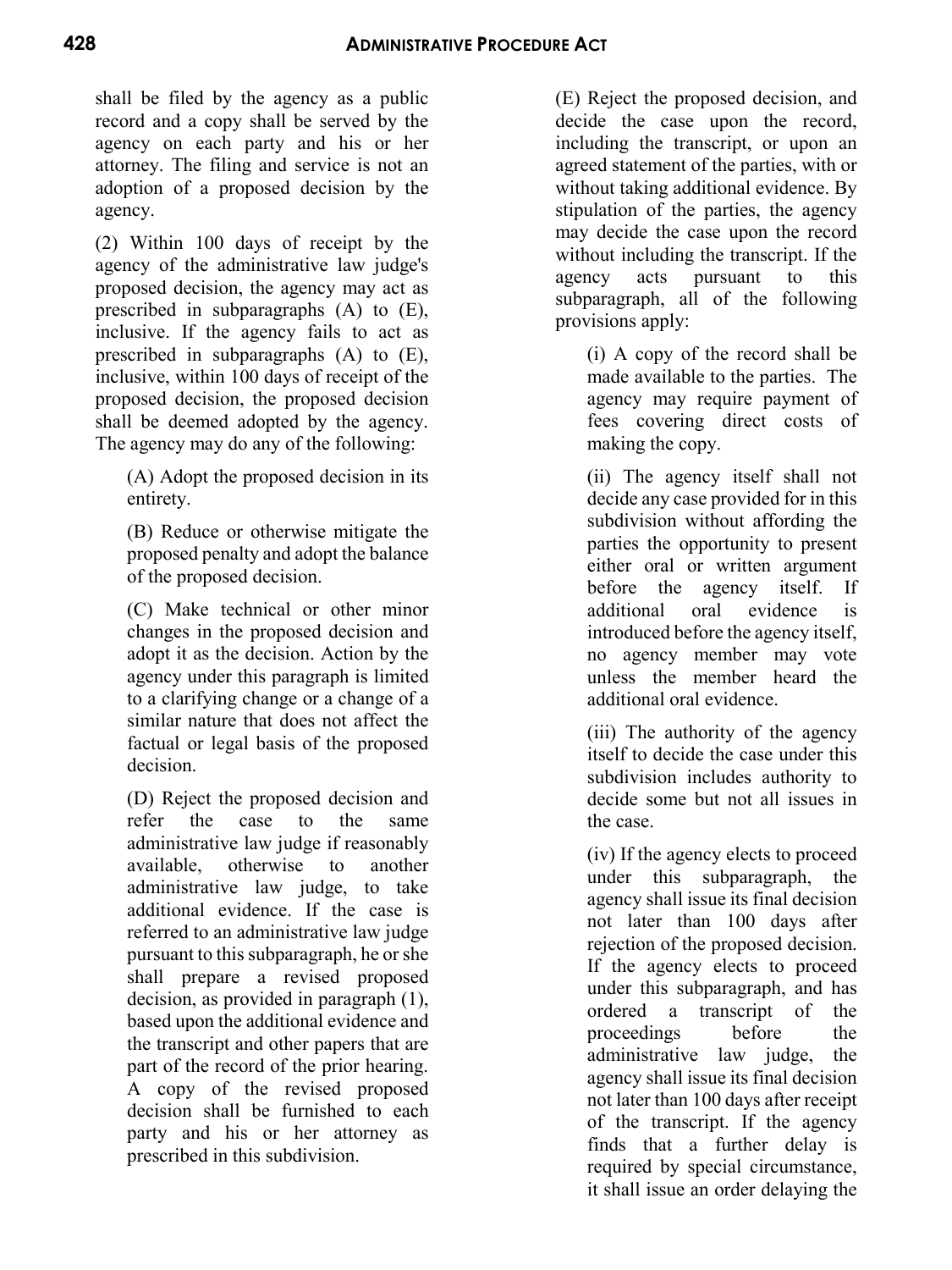decision for no more than 30 days and specifying the reasons therefor. The order shall be subject to judicial review pursuant to Section 11523.

(d) The decision of the agency shall be filed immediately by the agency as a public record and a copy shall be served by the agency on each party and his or her attorney.

#### *Delivery of Decision*

**11518**. Copies of the decision shall be delivered to the parties personally or sent to them by registered mail.

#### *Correcting Mistakes or Clerical Errors in the Decision*

**11518.5**. (a) Within 15 days after service of a copy of the decision on a party, but not later than the effective date of the decision, the party may apply to the agency for correction of a mistake or clerical error in the decision, stating the specific ground on which the application is made. Notice of the application shall be given to the other parties to the proceeding. The application is not a prerequisite for seeking judicial review.

(b) The agency may refer the application to the administrative law judge who formulated the proposed decision or may delegate its authority under this section to one or more persons.

(c) The agency may deny the application, grant the application and modify the decision, or grant the application and set the matter for further proceedings. The application is considered denied if the agency does not dispose of it within 15 days after it is made or a longer time that the agency provides by regulation.

(d) Nothing in this section precludes the agency, on its own motion or on motion of the administrative law judge, from modifying the decision to correct a mistake or clerical error. A modification under this subdivision shall be made within 15 days after issuance of the decision.

(e) The agency shall, within 15 days after correction of a mistake or clerical error in the

decision, serve a copy of the correction on each party on which a copy of the decision was previously served.

# *Effective Date of Decision*

**11519**. (a) The decision shall become effective 30 days after it is delivered or mailed to respondent unless: a reconsideration is ordered within that time, or the agency itself orders that the decision shall become effective sooner, or a stay of execution is granted.

(b) A stay of execution may be included in the decision or if not included therein may be granted by the agency at any time before the decision becomes effective. The stay of execution provided herein may be accompanied by an express condition that respondent comply with specified terms of probation; provided, however, that the terms of probation shall be just and reasonable in the light of the findings and decision.

(c) If respondent was required to register with any public officer, a notification of any suspension or revocation shall be sent to the officer after the decision has become effective.

(d) As used in subdivision (b), specified terms of probation may include an order of restitution. Where restitution is ordered and paid pursuant to the provisions of this subdivision, the amount paid shall be credited to any subsequent judgment in a civil action.

(e) The person to which the agency action is directed may not be required to comply with a decision unless the person has been served with the decision in the manner provided in Section 11505 or has actual knowledge of the decision.

(f) A nonparty may not be required to comply with a decision unless the agency has made the decision available for public inspection and copying or the nonparty has actual knowledge of the decision.

(g) This section does not preclude an agency from taking immediate action to protect the public interest in accordance with Article 13 (commencing with Section 11460.10) of Chapter 4.5.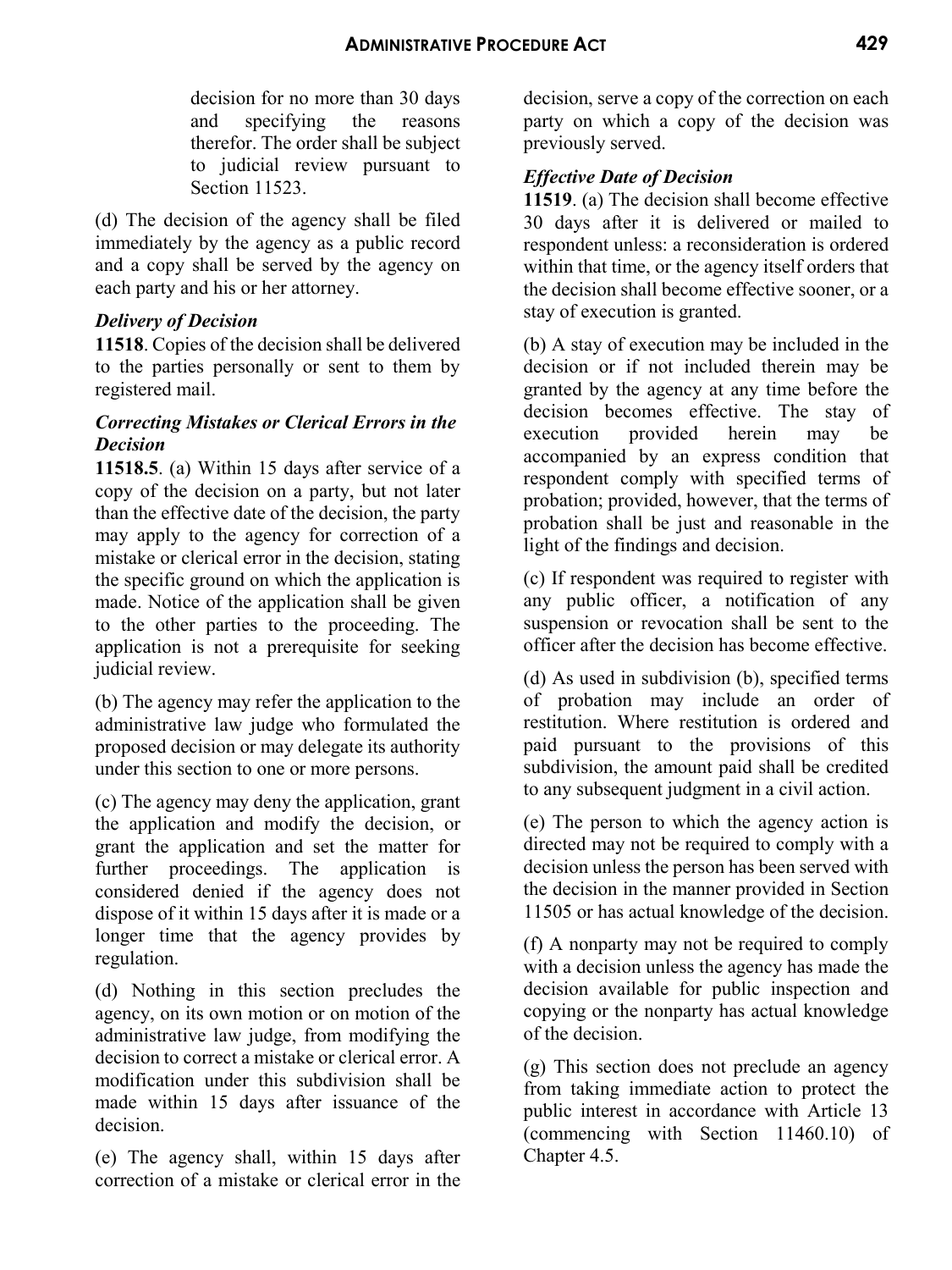## *Restitution*

**11519.1**. (a) A decision rendered against a licensee under Article 1 (commencing with Section 11700) of Chapter 4 of Division 5 of the Vehicle Code may include an order of restitution for any financial loss or damage found to have been suffered by a person in the case.

(b) The failure to make the restitution in accordance with the terms of the decision is separate grounds for the Department of Motor Vehicles to refuse to issue a license under Article 1 (commencing with Section 11700) of Chapter 4 of Division 5 of the Vehicle Code, and constitutes a violation of the terms of any applicable probationary order in the decision.

(c) Nothing in this section is intended to limit or restrict actions, remedies, or procedures otherwise available to an aggrieved party pursuant to any other provision of law.

## *Default*

**11520.** (a) If the respondent either fails to file a notice of defense, or, as applicable, notice of participation, or to appear at the hearing, the agency may take action based upon the respondent's express admissions or upon other evidence and affidavits may be used as evidence without any notice to respondent; and where the burden of proof is on the respondent to establish that the respondent is entitled to the agency action sought, the agency may act without taking evidence.

(b) Notwithstanding the default of the respondent, the agency or the administrative law judge, before a proposed decision is issued, has discretion to grant a hearing on reasonable notice to the parties. If the agency and administrative law judge make conflicting orders under this subdivision, the agency's order takes precedence. The administrative law judge may order the respondent, or the respondent's attorney or other authorized representative, or both, to pay reasonable expenses, including attorney's fees, incurred by another party as a result of the respondent's failure to appear at the hearing.

(c) Within seven days after service on the respondent of a decision based on the respondent's default, the respondent may serve a written motion requesting that the decision be vacated and stating the grounds relied on. The agency in its discretion may vacate the decision and grant a hearing on a showing of good cause. As used in this subdivision, good cause includes, but is not limited to, any of the following:

(1) Failure of the person to receive notice served pursuant to Section 11505.

(2) Mistake, inadvertence, surprise, or excusable neglect.

## *Reconsideration*

**11521**. (a) The agency itself may order a reconsideration of all or part of the case on its own motion or on petition of any party. The agency shall notify a petitioner of the time limits for petitioning for reconsideration. The power to order a reconsideration shall expire 30 days after the delivery or mailing of a decision to a respondent, or on the date set by the agency itself as the effective date of the decision if that date occurs prior to the expiration of the 30-day period or at the termination of a stay of not to exceed 30 days which the agency may grant for the purpose of filing an application for reconsideration. If additional time is needed to evaluate a petition for reconsideration filed prior to the expiration of any of the applicable periods, an agency may grant a stay of that expiration for no more than 10 days, solely for the purpose of considering the petition. If no action is taken on a petition within the time allowed for ordering reconsideration, the petition shall be deemed denied.

(b) The case may be reconsidered by the agency itself on all the pertinent parts of the record and such additional evidence and argument as may be permitted, or may be assigned to an administrative law judge. A reconsideration assigned to an administrative law judge shall be subject to the procedure provided in Section 11517. If oral evidence is introduced before the agency itself, no agency member may vote unless he or she heard the evidence.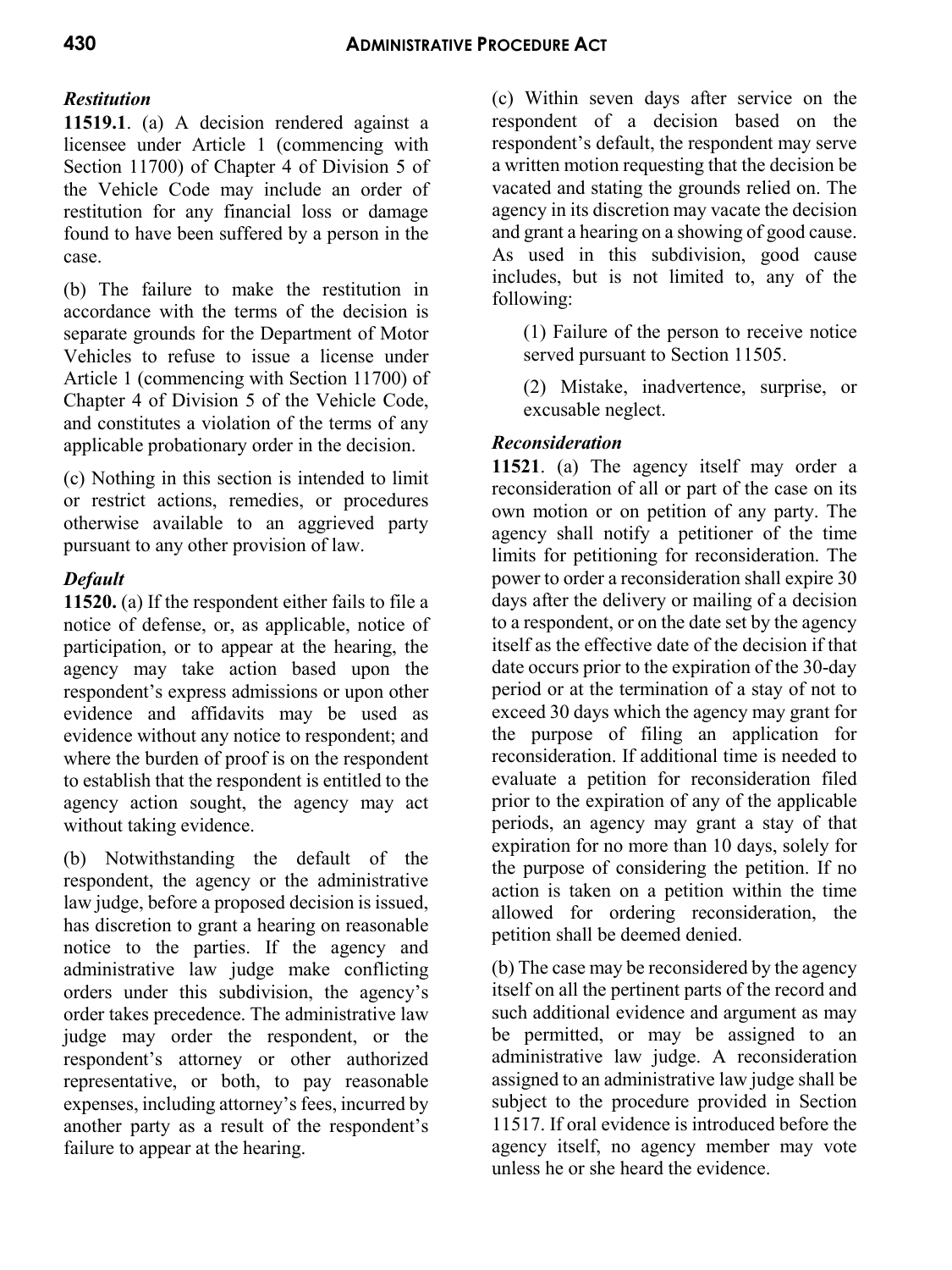#### *Petition for Reinstatement or Reduction of Penalty*

**11522**. A person whose license has been revoked or suspended may petition the agency for reinstatement or reduction of penalty after a period of not less than one year has elapsed from the effective date of the decision or from the date of the denial of a similar petition. The agency shall give notice to the Attorney General of the filing of the petition and the Attorney General and the petitioner shall be afforded an opportunity to present either oral or written argument before the agency itself. The agency itself shall decide the petition, and the decision shall include the reasons therefor, and any terms and conditions that the agency reasonably deems appropriate to impose as a condition of reinstatement. This section shall not apply if the statutes dealing with the particular agency contain different provisions for reinstatement or reduction of penalty.

#### *Judicial Review*

**11523**. Judicial review may be had by filing a petition for a writ of mandate in accordance with the provisions of the Code of Civil Procedure, subject, however, to the statutes relating to the particular agency. Except as otherwise provided in this section, the petition shall be filed within 30 days after the last day on which reconsideration can be ordered. The right to petition shall not be affected by the failure to seek reconsideration before the agency. On request of the petitioner for a record of the proceedings, the complete record of the proceedings, or the parts thereof as are designated by the petitioner in the request, shall be prepared by the Office of Administrative Hearings or the agency and shall be delivered to the petitioner, within 30 days after the request, which time shall be extended for good cause shown, upon the payment of the cost for the preparation of the transcript, the cost for preparation of other portions of the record and for certification thereof. The complete record includes the pleadings, all notices and orders issued by the agency, any proposed decision by an administrative law judge, the final decision, a transcript of all proceedings, the exhibits admitted or rejected, the written evidence and

any other papers in the case. If the petitioner, within 10 days after the last day on which reconsideration can be ordered, requests the agency to prepare all or any part of the record, the time within which a petition may be filed shall be extended until 30 days after its delivery to him or her. The agency may file with the court the original of any document in the record in lieu of a copy thereof. If the petitioner prevails in overturning the administrative decision following judicial review, the agency shall reimburse the petitioner for all costs of transcript preparation, compilation of the record, and certification.

#### *Continuance*

**11524**. (a) The agency may grant continuances. When an administrative law judge of the Office of Administrative Hearings has been assigned to the hearing, no continuance may be granted except by him or her or by the presiding judge of the appropriate regional office of the Office of Administrative Hearings, for good cause shown.

(b) When seeking a continuance, a party shall apply for the continuance within 10 working days following the time the party discovered or reasonably should have discovered the event or occurrence which establishes the good cause for the continuance. A continuance may be granted for good cause after the 10 working days have lapsed if the party seeking the continuance is not responsible for and has made a good faith effort to prevent the condition or event establishing the good cause.

(c) In the event that an application for a continuance by a party is denied by an administrative law judge of the Office of Administrative Hearings, and the party seeks judicial review thereof, the party shall, within 10 working days of the denial, make application for appropriate judicial relief in the superior court or be barred from judicial review thereof as a matter of jurisdiction. A party applying for judicial relief from the denial shall give notice to the agency and other parties. Notwithstanding Section 1010 of the Code of Civil Procedure, the notice may be either oral at the time of the denial of application for a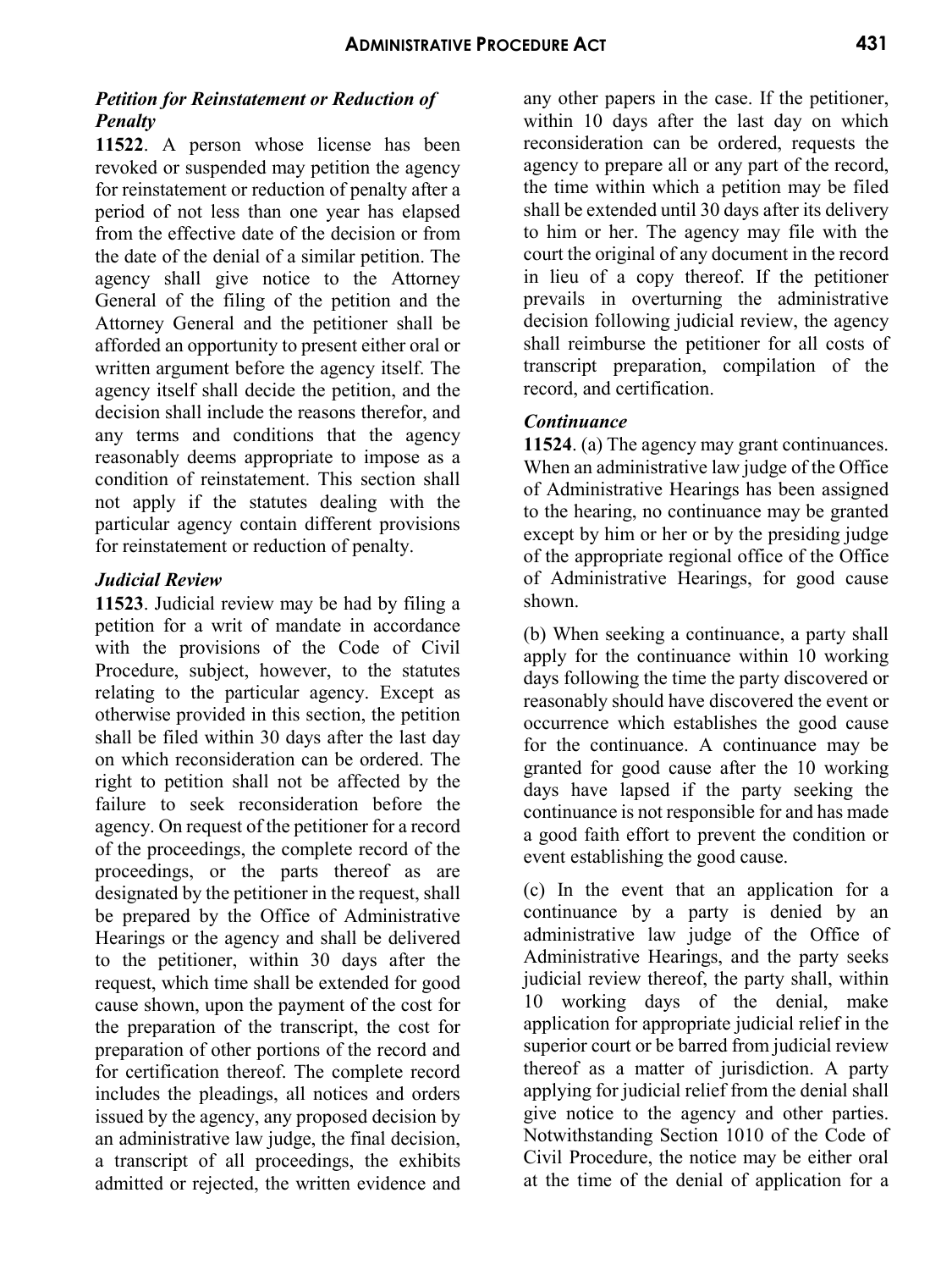continuance or written at the same time application is made in court for judicial relief. This subdivision does not apply to the Department of Alcoholic Beverage Control.

## *Mail Vote*

**11526**. The members of an agency qualified to vote on any question may vote by mail or another appropriate method.

#### *Expenditure Shall Be a Charge against Funds of the Agency*

**11527**. Any sums authorized to be expended under this chapter by any agency shall be a legal charge against the funds of the agency.

#### *Power to Administer Oaths*

**11528**. In any proceedings under this chapter any agency, agency member, secretary of an agency, hearing reporter, or administrative law judge has power to administer oaths and affirmations and to certify to official acts.

#### *Medical Quality Hearing Panel – Interim Suspension Orders*

**11529.** (a) The administrative law judge of the Medical Quality Hearing Panel established pursuant to Section 11371 may issue an interim order suspending a license, imposing drug testing, continuing education, supervision of procedures, limitations on the authority to prescribe, furnish, administer, or dispense controlled substances, or other license restrictions. Interim orders may be issued only if the affidavits in support of the petition show that the licensee has engaged in, or is about to engage in, acts or omissions constituting a violation of the Medical Practice Act or the appropriate practice act governing each allied health profession, or is unable to practice safely due to a mental or physical condition, and that permitting the licensee to continue to engage in the profession for which the license was issued will endanger the public health, safety, or welfare. The failure to comply with an order issued pursuant to Section 820 of the Business and Professions Code may constitute grounds to issue an interim suspension order under this section.

(b) All orders authorized by this section shall be issued only after a hearing conducted

pursuant to subdivision (d), unless it appears from the facts shown by affidavit that serious injury would result to the public before the matter can be heard on notice. Except as provided in subdivision (c), the licensee shall receive at least 15 days' prior notice of the hearing, which notice shall include affidavits and all other information in support of the order.

(c) If an interim order is issued without notice, the administrative law judge who issued the order without notice shall cause the licensee to be notified of the order, including affidavits and all other information in support of the order by a 24-hour delivery service. That notice shall also include the date of the hearing on the order, which shall be conducted in accordance with the requirement of subdivision (d), not later than 20 days from the date of issuance. The order shall be dissolved unless the requirements of subdivision (a) are satisfied.

(d) For the purposes of the hearing conducted pursuant to this section, the licentiate shall, at a minimum, have the following rights:

(1) To be represented by counsel.

(2) To have a record made of the proceedings, copies of which may be obtained by the licentiate upon payment of any reasonable charges associated with the record.

(3) To present written evidence in the form of relevant declarations, affidavits, and documents.

The discretion of the administrative law judge to permit testimony at the hearing conducted pursuant to this section shall be identical to the discretion of a superior court judge to permit testimony at a hearing conducted pursuant to Section 527 of the Code of Civil Procedure.

(4) To present oral argument.

(e) Consistent with the burden and standards of proof applicable to a preliminary injunction entered under Section 527 of the Code of Civil Procedure, the administrative law judge shall grant the interim order if, in the exercise of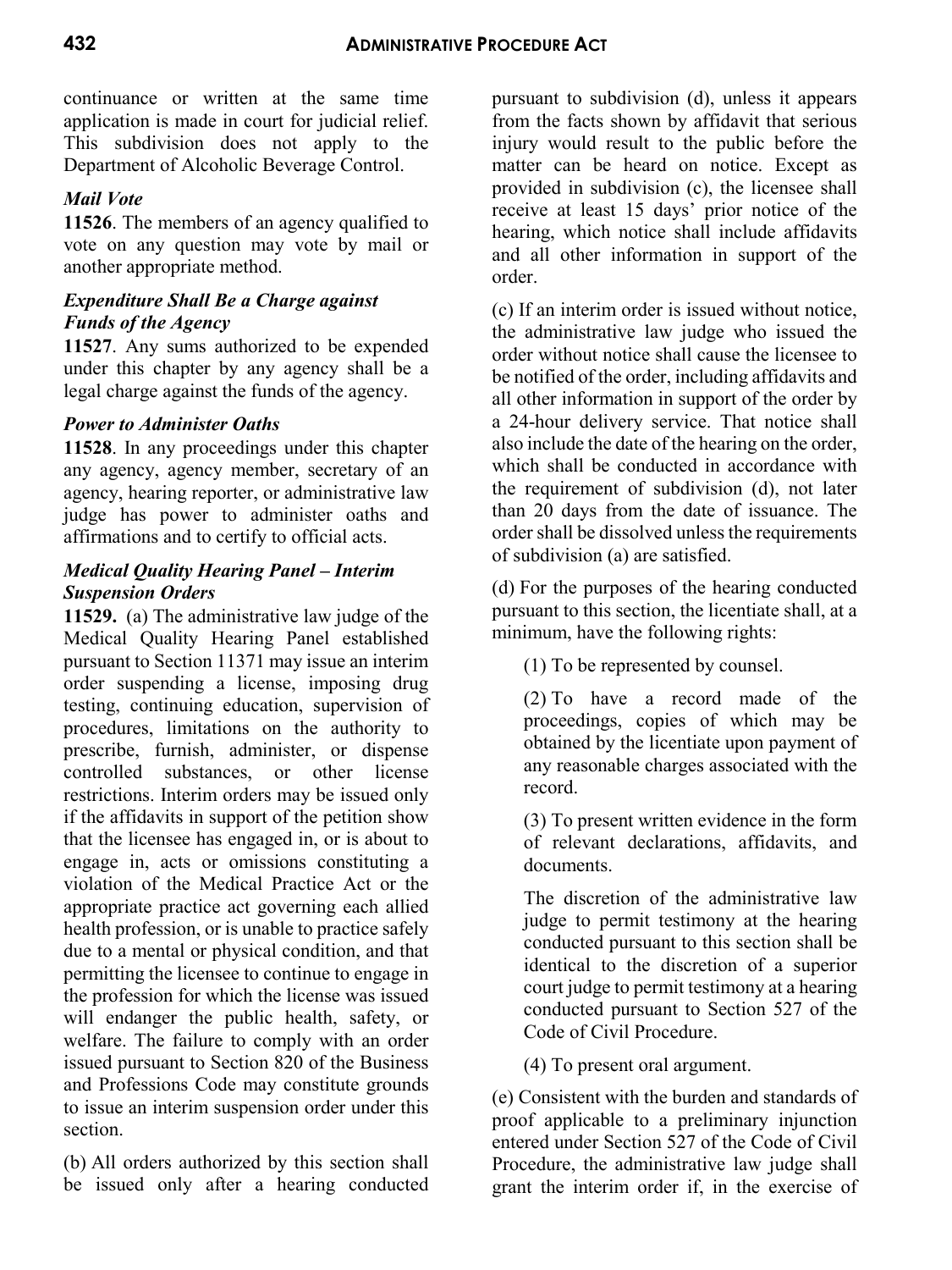discretion, the administrative law judge concludes that:

(1) There is a reasonable probability that the petitioner will prevail in the underlying action.

(2) The likelihood of injury to the public in not issuing the order outweighs the likelihood of injury to the licensee in issuing the order.

(f) In all cases in which an interim order is issued, and an accusation or petition to revoke probation is not filed and served pursuant to Sections 11503 and 11505 within 30 days of the date on which the parties to the hearing on the interim order have submitted the matter, the order shall be dissolved.

Upon service of the accusation or petition to revoke probation the licensee shall have, in addition to the rights granted by this section, all of the rights and privileges available as specified in this chapter. If the licensee requests a hearing on the accusation, the board shall provide the licensee with a hearing within 30 days of the request, unless the licensee stipulates to a later hearing, and a decision within 15 days of the date the decision is received from the administrative law judge, or the board shall nullify the interim order previously issued, unless good cause can be shown by the Division of Medical Quality for a delay.

(g) If an interim order is issued, a written decision shall be prepared within 15 days of the hearing, by the administrative law judge, including findings of fact and a conclusion articulating the connection between the evidence produced at the hearing and the decision reached.

(h) Notwithstanding the fact that interim orders issued pursuant to this section are not issued after a hearing as otherwise required by this chapter, interim orders so issued shall be subject to judicial review pursuant to Section 1094.5 of the Code of Civil Procedure. The relief that may be ordered shall be limited to a stay of the interim order. Interim orders issued pursuant to this section are final interim orders and, if not dissolved pursuant to subdivision (c) or (f), may only be challenged administratively at the hearing on the accusation.

(i) The interim order provided for by this section shall be:

(1) In addition to, and not a limitation on, the authority to seek injunctive relief provided for in the Business and Professions Code.

(2) A limitation on the emergency decision procedure provided in Article 13 (commencing with Section 11460.10) of Chapter 4.5.